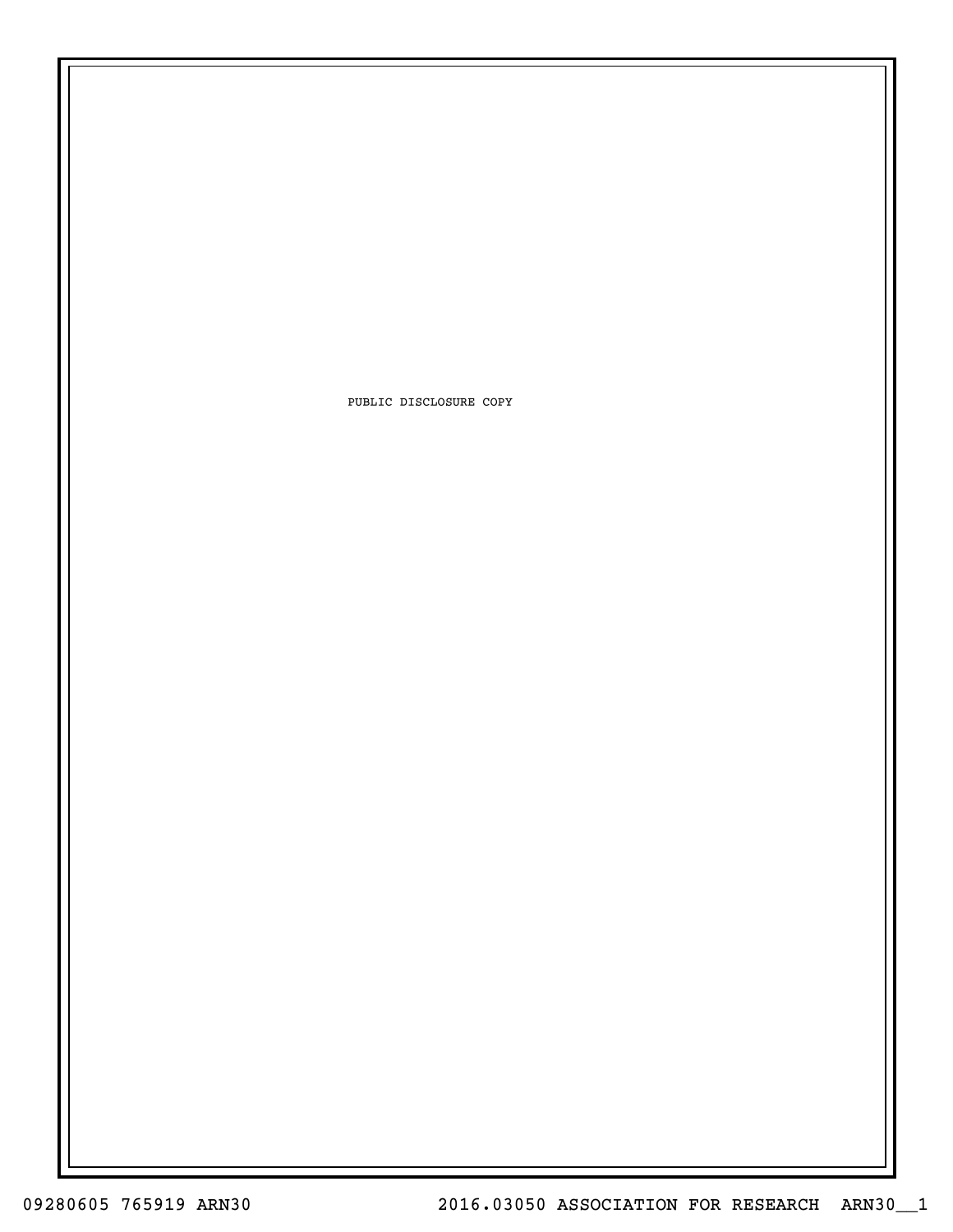| ** PUBLIC DISCLOSURE COPY ** |  |  |  |  |  |  |
|------------------------------|--|--|--|--|--|--|
|------------------------------|--|--|--|--|--|--|

Department of the Treasury Internal Revenue Service

**990**

Form

OMB No. 1545-0047 **Return of Organization Exempt From Income Tax**

**Under section 501(c), 527, or 4947(a)(1) of the Internal Revenue Code (except private foundations)**

**| Do not enter social security numbers on this form as it may be made public.**

**| Information about Form 990 and its instructions is at www.irs.gov/form990.** | Inspection

**Open to Public 2016**

| <b>B</b> Check if<br>applicable: | <b>C</b> Name of organization                                                                                                           |                                                 | D Employer identification number                 |                                            |  |  |
|----------------------------------|-----------------------------------------------------------------------------------------------------------------------------------------|-------------------------------------------------|--------------------------------------------------|--------------------------------------------|--|--|
| Address                          | ASSOCIATION FOR RESEARCH ON NON-PROFIT                                                                                                  |                                                 |                                                  |                                            |  |  |
| change<br>Name                   | ORGANIZATIONS & VOLUNTARY ACTION                                                                                                        |                                                 |                                                  |                                            |  |  |
| change<br>Initial                | Doing business as                                                                                                                       |                                                 |                                                  | 23-7378021                                 |  |  |
| return<br>Final                  | Number and street (or P.O. box if mail is not delivered to street address)<br>441 WEST MICHIGAN STREET                                  | Room/suite                                      | E Telephone number<br>$317 - 684 - 2120$         |                                            |  |  |
| return/<br>termin-               |                                                                                                                                         |                                                 | G Gross receipts \$                              | 1,179,492.                                 |  |  |
| ated<br>Amended                  | City or town, state or province, country, and ZIP or foreign postal code<br>INDIANAPOLIS, IN 46202                                      |                                                 |                                                  |                                            |  |  |
| return<br>Applica-               | F Name and address of principal officer: SHARIQ SIDDIQUI                                                                                |                                                 | $H(a)$ is this a group return                    | for subordinates? $\Box$ Yes $X$ No        |  |  |
| tion<br>pending                  | 550 WEST NORTH STREET, INDIANAPOLIS, IN 462                                                                                             |                                                 | $H(b)$ Are all subordinates included? $\Box$ Yes | ∣No                                        |  |  |
|                                  | Tax-exempt status: $\boxed{\text{X}}$ 501(c)(3)<br>$501(c)$ (<br>$4947(a)(1)$ or<br>$\sqrt{\frac{1}{1}}$ (insert no.)                   | 527                                             |                                                  | If "No," attach a list. (see instructions) |  |  |
|                                  | J Website: WWW.ARNOVA.ORG                                                                                                               |                                                 | H(c) Group exemption number                      |                                            |  |  |
|                                  | <b>K</b> Form of organization: $\boxed{\textbf{X}}$ Corporation<br>Association<br>Other $\blacktriangleright$<br>Trust                  |                                                 | L Year of formation: 1971                        | M State of legal domicile: DC              |  |  |
| Part I                           | <b>Summary</b>                                                                                                                          |                                                 |                                                  |                                            |  |  |
| 1                                | Briefly describe the organization's mission or most significant activities: ASSOCIATION FOR RESEARCH ON                                 |                                                 |                                                  |                                            |  |  |
|                                  | NONPROFIT ORGANIZATIONS AND VOLUNTARY ACTION (ARNOVA) IS A LEADING                                                                      |                                                 |                                                  |                                            |  |  |
| 2                                | Check this box $\blacktriangleright$<br>if the organization discontinued its operations or disposed of more than 25% of its net assets. |                                                 |                                                  |                                            |  |  |
| З                                | Number of voting members of the governing body (Part VI, line 1a)                                                                       |                                                 | 3                                                | 18                                         |  |  |
| 4                                |                                                                                                                                         |                                                 | 4                                                | 18                                         |  |  |
| 5                                |                                                                                                                                         | 5                                               | $\mathbf 0$                                      |                                            |  |  |
| 6                                |                                                                                                                                         | 6                                               | 135                                              |                                            |  |  |
|                                  |                                                                                                                                         | 7a                                              | 0.                                               |                                            |  |  |
|                                  |                                                                                                                                         |                                                 | 7b                                               | $\mathbf{0}$ .                             |  |  |
|                                  |                                                                                                                                         |                                                 | <b>Prior Year</b>                                | <b>Current Year</b>                        |  |  |
| 8                                | Contributions and grants (Part VIII, line 1h)                                                                                           | 90,972.                                         | 540,836.                                         |                                            |  |  |
| 9                                | Program service revenue (Part VIII, line 2g)                                                                                            | 288,165.                                        | 357,299.                                         |                                            |  |  |
| 10                               |                                                                                                                                         |                                                 | 22,758.                                          | 34,771.                                    |  |  |
| 11                               | Other revenue (Part VIII, column (A), lines 5, 6d, 8c, 9c, 10c, and 11e)                                                                |                                                 | 100,035.                                         | 246,586.                                   |  |  |
| 12                               | Total revenue - add lines 8 through 11 (must equal Part VIII, column (A), line 12)                                                      |                                                 | 501,930.                                         | 1,179,492.                                 |  |  |
| 13                               | Grants and similar amounts paid (Part IX, column (A), lines 1-3)                                                                        |                                                 | 0.                                               | 0.                                         |  |  |
| 14                               | Benefits paid to or for members (Part IX, column (A), line 4)                                                                           |                                                 | $\mathbf{0}$ .                                   | 0.                                         |  |  |
| 15                               | Salaries, other compensation, employee benefits (Part IX, column (A), lines 5-10)                                                       |                                                 | 95,517.                                          | 295,578.                                   |  |  |
|                                  |                                                                                                                                         |                                                 | $\mathbf{0}$ .                                   | $\mathbf{0}$ .                             |  |  |
|                                  |                                                                                                                                         |                                                 |                                                  |                                            |  |  |
| 17                               |                                                                                                                                         |                                                 | 655,564.                                         | 793,798.                                   |  |  |
| 18                               | Total expenses. Add lines 13-17 (must equal Part IX, column (A), line 25)                                                               | 751,081.                                        | 1,089,376.                                       |                                            |  |  |
| 19                               | Revenue less expenses. Subtract line 18 from line 12                                                                                    |                                                 | $-249, 151.$                                     | 90,116.                                    |  |  |
|                                  |                                                                                                                                         |                                                 | <b>Beginning of Current Year</b>                 | <b>End of Year</b><br>1,392,566.           |  |  |
| 20                               | Total assets (Part X, line 16)                                                                                                          | 1,294,411.<br>127, 111.                         | 119,995.                                         |                                            |  |  |
|                                  |                                                                                                                                         | Total liabilities (Part X, line 26)<br>21<br>22 |                                                  |                                            |  |  |
|                                  |                                                                                                                                         |                                                 | 1,167,300.                                       | 1,272,571.                                 |  |  |

|          |                                                                                                     | Signature of officer                                                | Date                 |      |                                  |             |  |  |  |  |  |
|----------|-----------------------------------------------------------------------------------------------------|---------------------------------------------------------------------|----------------------|------|----------------------------------|-------------|--|--|--|--|--|
| Sign     |                                                                                                     |                                                                     |                      |      |                                  |             |  |  |  |  |  |
| Here     |                                                                                                     | SHARIQ SIDDIQUI, EXECUTIVE DIRECTOR<br>Type or print name and title |                      |      |                                  |             |  |  |  |  |  |
|          |                                                                                                     | Print/Type preparer's name                                          | Preparer's signature | Date | Check                            | <b>PTIN</b> |  |  |  |  |  |
| Paid     |                                                                                                     | AMANDA MEKO, CPA                                                    |                      |      | self-employed                    | P01062615   |  |  |  |  |  |
| Preparer |                                                                                                     | Firm's name GREENWALT CPAS, INC.                                    |                      |      | Firm's $EIN \blacktriangleright$ | 35-1489521  |  |  |  |  |  |
| Use Only |                                                                                                     | 5342 W. VERMONT STREET<br>Firm's address $\blacktriangleright$      |                      |      |                                  |             |  |  |  |  |  |
|          | INDIANAPOLIS, IN 46224<br>Phone no. 317-241-2999                                                    |                                                                     |                      |      |                                  |             |  |  |  |  |  |
|          | x<br>Yes<br>No<br>May the IRS discuss this return with the preparer shown above? (see instructions) |                                                                     |                      |      |                                  |             |  |  |  |  |  |
|          | $000 \div 100$                                                                                      |                                                                     |                      |      |                                  |             |  |  |  |  |  |

632001 11-11-16 **For Paperwork Reduction Act Notice, see the separate instructions.** LHA Form (2016) SEE SCHEDULE O FOR ORGANIZATION MISSION STATEMENT CONTINUATION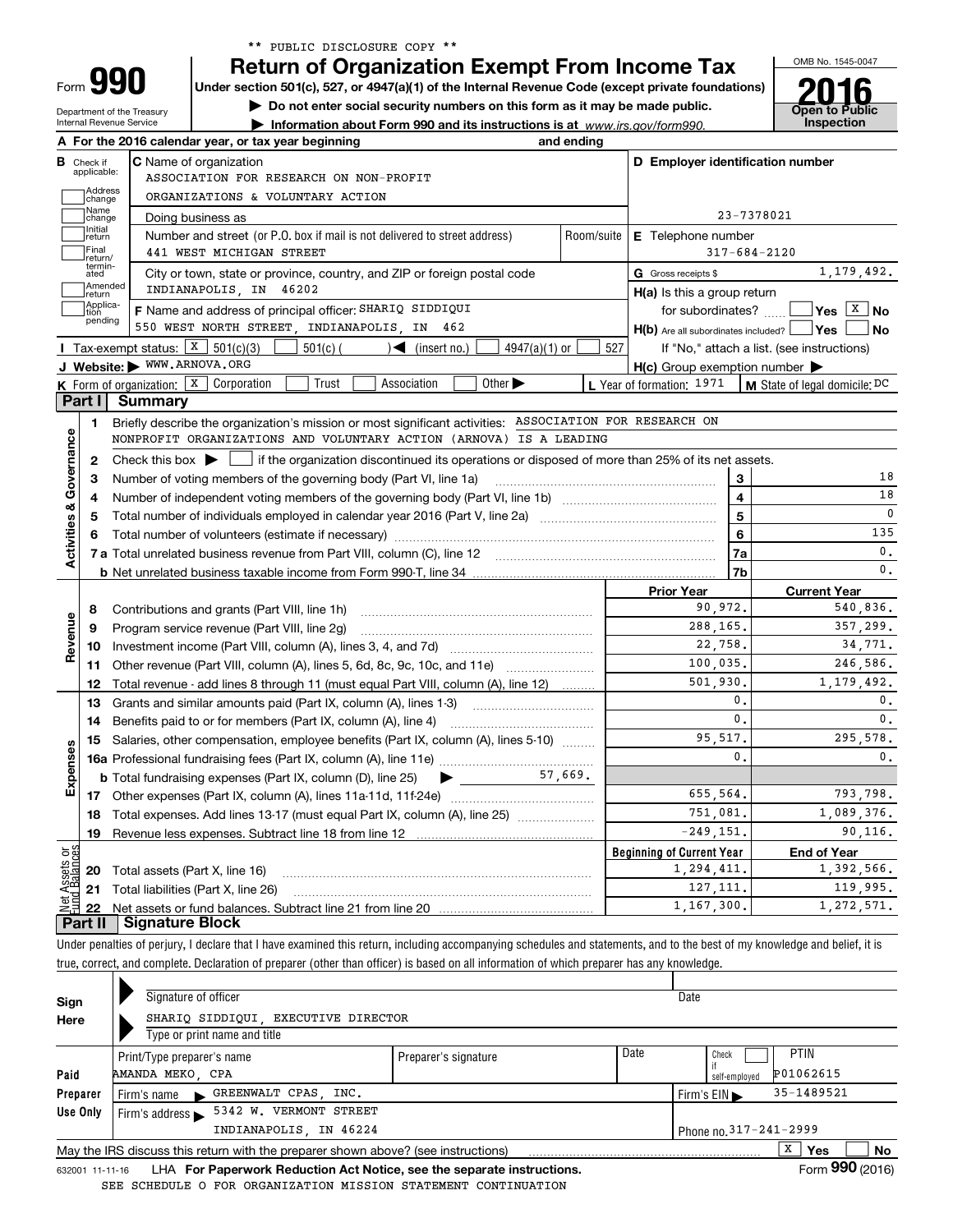|              | ASSOCIATION FOR RESEARCH ON NON-PROFIT                                                                                                                              |                                                                                                                                                                                                                                                                                                                                                                                                                                                                                                |                             |
|--------------|---------------------------------------------------------------------------------------------------------------------------------------------------------------------|------------------------------------------------------------------------------------------------------------------------------------------------------------------------------------------------------------------------------------------------------------------------------------------------------------------------------------------------------------------------------------------------------------------------------------------------------------------------------------------------|-----------------------------|
|              | ORGANIZATIONS & VOLUNTARY ACTION<br>Form 990 (2016)                                                                                                                 | 23-7378021                                                                                                                                                                                                                                                                                                                                                                                                                                                                                     | Page 2                      |
|              | <b>Statement of Program Service Accomplishments</b><br>Part III                                                                                                     |                                                                                                                                                                                                                                                                                                                                                                                                                                                                                                |                             |
|              |                                                                                                                                                                     |                                                                                                                                                                                                                                                                                                                                                                                                                                                                                                | X                           |
| 1            | Briefly describe the organization's mission:<br>ARNOVA IS A LEADING INTERDISCIPLINARY COMMUNITY OF PEOPLE DEDICATED TO                                              |                                                                                                                                                                                                                                                                                                                                                                                                                                                                                                |                             |
|              | FOSTERING THROUGH RESEARCH AND EDUCATION THE CREATION, APPLICATION,                                                                                                 |                                                                                                                                                                                                                                                                                                                                                                                                                                                                                                |                             |
|              | AND DISSEMINATION OF KNOWLEDGE ON NONPROFIT ORGANIZATIONS,                                                                                                          |                                                                                                                                                                                                                                                                                                                                                                                                                                                                                                |                             |
|              | PHILANTHROPY, CIVIL SOCIETY, AND VOLUNTARY ACTION. ARNOVA IS THE US -                                                                                               |                                                                                                                                                                                                                                                                                                                                                                                                                                                                                                |                             |
| $\mathbf{2}$ | Did the organization undertake any significant program services during the year which were not listed on the                                                        |                                                                                                                                                                                                                                                                                                                                                                                                                                                                                                |                             |
|              |                                                                                                                                                                     |                                                                                                                                                                                                                                                                                                                                                                                                                                                                                                | $\sqrt{}$ Yes $\sqrt{X}$ No |
|              | If "Yes." describe these new services on Schedule O.                                                                                                                |                                                                                                                                                                                                                                                                                                                                                                                                                                                                                                |                             |
| 3            | Did the organization cease conducting, or make significant changes in how it conducts, any program services?                                                        |                                                                                                                                                                                                                                                                                                                                                                                                                                                                                                | $\sqrt{\frac{X}{X}}$ No     |
|              | If "Yes," describe these changes on Schedule O.                                                                                                                     |                                                                                                                                                                                                                                                                                                                                                                                                                                                                                                |                             |
| 4            | Describe the organization's program service accomplishments for each of its three largest program services, as measured by expenses.                                |                                                                                                                                                                                                                                                                                                                                                                                                                                                                                                |                             |
|              | Section 501(c)(3) and 501(c)(4) organizations are required to report the amount of grants and allocations to others, the total expenses, and                        |                                                                                                                                                                                                                                                                                                                                                                                                                                                                                                |                             |
|              | revenue, if any, for each program service reported.                                                                                                                 |                                                                                                                                                                                                                                                                                                                                                                                                                                                                                                |                             |
| 4a           | 861, 278. including grants of \$<br>$\text{(Code:} \qquad \qquad \text{)} \text{ (Express } $$<br>WE BRING TOGETHER BOTH THEORETICAL AND APPLIED INTERESTS; HELPING |                                                                                                                                                                                                                                                                                                                                                                                                                                                                                                |                             |
|              | SCHOLARS GAIN INSIGHT INTO THE DAY-TO-DAY CONCERNS OF THIRD-SECTOR                                                                                                  |                                                                                                                                                                                                                                                                                                                                                                                                                                                                                                |                             |
|              | ORGANIZATIONS, WHILE PROVIDING NONPROFIT PROFESSIONALS WITH CONNECTIONS                                                                                             |                                                                                                                                                                                                                                                                                                                                                                                                                                                                                                |                             |
|              | TO RESEARCH THEY CAN USE TO IMPROVE THE WORK OF THEIR ORGANIZATIONS AND                                                                                             |                                                                                                                                                                                                                                                                                                                                                                                                                                                                                                |                             |
|              | THE OUALITY OF LIFE FOR CITIZENS AND COMMITTEES. PRINCIPAL ACTIVITIES                                                                                               |                                                                                                                                                                                                                                                                                                                                                                                                                                                                                                |                             |
|              | INCLUDE AN ANNUAL CONFERENCE, PUBLICATIONS, ELECTRONIC DISCUSSIONS, AND                                                                                             |                                                                                                                                                                                                                                                                                                                                                                                                                                                                                                |                             |
|              | SPECIAL INTEREST GROUPS.                                                                                                                                            |                                                                                                                                                                                                                                                                                                                                                                                                                                                                                                |                             |
|              |                                                                                                                                                                     |                                                                                                                                                                                                                                                                                                                                                                                                                                                                                                |                             |
|              |                                                                                                                                                                     |                                                                                                                                                                                                                                                                                                                                                                                                                                                                                                |                             |
|              |                                                                                                                                                                     |                                                                                                                                                                                                                                                                                                                                                                                                                                                                                                |                             |
|              |                                                                                                                                                                     |                                                                                                                                                                                                                                                                                                                                                                                                                                                                                                |                             |
|              |                                                                                                                                                                     |                                                                                                                                                                                                                                                                                                                                                                                                                                                                                                |                             |
| 4b           | (Code: <u>Code:</u> etc. ) (Expenses \$                                                                                                                             |                                                                                                                                                                                                                                                                                                                                                                                                                                                                                                |                             |
|              |                                                                                                                                                                     |                                                                                                                                                                                                                                                                                                                                                                                                                                                                                                |                             |
|              |                                                                                                                                                                     |                                                                                                                                                                                                                                                                                                                                                                                                                                                                                                |                             |
|              |                                                                                                                                                                     |                                                                                                                                                                                                                                                                                                                                                                                                                                                                                                |                             |
|              |                                                                                                                                                                     |                                                                                                                                                                                                                                                                                                                                                                                                                                                                                                |                             |
|              |                                                                                                                                                                     |                                                                                                                                                                                                                                                                                                                                                                                                                                                                                                |                             |
|              |                                                                                                                                                                     |                                                                                                                                                                                                                                                                                                                                                                                                                                                                                                |                             |
|              |                                                                                                                                                                     |                                                                                                                                                                                                                                                                                                                                                                                                                                                                                                |                             |
|              |                                                                                                                                                                     |                                                                                                                                                                                                                                                                                                                                                                                                                                                                                                |                             |
|              |                                                                                                                                                                     |                                                                                                                                                                                                                                                                                                                                                                                                                                                                                                |                             |
|              |                                                                                                                                                                     |                                                                                                                                                                                                                                                                                                                                                                                                                                                                                                |                             |
|              |                                                                                                                                                                     |                                                                                                                                                                                                                                                                                                                                                                                                                                                                                                |                             |
| 4c           |                                                                                                                                                                     | $\left.\begin{array}{ccc}\n\text{Revenue } \$ & \text{Im } \mathcal{L} \\ \text{Im } \mathcal{L} & \text{Im } \mathcal{L} \\ \text{Im } \mathcal{L} & \text{Im } \mathcal{L} \\ \text{Im } \mathcal{L} & \text{Im } \mathcal{L} \\ \text{Im } \mathcal{L} & \text{Im } \mathcal{L} \\ \text{Im } \mathcal{L} & \text{Im } \mathcal{L} \\ \text{Im } \mathcal{L} & \text{Im } \mathcal{L} \\ \text{Im } \mathcal{L} & \text{Im } \mathcal{L} \\ \text{Im } \mathcal{L} & \text{Im } \mathcal{L$ |                             |
|              |                                                                                                                                                                     |                                                                                                                                                                                                                                                                                                                                                                                                                                                                                                |                             |
|              |                                                                                                                                                                     |                                                                                                                                                                                                                                                                                                                                                                                                                                                                                                |                             |
|              |                                                                                                                                                                     |                                                                                                                                                                                                                                                                                                                                                                                                                                                                                                |                             |
|              |                                                                                                                                                                     |                                                                                                                                                                                                                                                                                                                                                                                                                                                                                                |                             |
|              |                                                                                                                                                                     |                                                                                                                                                                                                                                                                                                                                                                                                                                                                                                |                             |
|              |                                                                                                                                                                     |                                                                                                                                                                                                                                                                                                                                                                                                                                                                                                |                             |
|              |                                                                                                                                                                     |                                                                                                                                                                                                                                                                                                                                                                                                                                                                                                |                             |
|              |                                                                                                                                                                     |                                                                                                                                                                                                                                                                                                                                                                                                                                                                                                |                             |
|              |                                                                                                                                                                     |                                                                                                                                                                                                                                                                                                                                                                                                                                                                                                |                             |
|              |                                                                                                                                                                     |                                                                                                                                                                                                                                                                                                                                                                                                                                                                                                |                             |
|              |                                                                                                                                                                     |                                                                                                                                                                                                                                                                                                                                                                                                                                                                                                |                             |
|              | 4d Other program services (Describe in Schedule O.)                                                                                                                 |                                                                                                                                                                                                                                                                                                                                                                                                                                                                                                |                             |
|              | ) (Revenue \$<br>(Expenses \$<br>including grants of \$                                                                                                             |                                                                                                                                                                                                                                                                                                                                                                                                                                                                                                |                             |
|              | 861,278.<br>4e Total program service expenses $\blacktriangleright$                                                                                                 |                                                                                                                                                                                                                                                                                                                                                                                                                                                                                                |                             |
|              |                                                                                                                                                                     |                                                                                                                                                                                                                                                                                                                                                                                                                                                                                                | Form 990 (2016)             |
|              | 632002 11-11-16                                                                                                                                                     |                                                                                                                                                                                                                                                                                                                                                                                                                                                                                                |                             |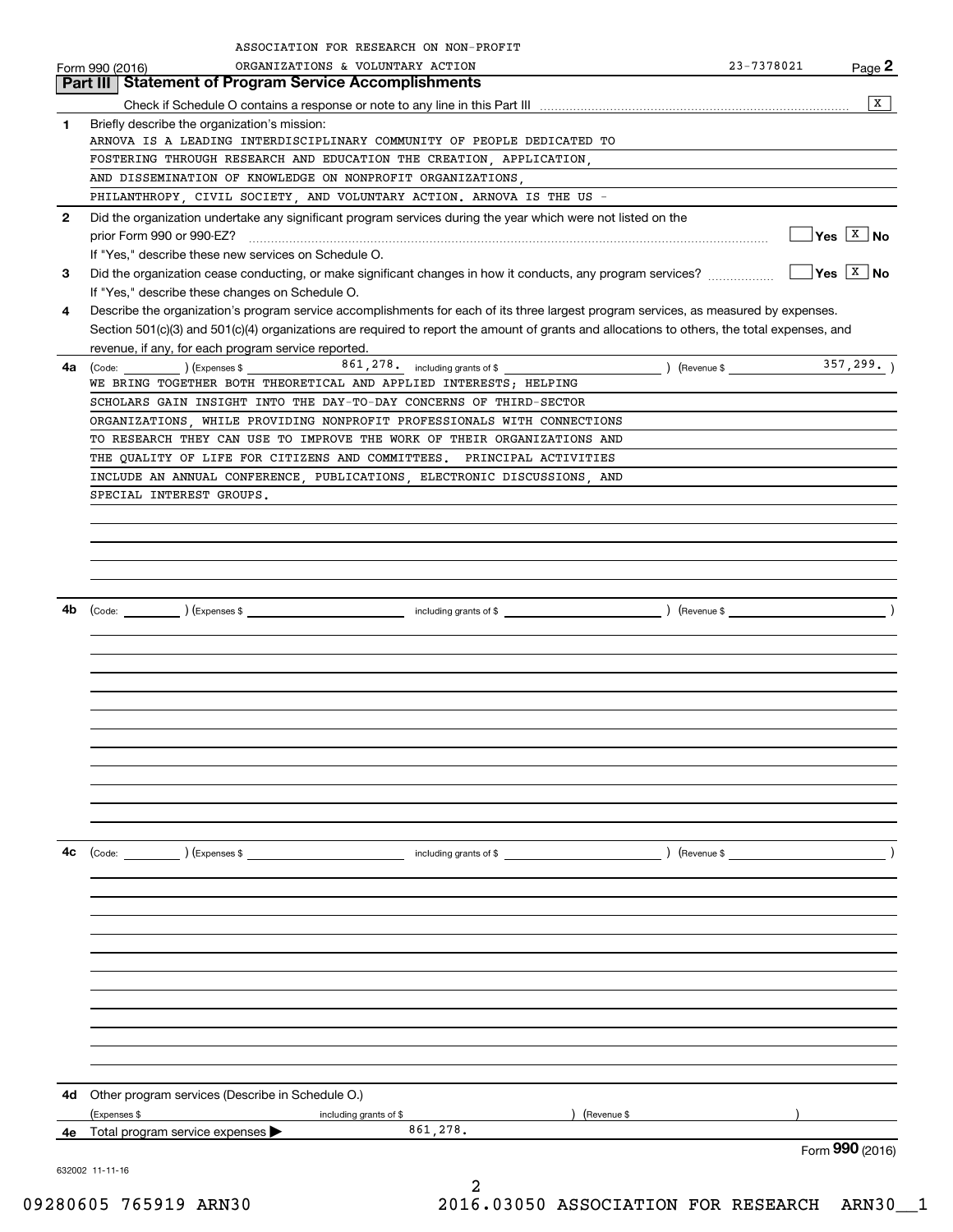|     | 23-7378021<br>ORGANIZATIONS & VOLUNTARY ACTION<br>Form 990 (2016)                                                                    |                |                 | Page $3$ |
|-----|--------------------------------------------------------------------------------------------------------------------------------------|----------------|-----------------|----------|
|     | <b>Part IV   Checklist of Required Schedules</b>                                                                                     |                |                 |          |
|     |                                                                                                                                      |                | Yes             | No       |
| 1.  | Is the organization described in section $501(c)(3)$ or $4947(a)(1)$ (other than a private foundation)?                              |                |                 |          |
|     |                                                                                                                                      | 1              | х               |          |
| 2   |                                                                                                                                      | $\mathbf{2}$   | x               |          |
| 3   | Did the organization engage in direct or indirect political campaign activities on behalf of or in opposition to candidates for      |                |                 |          |
|     |                                                                                                                                      | 3              |                 | х        |
|     | Section 501(c)(3) organizations. Did the organization engage in lobbying activities, or have a section 501(h) election in effect     |                |                 |          |
|     |                                                                                                                                      | 4              |                 | х        |
| 5   | Is the organization a section 501(c)(4), 501(c)(5), or 501(c)(6) organization that receives membership dues, assessments, or         |                |                 |          |
|     |                                                                                                                                      | 5              |                 | х        |
| 6   | Did the organization maintain any donor advised funds or any similar funds or accounts for which donors have the right to            |                |                 |          |
|     | provide advice on the distribution or investment of amounts in such funds or accounts? If "Yes," complete Schedule D, Part I         | 6              |                 | х        |
|     |                                                                                                                                      |                |                 |          |
| 7   | Did the organization receive or hold a conservation easement, including easements to preserve open space,                            |                |                 | х        |
|     |                                                                                                                                      | $\overline{7}$ |                 |          |
| 8   | Did the organization maintain collections of works of art, historical treasures, or other similar assets? If "Yes," complete         |                |                 |          |
|     |                                                                                                                                      | 8              |                 | х        |
| 9   | Did the organization report an amount in Part X, line 21, for escrow or custodial account liability, serve as a custodian for        |                |                 |          |
|     | amounts not listed in Part X; or provide credit counseling, debt management, credit repair, or debt negotiation services?            |                |                 |          |
|     |                                                                                                                                      | 9              |                 | х        |
| 10  | Did the organization, directly or through a related organization, hold assets in temporarily restricted endowments, permanent        |                |                 |          |
|     |                                                                                                                                      | 10             | X               |          |
| 11  | If the organization's answer to any of the following questions is "Yes," then complete Schedule D, Parts VI, VII, VIII, IX, or X     |                |                 |          |
|     | as applicable.                                                                                                                       |                |                 |          |
|     | a Did the organization report an amount for land, buildings, and equipment in Part X, line 10? If "Yes," complete Schedule D,        |                |                 |          |
|     |                                                                                                                                      | 11a            | х               |          |
|     | <b>b</b> Did the organization report an amount for investments - other securities in Part X, line 12 that is 5% or more of its total |                |                 |          |
|     |                                                                                                                                      | 11b            |                 | х        |
|     | c Did the organization report an amount for investments - program related in Part X, line 13 that is 5% or more of its total         |                |                 |          |
|     |                                                                                                                                      | 11c            |                 | х        |
|     | d Did the organization report an amount for other assets in Part X, line 15 that is 5% or more of its total assets reported in       |                |                 |          |
|     |                                                                                                                                      | <b>11d</b>     |                 | х        |
|     | e Did the organization report an amount for other liabilities in Part X, line 25? If "Yes," complete Schedule D, Part X              | <b>11e</b>     |                 | x        |
| f   | Did the organization's separate or consolidated financial statements for the tax year include a footnote that addresses              |                |                 |          |
|     | the organization's liability for uncertain tax positions under FIN 48 (ASC 740)? If "Yes," complete Schedule D, Part X               | 11f            |                 | х        |
|     | 12a Did the organization obtain separate, independent audited financial statements for the tax year? If "Yes," complete              |                |                 |          |
|     | Schedule D, Parts XI and XII                                                                                                         | 12a            | х               |          |
|     | <b>b</b> Was the organization included in consolidated, independent audited financial statements for the tax year?                   |                |                 |          |
|     |                                                                                                                                      | 12b            |                 | x        |
|     | If "Yes," and if the organization answered "No" to line 12a, then completing Schedule D, Parts XI and XII is optional                | 13             |                 | х        |
| 13  |                                                                                                                                      |                |                 | х        |
| 14a | Did the organization maintain an office, employees, or agents outside of the United States?                                          | 14a            |                 |          |
| b   | Did the organization have aggregate revenues or expenses of more than \$10,000 from grantmaking, fundraising, business,              |                |                 |          |
|     | investment, and program service activities outside the United States, or aggregate foreign investments valued at \$100,000           |                |                 |          |
|     |                                                                                                                                      | 14b            | х               |          |
| 15  | Did the organization report on Part IX, column (A), line 3, more than \$5,000 of grants or other assistance to or for any            |                |                 |          |
|     |                                                                                                                                      | 15             |                 | х        |
| 16  | Did the organization report on Part IX, column (A), line 3, more than \$5,000 of aggregate grants or other assistance to             |                |                 |          |
|     |                                                                                                                                      | 16             |                 | х        |
| 17  | Did the organization report a total of more than \$15,000 of expenses for professional fundraising services on Part IX,              |                |                 |          |
|     |                                                                                                                                      | 17             |                 | х        |
| 18  | Did the organization report more than \$15,000 total of fundraising event gross income and contributions on Part VIII, lines         |                |                 |          |
|     |                                                                                                                                      | 18             |                 | х        |
| 19  | Did the organization report more than \$15,000 of gross income from gaming activities on Part VIII, line 9a? If "Yes."               |                |                 |          |
|     |                                                                                                                                      | 19             |                 | х        |
|     |                                                                                                                                      |                | Form 990 (2016) |          |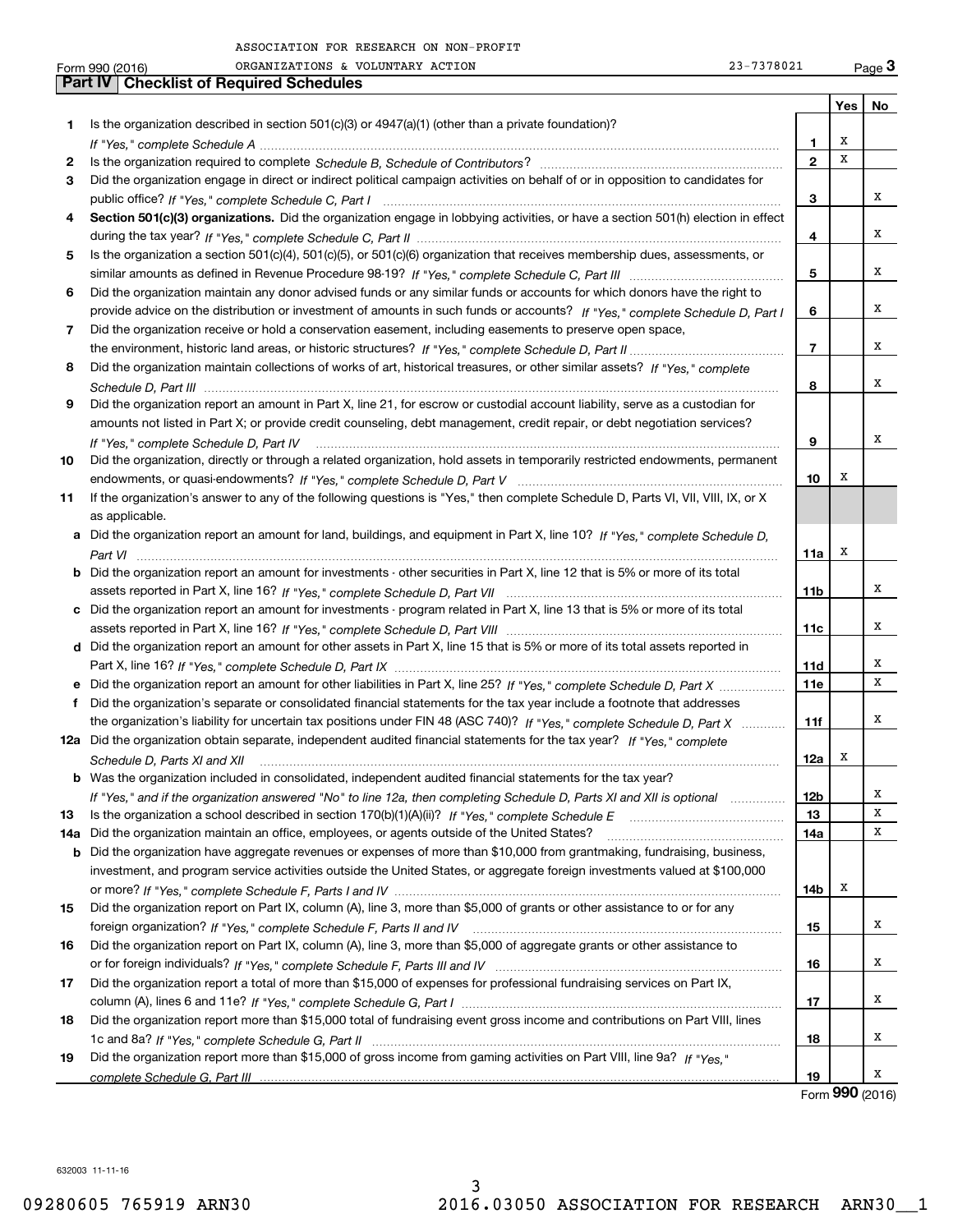|     | 23-7378021<br>ORGANIZATIONS & VOLUNTARY ACTION<br>Form 990 (2016)                                                                        |     |     | Page 4          |
|-----|------------------------------------------------------------------------------------------------------------------------------------------|-----|-----|-----------------|
|     | Part IV<br><b>Checklist of Required Schedules</b> (continued)                                                                            |     |     |                 |
|     |                                                                                                                                          |     | Yes | No              |
|     | 20a Did the organization operate one or more hospital facilities? If "Yes," complete Schedule H                                          | 20a |     | х               |
| b   | If "Yes" to line 20a, did the organization attach a copy of its audited financial statements to this return?                             | 20b |     |                 |
| 21  | Did the organization report more than \$5,000 of grants or other assistance to any domestic organization or                              |     |     |                 |
|     |                                                                                                                                          | 21  |     | X               |
| 22  | Did the organization report more than \$5,000 of grants or other assistance to or for domestic individuals on                            |     |     |                 |
|     |                                                                                                                                          | 22  |     | х               |
| 23  | Did the organization answer "Yes" to Part VII, Section A, line 3, 4, or 5 about compensation of the organization's current               |     |     |                 |
|     | and former officers, directors, trustees, key employees, and highest compensated employees? If "Yes," complete                           |     |     |                 |
|     |                                                                                                                                          | 23  |     | X               |
|     | 24a Did the organization have a tax-exempt bond issue with an outstanding principal amount of more than \$100,000 as of the              |     |     |                 |
|     | last day of the year, that was issued after December 31, 2002? If "Yes," answer lines 24b through 24d and complete                       |     |     |                 |
|     |                                                                                                                                          | 24a |     | X               |
|     | Schedule K. If "No", go to line 25a<br>Did the organization invest any proceeds of tax-exempt bonds beyond a temporary period exception? | 24b |     |                 |
| b   | c Did the organization maintain an escrow account other than a refunding escrow at any time during the year to defease                   |     |     |                 |
|     |                                                                                                                                          | 24c |     |                 |
|     |                                                                                                                                          |     |     |                 |
|     |                                                                                                                                          | 24d |     |                 |
|     | 25a Section 501(c)(3), 501(c)(4), and 501(c)(29) organizations. Did the organization engage in an excess benefit                         |     |     | X               |
|     |                                                                                                                                          | 25a |     |                 |
| b   | Is the organization aware that it engaged in an excess benefit transaction with a disqualified person in a prior year, and               |     |     |                 |
|     | that the transaction has not been reported on any of the organization's prior Forms 990 or 990-EZ? If "Yes," complete                    |     |     | X               |
|     | Schedule L, Part I                                                                                                                       | 25b |     |                 |
| 26  | Did the organization report any amount on Part X, line 5, 6, or 22 for receivables from or payables to any current or                    |     |     |                 |
|     | former officers, directors, trustees, key employees, highest compensated employees, or disqualified persons? If "Yes."                   |     |     |                 |
|     | complete Schedule L, Part II <i>maching and a complete Schedule L</i> , Part II and a complete Schedule L, Part II                       | 26  |     | X               |
| 27  | Did the organization provide a grant or other assistance to an officer, director, trustee, key employee, substantial                     |     |     |                 |
|     | contributor or employee thereof, a grant selection committee member, or to a 35% controlled entity or family member                      |     |     | х               |
|     |                                                                                                                                          | 27  |     |                 |
| 28  | Was the organization a party to a business transaction with one of the following parties (see Schedule L, Part IV                        |     |     |                 |
|     | instructions for applicable filing thresholds, conditions, and exceptions):                                                              |     |     | Χ               |
|     | a A current or former officer, director, trustee, or key employee? If "Yes," complete Schedule L, Part IV                                | 28a |     | х               |
|     | b A family member of a current or former officer, director, trustee, or key employee? If "Yes," complete Schedule L, Part IV             | 28b |     |                 |
|     | c An entity of which a current or former officer, director, trustee, or key employee (or a family member thereof) was an officer,        |     |     |                 |
|     |                                                                                                                                          | 28c |     | X<br>х          |
| 29  |                                                                                                                                          | 29  |     |                 |
| 30  | Did the organization receive contributions of art, historical treasures, or other similar assets, or qualified conservation              |     |     |                 |
|     |                                                                                                                                          | 30  |     | х               |
| 31  | Did the organization liquidate, terminate, or dissolve and cease operations?                                                             |     |     |                 |
|     |                                                                                                                                          | 31  |     | x               |
| 32  | Did the organization sell, exchange, dispose of, or transfer more than 25% of its net assets? If "Yes," complete                         |     |     |                 |
|     |                                                                                                                                          | 32  |     | x               |
| 33  | Did the organization own 100% of an entity disregarded as separate from the organization under Regulations                               |     |     |                 |
|     |                                                                                                                                          | 33  |     | x               |
| 34  | Was the organization related to any tax-exempt or taxable entity? If "Yes," complete Schedule R, Part II, III, or IV, and                |     |     |                 |
|     |                                                                                                                                          | 34  |     | х               |
| 35a | Did the organization have a controlled entity within the meaning of section 512(b)(13)?                                                  | 35a |     | х               |
|     | b If "Yes" to line 35a, did the organization receive any payment from or engage in any transaction with a controlled entity              |     |     |                 |
|     |                                                                                                                                          | 35b |     |                 |
| 36  | Section 501(c)(3) organizations. Did the organization make any transfers to an exempt non-charitable related organization?               |     |     |                 |
|     |                                                                                                                                          | 36  |     | X               |
| 37  | Did the organization conduct more than 5% of its activities through an entity that is not a related organization                         |     |     |                 |
|     |                                                                                                                                          | 37  |     | x               |
| 38  | Did the organization complete Schedule O and provide explanations in Schedule O for Part VI, lines 11b and 19?                           |     |     |                 |
|     |                                                                                                                                          | 38  | х   |                 |
|     |                                                                                                                                          |     |     | Form 990 (2016) |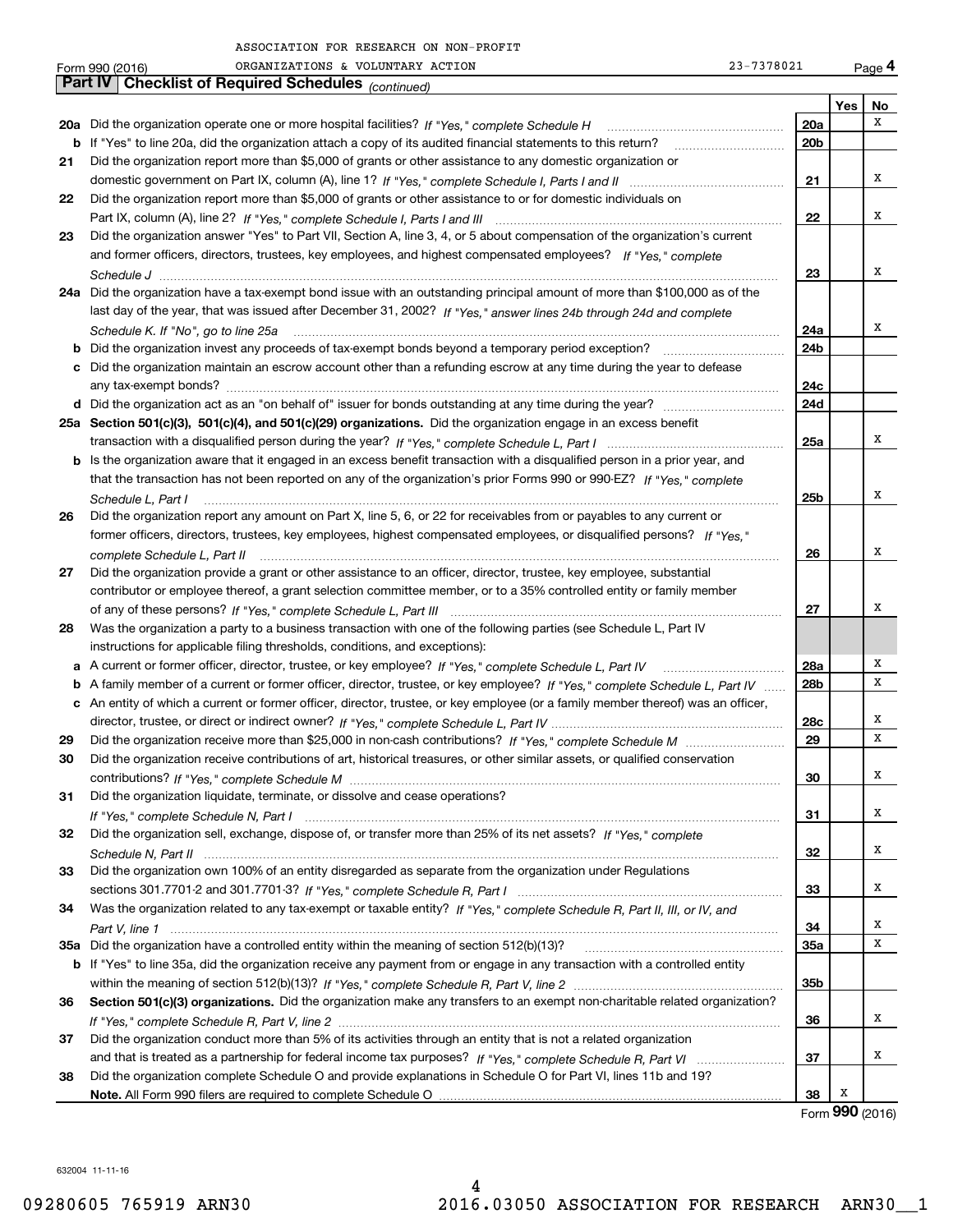|    | ORGANIZATIONS & VOLUNTARY ACTION<br>Form 990 (2016)                                                                                                                                                                            |                 | 23-7378021  |                |     | Page 5 |
|----|--------------------------------------------------------------------------------------------------------------------------------------------------------------------------------------------------------------------------------|-----------------|-------------|----------------|-----|--------|
|    | <b>Part V</b><br><b>Statements Regarding Other IRS Filings and Tax Compliance</b>                                                                                                                                              |                 |             |                |     |        |
|    | Check if Schedule O contains a response or note to any line in this Part V                                                                                                                                                     |                 |             |                |     |        |
|    |                                                                                                                                                                                                                                |                 |             |                | Yes | No     |
|    |                                                                                                                                                                                                                                | 1a              | 10          |                |     |        |
| b  | Enter the number of Forms W-2G included in line 1a. Enter -0- if not applicable                                                                                                                                                | 1b              | $\mathbf 0$ |                |     |        |
| c  | Did the organization comply with backup withholding rules for reportable payments to vendors and reportable gaming                                                                                                             |                 |             | 1c             | х   |        |
|    | 2a Enter the number of employees reported on Form W-3, Transmittal of Wage and Tax Statements,                                                                                                                                 |                 |             |                |     |        |
|    | filed for the calendar year ending with or within the year covered by this return                                                                                                                                              |                 | 0           |                |     |        |
|    |                                                                                                                                                                                                                                | 2a              |             | 2 <sub>b</sub> |     |        |
|    |                                                                                                                                                                                                                                |                 |             |                |     |        |
|    | 3a Did the organization have unrelated business gross income of \$1,000 or more during the year?                                                                                                                               |                 |             | 3a             |     | x      |
|    |                                                                                                                                                                                                                                |                 |             | 3b             |     |        |
|    | 4a At any time during the calendar year, did the organization have an interest in, or a signature or other authority over, a                                                                                                   |                 |             |                |     |        |
|    | financial account in a foreign country (such as a bank account, securities account, or other financial account)?                                                                                                               |                 |             | 4a             |     | х      |
|    | <b>b</b> If "Yes," enter the name of the foreign country: $\blacktriangleright$                                                                                                                                                |                 |             |                |     |        |
|    | See instructions for filing requirements for FinCEN Form 114, Report of Foreign Bank and Financial Accounts (FBAR).                                                                                                            |                 |             |                |     |        |
| 5a | Was the organization a party to a prohibited tax shelter transaction at any time during the tax year?                                                                                                                          |                 |             | 5a             |     | х      |
| b  |                                                                                                                                                                                                                                |                 |             | 5 <sub>b</sub> |     | х      |
|    | c If "Yes," to line 5a or 5b, did the organization file Form 8886-T?                                                                                                                                                           |                 |             | 5c             |     |        |
|    | 6a Does the organization have annual gross receipts that are normally greater than \$100,000, and did the organization solicit                                                                                                 |                 |             |                |     |        |
|    | any contributions that were not tax deductible as charitable contributions?                                                                                                                                                    |                 |             | 6a             |     | х      |
|    | <b>b</b> If "Yes," did the organization include with every solicitation an express statement that such contributions or gifts                                                                                                  |                 |             |                |     |        |
|    |                                                                                                                                                                                                                                |                 |             | 6b             |     |        |
| 7  | Organizations that may receive deductible contributions under section 170(c).                                                                                                                                                  |                 |             |                |     |        |
| a  | Did the organization receive a payment in excess of \$75 made partly as a contribution and partly for goods and services provided to the payor?                                                                                |                 |             | 7a             |     | x      |
| b  | If "Yes," did the organization notify the donor of the value of the goods or services provided?                                                                                                                                |                 |             | 7b             |     |        |
|    | c Did the organization sell, exchange, or otherwise dispose of tangible personal property for which it was required                                                                                                            |                 |             |                |     |        |
|    |                                                                                                                                                                                                                                |                 |             | 7c             |     | x      |
|    | d If "Yes," indicate the number of Forms 8282 filed during the year manufactured in the set of the set of the set of the set of the set of the set of the set of the set of the set of the set of the set of the set of the se | 7d              |             |                |     |        |
| е  | Did the organization receive any funds, directly or indirectly, to pay premiums on a personal benefit contract?                                                                                                                |                 |             | 7e             |     | Х      |
| f  | Did the organization, during the year, pay premiums, directly or indirectly, on a personal benefit contract?                                                                                                                   |                 |             | 7f             |     | Х      |
| g  | If the organization received a contribution of qualified intellectual property, did the organization file Form 8899 as required?                                                                                               |                 |             | 7g             | N/A |        |
| h  | If the organization received a contribution of cars, boats, airplanes, or other vehicles, did the organization file a Form 1098-C?                                                                                             |                 |             | 7h             | N/A |        |
| 8  | Sponsoring organizations maintaining donor advised funds. Did a donor advised fund maintained by the                                                                                                                           |                 | N/A         |                |     |        |
|    | sponsoring organization have excess business holdings at any time during the year?                                                                                                                                             |                 |             | 8              |     |        |
|    | Sponsoring organizations maintaining donor advised funds.                                                                                                                                                                      |                 |             |                |     |        |
| a  | Did the sponsoring organization make any taxable distributions under section 4966?                                                                                                                                             |                 | N/A         | 9а             |     |        |
| b  | Did the sponsoring organization make a distribution to a donor, donor advisor, or related person?                                                                                                                              |                 | N/A         | 9b             |     |        |
| 10 | Section 501(c)(7) organizations. Enter:                                                                                                                                                                                        |                 |             |                |     |        |
| а  |                                                                                                                                                                                                                                | 10a             |             |                |     |        |
| b  | Gross receipts, included on Form 990, Part VIII, line 12, for public use of club facilities                                                                                                                                    | 10 <sub>b</sub> |             |                |     |        |
| 11 | Section 501(c)(12) organizations. Enter:                                                                                                                                                                                       |                 |             |                |     |        |
| a  | N/A<br>Gross income from members or shareholders                                                                                                                                                                               | 11a             |             |                |     |        |
| b  | Gross income from other sources (Do not net amounts due or paid to other sources against                                                                                                                                       |                 |             |                |     |        |
|    | amounts due or received from them.)                                                                                                                                                                                            | 11b             |             |                |     |        |
|    | 12a Section 4947(a)(1) non-exempt charitable trusts. Is the organization filing Form 990 in lieu of Form 1041?                                                                                                                 |                 |             | 12a            |     |        |
|    |                                                                                                                                                                                                                                | 12b             |             |                |     |        |
| 13 | Section 501(c)(29) qualified nonprofit health insurance issuers.                                                                                                                                                               |                 |             |                |     |        |
| а  | Is the organization licensed to issue qualified health plans in more than one state?                                                                                                                                           |                 | N/A         | 13а            |     |        |
|    | Note. See the instructions for additional information the organization must report on Schedule O.                                                                                                                              |                 |             |                |     |        |
| b  | Enter the amount of reserves the organization is required to maintain by the states in which the                                                                                                                               |                 |             |                |     |        |
|    |                                                                                                                                                                                                                                | 13 <sub>b</sub> |             |                |     |        |
| c  |                                                                                                                                                                                                                                | 13 <sub>c</sub> |             |                |     |        |
|    | 14a Did the organization receive any payments for indoor tanning services during the tax year?                                                                                                                                 |                 |             | 14a            |     | x      |
|    |                                                                                                                                                                                                                                |                 |             | 14b            |     |        |

|  | Form 990 (2016) |  |
|--|-----------------|--|
|--|-----------------|--|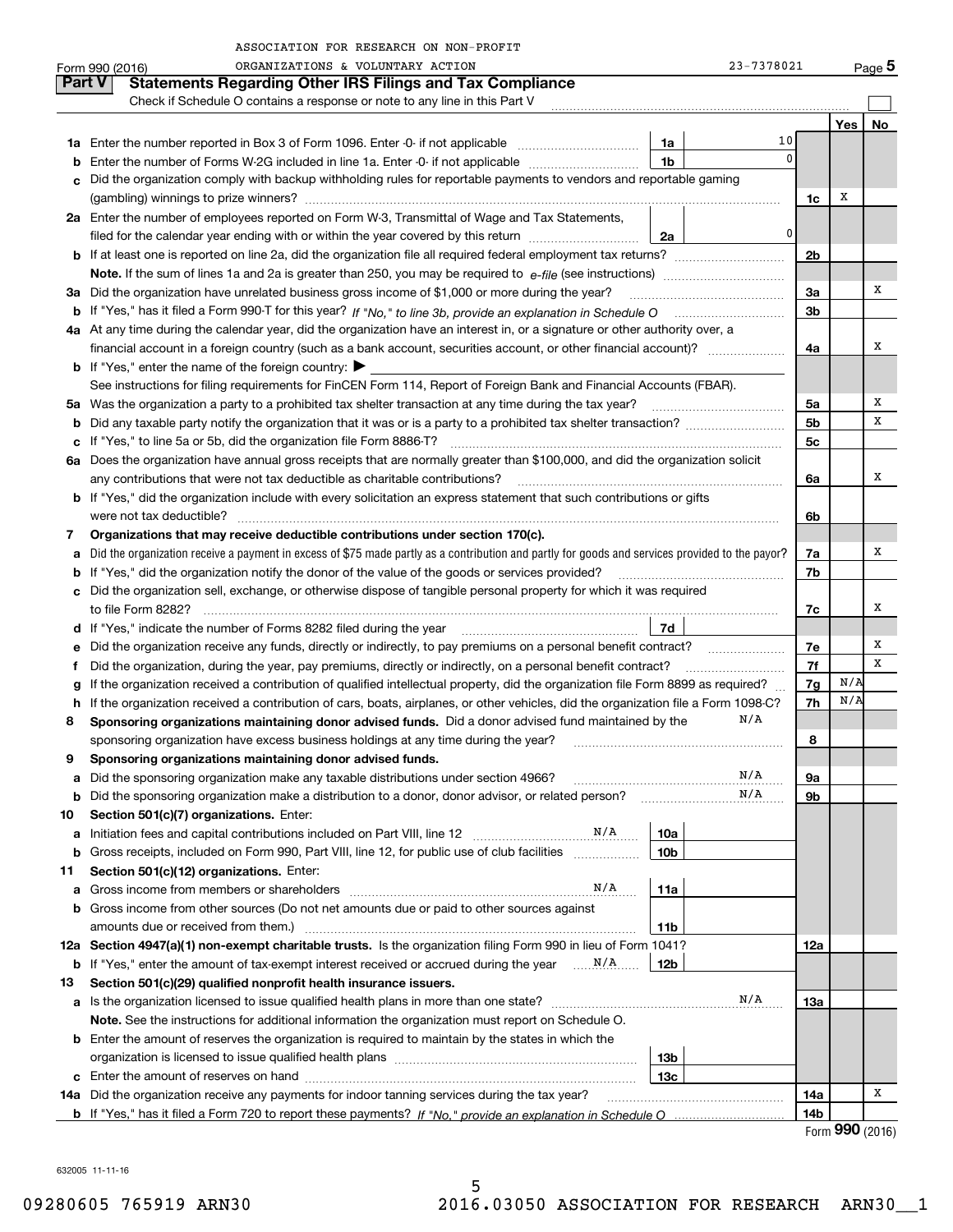|    | ORGANIZATIONS & VOLUNTARY ACTION<br>Form 990 (2016)                                                                                                                                                                                |    | 23-7378021 |                        |     | Page $6$        |
|----|------------------------------------------------------------------------------------------------------------------------------------------------------------------------------------------------------------------------------------|----|------------|------------------------|-----|-----------------|
|    | Governance, Management, and Disclosure For each "Yes" response to lines 2 through 7b below, and for a "No" response<br><b>Part VI</b>                                                                                              |    |            |                        |     |                 |
|    | to line 8a, 8b, or 10b below, describe the circumstances, processes, or changes in Schedule O. See instructions.                                                                                                                   |    |            |                        |     |                 |
|    |                                                                                                                                                                                                                                    |    |            |                        |     | X               |
|    | <b>Section A. Governing Body and Management</b>                                                                                                                                                                                    |    |            |                        |     |                 |
|    |                                                                                                                                                                                                                                    |    |            |                        | Yes | No              |
|    | <b>1a</b> Enter the number of voting members of the governing body at the end of the tax year <i>manumum</i>                                                                                                                       | 1a | 18         |                        |     |                 |
|    | If there are material differences in voting rights among members of the governing body, or if the governing                                                                                                                        |    |            |                        |     |                 |
|    | body delegated broad authority to an executive committee or similar committee, explain in Schedule O.                                                                                                                              |    |            |                        |     |                 |
|    | <b>b</b> Enter the number of voting members included in line 1a, above, who are independent                                                                                                                                        | 1b | 18         |                        |     |                 |
| 2  | Did any officer, director, trustee, or key employee have a family relationship or a business relationship with any other                                                                                                           |    |            |                        |     |                 |
|    | officer, director, trustee, or key employee?                                                                                                                                                                                       |    |            | $\mathbf{2}$           |     | x               |
| 3  | Did the organization delegate control over management duties customarily performed by or under the direct supervision                                                                                                              |    |            |                        |     |                 |
|    |                                                                                                                                                                                                                                    |    |            | 3                      | х   |                 |
| 4  | Did the organization make any significant changes to its governing documents since the prior Form 990 was filed?                                                                                                                   |    |            | 4                      |     | х               |
| 5  |                                                                                                                                                                                                                                    |    |            | 5                      |     | x               |
| 6  | Did the organization have members or stockholders?                                                                                                                                                                                 |    |            | 6                      | х   |                 |
|    | 7a Did the organization have members, stockholders, or other persons who had the power to elect or appoint one or                                                                                                                  |    |            |                        |     |                 |
|    | more members of the governing body?                                                                                                                                                                                                |    |            | 7a                     | x   |                 |
|    | <b>b</b> Are any governance decisions of the organization reserved to (or subject to approval by) members, stockholders, or                                                                                                        |    |            |                        |     |                 |
|    | persons other than the governing body?                                                                                                                                                                                             |    |            | 7b                     | х   |                 |
| 8  | Did the organization contemporaneously document the meetings held or written actions undertaken during the year by the following:                                                                                                  |    |            |                        |     |                 |
|    |                                                                                                                                                                                                                                    |    |            | 8a                     | X   |                 |
|    | <b>b</b> Each committee with authority to act on behalf of the governing body?                                                                                                                                                     |    |            | 8b                     | X   |                 |
| 9  | Is there any officer, director, trustee, or key employee listed in Part VII, Section A, who cannot be reached at the                                                                                                               |    |            |                        |     |                 |
|    |                                                                                                                                                                                                                                    |    |            | 9                      |     | х               |
|    | Section B. Policies (This Section B requests information about policies not required by the Internal Revenue Code.)                                                                                                                |    |            |                        |     |                 |
|    |                                                                                                                                                                                                                                    |    |            |                        | Yes | No<br>х         |
|    |                                                                                                                                                                                                                                    |    |            | 10a                    |     |                 |
|    | b If "Yes," did the organization have written policies and procedures governing the activities of such chapters, affiliates,                                                                                                       |    |            |                        |     |                 |
|    | and branches to ensure their operations are consistent with the organization's exempt purposes?<br>11a Has the organization provided a complete copy of this Form 990 to all members of its governing body before filing the form? |    |            | 10 <sub>b</sub><br>11a | х   |                 |
|    | <b>b</b> Describe in Schedule O the process, if any, used by the organization to review this Form 990.                                                                                                                             |    |            |                        |     |                 |
|    | 12a Did the organization have a written conflict of interest policy? If "No," go to line 13                                                                                                                                        |    |            | 12a                    | X   |                 |
|    |                                                                                                                                                                                                                                    |    |            | 12 <sub>b</sub>        | x   |                 |
|    | c Did the organization regularly and consistently monitor and enforce compliance with the policy? If "Yes," describe                                                                                                               |    |            |                        |     |                 |
|    |                                                                                                                                                                                                                                    |    |            | 12c                    | х   |                 |
| 13 | Did the organization have a written whistleblower policy?                                                                                                                                                                          |    |            | 13                     | x   |                 |
| 14 | Did the organization have a written document retention and destruction policy?                                                                                                                                                     |    |            | 14                     | X   |                 |
| 15 | Did the process for determining compensation of the following persons include a review and approval by independent                                                                                                                 |    |            |                        |     |                 |
|    | persons, comparability data, and contemporaneous substantiation of the deliberation and decision?                                                                                                                                  |    |            |                        |     |                 |
| а  | The organization's CEO, Executive Director, or top management official manufactured content of the organization's CEO, Executive Director, or top management official                                                              |    |            | 15a                    | X   |                 |
|    | b Other officers or key employees of the organization entitled and contain the control of the organization entropy of the organization                                                                                             |    |            | 15 <sub>b</sub>        | х   |                 |
|    | If "Yes" to line 15a or 15b, describe the process in Schedule O (see instructions).                                                                                                                                                |    |            |                        |     |                 |
|    | 16a Did the organization invest in, contribute assets to, or participate in a joint venture or similar arrangement with a                                                                                                          |    |            |                        |     |                 |
|    | taxable entity during the year?                                                                                                                                                                                                    |    |            | 16a                    |     | х               |
|    | <b>b</b> If "Yes," did the organization follow a written policy or procedure requiring the organization to evaluate its participation                                                                                              |    |            |                        |     |                 |
|    | in joint venture arrangements under applicable federal tax law, and take steps to safeguard the organization's                                                                                                                     |    |            |                        |     |                 |
|    |                                                                                                                                                                                                                                    |    |            | 16b                    |     |                 |
|    | <b>Section C. Disclosure</b>                                                                                                                                                                                                       |    |            |                        |     |                 |
| 17 | List the states with which a copy of this Form 990 is required to be filed $\blacktriangleright$ IN                                                                                                                                |    |            |                        |     |                 |
| 18 | Section 6104 requires an organization to make its Forms 1023 (or 1024 if applicable), 990, and 990-T (Section 501(c)(3)s only) available                                                                                           |    |            |                        |     |                 |
|    | for public inspection. Indicate how you made these available. Check all that apply.                                                                                                                                                |    |            |                        |     |                 |
|    | X Own website<br>Another's website<br>$X$ Upon request<br>Other (explain in Schedule O)                                                                                                                                            |    |            |                        |     |                 |
| 19 | Describe in Schedule O whether (and if so, how) the organization made its governing documents, conflict of interest policy, and financial                                                                                          |    |            |                        |     |                 |
|    | statements available to the public during the tax year.                                                                                                                                                                            |    |            |                        |     |                 |
| 20 | State the name, address, and telephone number of the person who possesses the organization's books and records:                                                                                                                    |    |            |                        |     |                 |
|    | SHARIQ SIDDIQUI - 317-684-2120<br>441 WEST MICHIGAN STREET, INDIANAPOLIS, IN<br>46202                                                                                                                                              |    |            |                        |     |                 |
|    |                                                                                                                                                                                                                                    |    |            |                        |     | Form 990 (2016) |
|    | 632006 11-11-16<br>6                                                                                                                                                                                                               |    |            |                        |     |                 |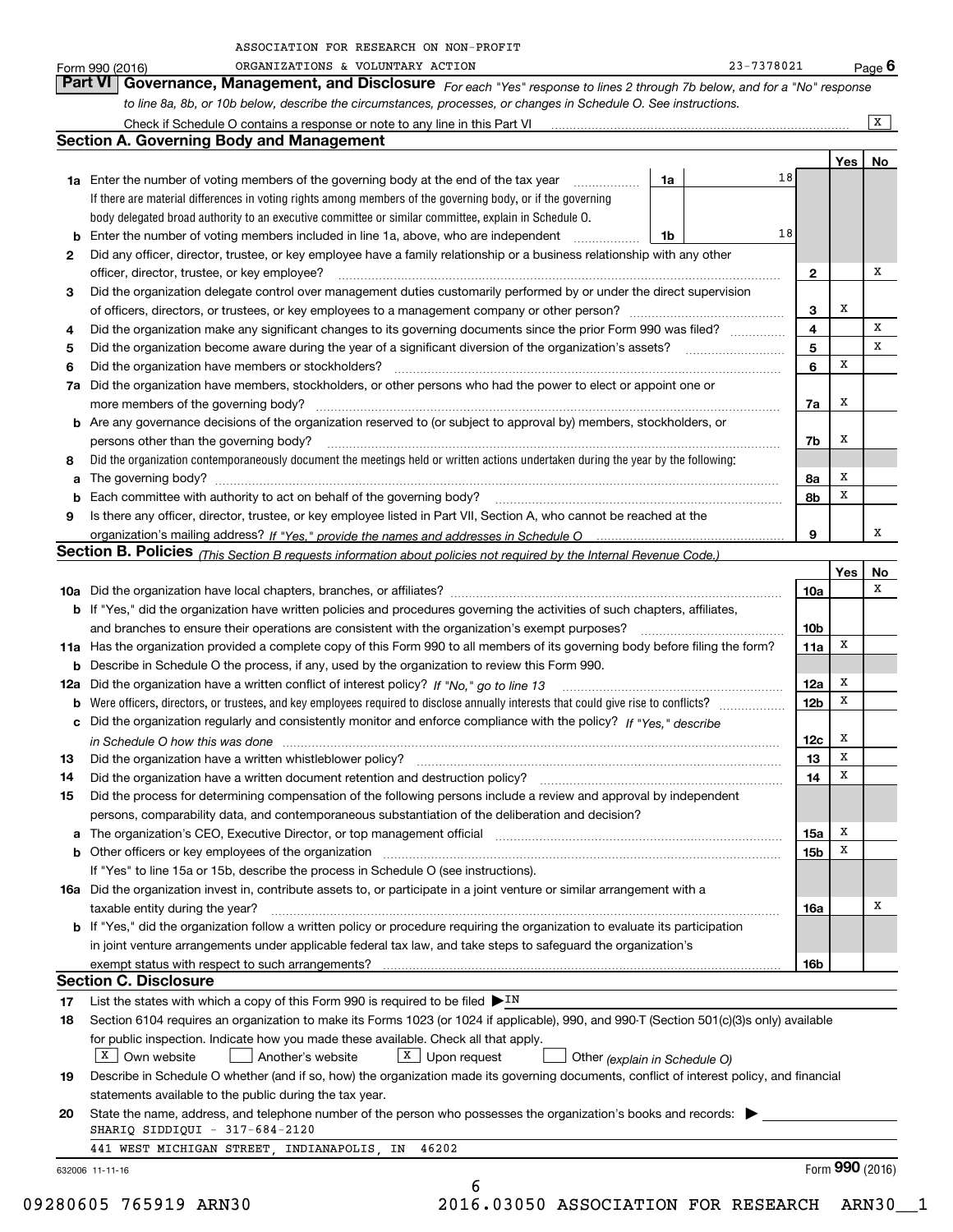| Form 990 (2016)                                                                                                                                            | ORGANIZATIONS & VOLUNTARY ACTION                                                           | 23-7378021 | Page / |  |  |  |  |  |  |
|------------------------------------------------------------------------------------------------------------------------------------------------------------|--------------------------------------------------------------------------------------------|------------|--------|--|--|--|--|--|--|
| Part VII Compensation of Officers, Directors, Trustees, Key Employees, Highest Compensated                                                                 |                                                                                            |            |        |  |  |  |  |  |  |
| <b>Employees, and Independent Contractors</b>                                                                                                              |                                                                                            |            |        |  |  |  |  |  |  |
|                                                                                                                                                            | Check if Schedule O contains a response or note to any line in this Part VII               |            |        |  |  |  |  |  |  |
|                                                                                                                                                            | Section A. Officers, Directors, Trustees, Key Employees, and Highest Compensated Employees |            |        |  |  |  |  |  |  |
| 1a Complete this table for all persons required to be listed. Report compensation for the calendar year ending with or within the organization's tax year. |                                                                                            |            |        |  |  |  |  |  |  |

**•** List all of the organization's current officers, directors, trustees (whether individuals or organizations), regardless of amount of compensation.

**current**  Enter -0- in columns (D), (E), and (F) if no compensation was paid. ● List all of the organization's current key employees, if any. See instructions for definition of "key employee."

ASSOCIATION FOR RESEARCH ON NON-PROFIT

**•** List the organization's five current highest compensated employees (other than an officer, director, trustee, or key employee) who received report-

 $\bullet$  List all of the organization's **former** officers, key employees, and highest compensated employees who received more than \$100,000 of able compensation (Box 5 of Form W-2 and/or Box 7 of Form 1099-MISC) of more than \$100,000 from the organization and any related organizations. reportable compensation from the organization and any related organizations.

**•** List all of the organization's former directors or trustees that received, in the capacity as a former director or trustee of the organization, more than \$10,000 of reportable compensation from the organization and any related organizations.

List persons in the following order: individual trustees or directors; institutional trustees; officers; key employees; highest compensated employees; and former such persons.

Check this box if neither the organization nor any related organization compensated any current officer, director, or trustee.

| (A)                             | (B)               |                                |                                                                  |             | (C)          |                                   |                      | (D)                          | (E)                | (F)             |               |              |
|---------------------------------|-------------------|--------------------------------|------------------------------------------------------------------|-------------|--------------|-----------------------------------|----------------------|------------------------------|--------------------|-----------------|---------------|--------------|
| Name and Title                  | Average           |                                | Position<br>(do not check more than one                          |             | Reportable   | Reportable                        | Estimated            |                              |                    |                 |               |              |
|                                 | hours per<br>week |                                | box, unless person is both an<br>officer and a director/trustee) |             |              |                                   | compensation<br>from | compensation<br>from related | amount of<br>other |                 |               |              |
|                                 | (list any         |                                |                                                                  |             |              |                                   |                      |                              |                    | the             | organizations | compensation |
|                                 | hours for         |                                |                                                                  |             |              |                                   |                      | organization                 | (W-2/1099-MISC)    | from the        |               |              |
|                                 | related           |                                |                                                                  |             |              |                                   |                      | (W-2/1099-MISC)              |                    | organization    |               |              |
|                                 | organizations     |                                |                                                                  |             |              |                                   |                      |                              |                    | and related     |               |              |
|                                 | below<br>line)    | Individual trustee or director | Institutional trustee                                            | Officer     | Key employee | Highest compensated<br>  employee | Former               |                              |                    | organizations   |               |              |
| MARY TSCHIRHART<br>(1)          | 5.00              |                                |                                                                  |             |              |                                   |                      |                              |                    |                 |               |              |
| PRESIDENT                       |                   | X                              |                                                                  | X           |              |                                   |                      | 0.                           | $\mathbf{0}$ .     | $\mathbf 0$ .   |               |              |
| RENE BEKKERS<br>(2)             | 3.00              |                                |                                                                  |             |              |                                   |                      |                              |                    |                 |               |              |
| <b>SECRETARY</b>                |                   | X                              |                                                                  | X           |              |                                   |                      | $\mathbf{0}$                 | $\mathbf{0}$ .     | $\mathsf{0}\,.$ |               |              |
| <b>DWIGHT BURLINGAME</b><br>(3) | 4,00              |                                |                                                                  |             |              |                                   |                      |                              |                    |                 |               |              |
| <b>TREASURER</b>                |                   | X                              |                                                                  | X           |              |                                   |                      | $\mathbf{0}$ .               | $\mathbf{0}$ .     | $\mathsf{0}\,.$ |               |              |
| <b>ALAN ABRAMSON</b><br>(4)     | 4,00              |                                |                                                                  |             |              |                                   |                      |                              |                    |                 |               |              |
| PAST PRESIDENT                  |                   | X                              |                                                                  | $\mathbf x$ |              |                                   |                      | $\mathbf{0}$ .               | $\mathbf{0}$ .     | 0.              |               |              |
| ANGELA BIES<br>(5)              | 2,00              |                                |                                                                  |             |              |                                   |                      |                              |                    |                 |               |              |
| <b>DIRECTOR</b>                 |                   | X                              |                                                                  |             |              |                                   |                      | 0.                           | $\mathbf{0}$ .     | 0.              |               |              |
| HECTOR CORDERO-GUZMAN<br>(6)    | 2,00              |                                |                                                                  |             |              |                                   |                      |                              |                    |                 |               |              |
| <b>DIRECTOR</b>                 |                   | X                              |                                                                  |             |              |                                   |                      | 0.                           | $\mathbf{0}$ .     | 0.              |               |              |
| CHAO GUO<br>(7)                 | 2,00              |                                |                                                                  |             |              |                                   |                      |                              |                    |                 |               |              |
| <b>DIRECTOR</b>                 |                   | X                              |                                                                  |             |              |                                   |                      | 0.                           | $\mathbf{0}$ .     | $\mathbf 0$ .   |               |              |
| JOHN RONQUILLO<br>(8)           | 2,00              |                                |                                                                  |             |              |                                   |                      |                              |                    |                 |               |              |
| <b>DIRECTOR</b>                 |                   | X                              |                                                                  |             |              |                                   |                      | 0.                           | $\mathbf{0}$ .     | $\mathsf{0}\,.$ |               |              |
| MARK SIDEL<br>(9)               | 2,00              |                                |                                                                  |             |              |                                   |                      |                              |                    |                 |               |              |
| <b>DIRECTOR</b>                 |                   | X                              |                                                                  |             |              |                                   |                      | 0.                           | $\mathbf{0}$ .     | $\mathsf{0}\,.$ |               |              |
| (10) DAVID SUAREZ               | 2,00              |                                |                                                                  |             |              |                                   |                      |                              |                    |                 |               |              |
| <b>DIRECTOR</b>                 |                   | X                              |                                                                  |             |              |                                   |                      | $\mathbf{0}$                 | $\mathbf{0}$ .     | $\mathbf 0$ .   |               |              |
| (11) SUSAN PHILLIPS             | 2,00              |                                |                                                                  |             |              |                                   |                      |                              |                    |                 |               |              |
| <b>DIRECTOR</b>                 |                   | X                              |                                                                  |             |              |                                   |                      | 0.                           | $\mathbf{0}$ .     | $\mathbf{0}$ .  |               |              |
| (12) KHALDOUN ABOUASSI          | 2,00              |                                |                                                                  |             |              |                                   |                      |                              |                    |                 |               |              |
| <b>DIRECTOR</b>                 |                   | X                              |                                                                  |             |              |                                   |                      | $\mathbf{0}$                 | $\mathbf{0}$ .     | $\mathbf 0$ .   |               |              |
| (13) SHENA ASHLEY               | 2.00              |                                |                                                                  |             |              |                                   |                      |                              |                    |                 |               |              |
| <b>DIRECTOR</b>                 |                   | X                              |                                                                  |             |              |                                   |                      | $\mathbf{0}$ .               | $\mathbf{0}$ .     | $\mathsf{0}\,.$ |               |              |
| (14) BRENDA BUSHOUSE            | 2,00              |                                |                                                                  |             |              |                                   |                      |                              |                    |                 |               |              |
| <b>DIRECTOR</b>                 |                   | X                              |                                                                  |             |              |                                   |                      | $\mathbf{0}$                 | $\mathbf{0}$ .     | $\mathbf{0}$ .  |               |              |
| (15) BETH GAZLEY                | 2.00              |                                |                                                                  |             |              |                                   |                      |                              |                    |                 |               |              |
| <b>DIRECTOR</b>                 |                   | X                              |                                                                  |             |              |                                   |                      | $\mathbf{0}$ .               | $\mathbf{0}$ .     | $\mathbf{0}$ .  |               |              |
| (16) MARY KAY GUGERTY           | 2.00              |                                |                                                                  |             |              |                                   |                      |                              |                    |                 |               |              |
| <b>DIRECTOR</b>                 |                   | X                              |                                                                  |             |              |                                   |                      | $\mathbf{0}$                 | $\mathbf{0}$ .     | $\mathsf{0}\,.$ |               |              |
| (17) LINDSEY MCDOUGLE           | 2.00              |                                |                                                                  |             |              |                                   |                      |                              |                    |                 |               |              |
| <b>DIRECTOR</b>                 |                   | X                              |                                                                  |             |              |                                   |                      | $\mathbf{0}$ .               | $\mathbf{0}$ .     | $\mathbf 0$ .   |               |              |

632007 11-11-16

Form (2016) **990**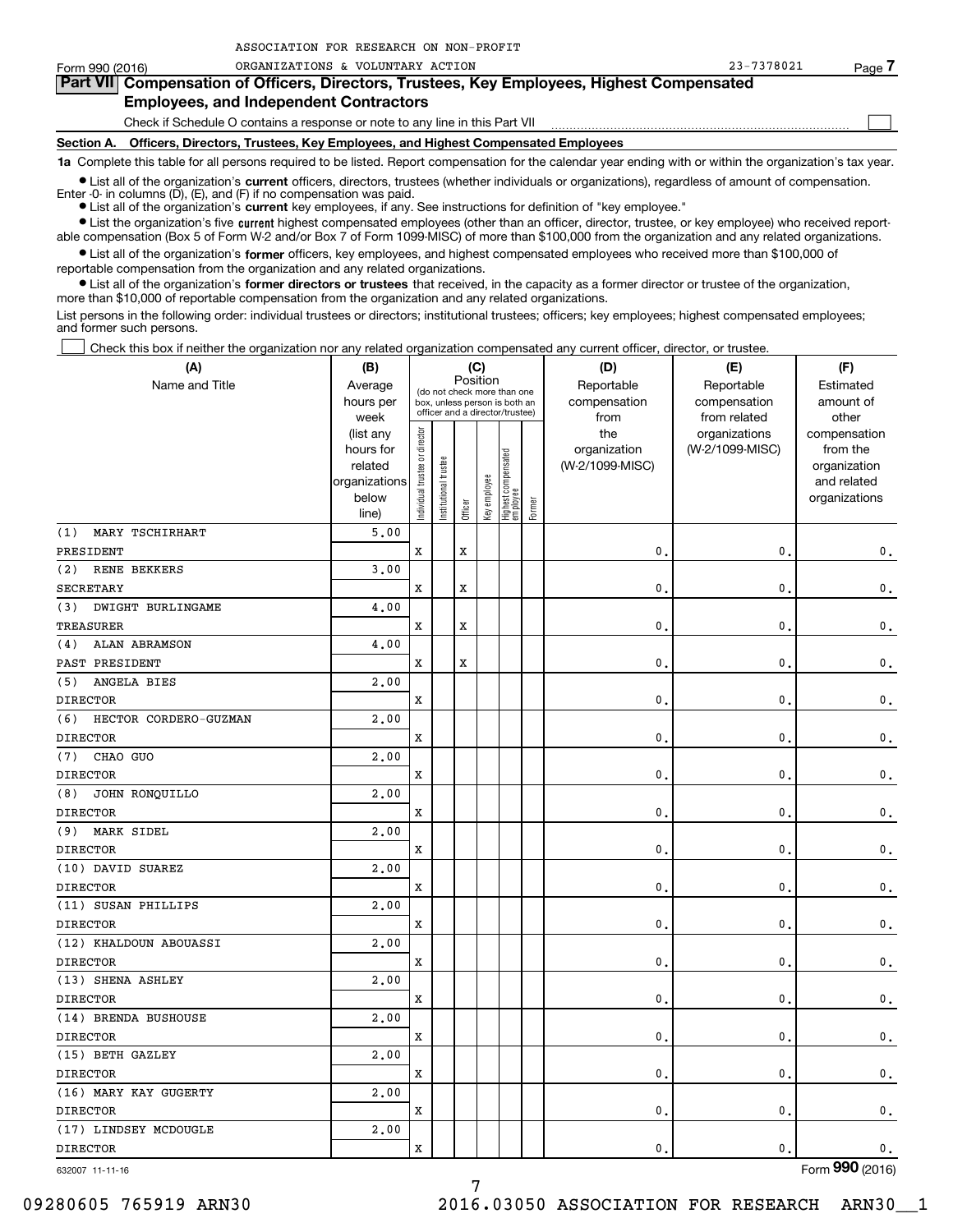| ASSOCIATION FOR RESEARCH ON NON-PROFIT |  |
|----------------------------------------|--|
|----------------------------------------|--|

| ORGANIZATIONS & VOLUNTARY ACTION<br>Form 990 (2016)                                                                                                                                                                                                         | CIAIIUN FUR RESEARCH UN NUN-FRUFII                                                                                                                                     |                               |                       |         |              |                                 |        |                                           | 23-7378021                                        |    |     |                                                                          | Page 8                    |
|-------------------------------------------------------------------------------------------------------------------------------------------------------------------------------------------------------------------------------------------------------------|------------------------------------------------------------------------------------------------------------------------------------------------------------------------|-------------------------------|-----------------------|---------|--------------|---------------------------------|--------|-------------------------------------------|---------------------------------------------------|----|-----|--------------------------------------------------------------------------|---------------------------|
| <b>Part VII</b><br>Section A. Officers, Directors, Trustees, Key Employees, and Highest Compensated Employees (continued)                                                                                                                                   |                                                                                                                                                                        |                               |                       |         |              |                                 |        |                                           |                                                   |    |     |                                                                          |                           |
| (A)<br>Name and title                                                                                                                                                                                                                                       | (C)<br>(B)<br>Position<br>Average<br>(do not check more than one<br>hours per<br>box, unless person is both an<br>officer and a director/trustee)<br>week<br>(list any |                               |                       |         |              |                                 |        | (D)<br>Reportable<br>compensation<br>from | (E)<br>Reportable<br>compensation<br>from related |    |     | (F)<br>Estimated<br>amount of<br>other                                   |                           |
|                                                                                                                                                                                                                                                             | hours for<br>related<br>organizations<br>below<br>line)                                                                                                                | ndividual trustee or director | Institutional trustee | Officer | Key employee | Highest compensated<br>employee | Former | the<br>organization<br>(W-2/1099-MISC)    | organizations<br>(W-2/1099-MISC)                  |    |     | compensation<br>from the<br>organization<br>and related<br>organizations |                           |
| (18) JENNIFER MOSLEY<br><b>DIRECTOR</b>                                                                                                                                                                                                                     | 2,00                                                                                                                                                                   | x                             |                       |         |              |                                 |        | 0.                                        |                                                   | 0. |     |                                                                          | 0.                        |
| (19) SHARIQ SIDDIQUI<br>EXECUTIVE DIRECTOR                                                                                                                                                                                                                  | 40.00                                                                                                                                                                  |                               |                       | x       |              |                                 |        | 0.                                        | 99,379.                                           |    |     |                                                                          | 40,019.                   |
|                                                                                                                                                                                                                                                             |                                                                                                                                                                        |                               |                       |         |              |                                 |        |                                           |                                                   |    |     |                                                                          |                           |
|                                                                                                                                                                                                                                                             |                                                                                                                                                                        |                               |                       |         |              |                                 |        |                                           |                                                   |    |     |                                                                          |                           |
|                                                                                                                                                                                                                                                             |                                                                                                                                                                        |                               |                       |         |              |                                 |        |                                           |                                                   |    |     |                                                                          |                           |
|                                                                                                                                                                                                                                                             |                                                                                                                                                                        |                               |                       |         |              |                                 |        |                                           |                                                   |    |     |                                                                          |                           |
|                                                                                                                                                                                                                                                             |                                                                                                                                                                        |                               |                       |         |              |                                 |        |                                           |                                                   |    |     |                                                                          |                           |
|                                                                                                                                                                                                                                                             |                                                                                                                                                                        |                               |                       |         |              |                                 |        |                                           |                                                   |    |     |                                                                          |                           |
| 1b Sub-total                                                                                                                                                                                                                                                |                                                                                                                                                                        |                               |                       |         |              |                                 |        | 0.                                        | 99,379.                                           |    |     |                                                                          | 40,019.                   |
| c Total from continuation sheets to Part VII, Section A <b>Constanting to Part VII</b> , Section A                                                                                                                                                          |                                                                                                                                                                        |                               |                       |         |              |                                 |        | 0.<br>$\mathbf{0}$ .                      | 99,379.                                           | 0. |     |                                                                          | $\mathbf{0}$ .<br>40,019. |
| Total number of individuals (including but not limited to those listed above) who received more than \$100,000 of reportable<br>$\mathbf{2}$                                                                                                                |                                                                                                                                                                        |                               |                       |         |              |                                 |        |                                           |                                                   |    |     |                                                                          |                           |
| compensation from the organization $\blacktriangleright$                                                                                                                                                                                                    |                                                                                                                                                                        |                               |                       |         |              |                                 |        |                                           |                                                   |    |     |                                                                          | $\Omega$                  |
|                                                                                                                                                                                                                                                             |                                                                                                                                                                        |                               |                       |         |              |                                 |        |                                           |                                                   |    |     | Yes                                                                      | No                        |
| Did the organization list any former officer, director, or trustee, key employee, or highest compensated employee on<br>3                                                                                                                                   |                                                                                                                                                                        |                               |                       |         |              |                                 |        |                                           |                                                   |    |     |                                                                          | х                         |
| For any individual listed on line 1a, is the sum of reportable compensation and other compensation from the organization<br>4                                                                                                                               |                                                                                                                                                                        |                               |                       |         |              |                                 |        |                                           |                                                   |    | 3   |                                                                          |                           |
|                                                                                                                                                                                                                                                             |                                                                                                                                                                        |                               |                       |         |              |                                 |        |                                           |                                                   |    | 4   |                                                                          | х                         |
| Did any person listed on line 1a receive or accrue compensation from any unrelated organization or individual for services<br>5                                                                                                                             |                                                                                                                                                                        |                               |                       |         |              |                                 |        |                                           |                                                   |    |     |                                                                          |                           |
|                                                                                                                                                                                                                                                             |                                                                                                                                                                        |                               |                       |         |              |                                 |        |                                           |                                                   |    | 5   |                                                                          | x                         |
| <b>Section B. Independent Contractors</b>                                                                                                                                                                                                                   |                                                                                                                                                                        |                               |                       |         |              |                                 |        |                                           |                                                   |    |     |                                                                          |                           |
| Complete this table for your five highest compensated independent contractors that received more than \$100,000 of compensation from<br>1<br>the organization. Report compensation for the calendar year ending with or within the organization's tax year. |                                                                                                                                                                        |                               |                       |         |              |                                 |        |                                           |                                                   |    |     |                                                                          |                           |
| (A)                                                                                                                                                                                                                                                         |                                                                                                                                                                        |                               |                       |         |              |                                 |        | (B)                                       |                                                   |    | (C) |                                                                          |                           |
| Name and business address                                                                                                                                                                                                                                   |                                                                                                                                                                        | NONE                          |                       |         |              |                                 |        | Description of services                   |                                                   |    |     | Compensation                                                             |                           |
|                                                                                                                                                                                                                                                             |                                                                                                                                                                        |                               |                       |         |              |                                 |        |                                           |                                                   |    |     |                                                                          |                           |
|                                                                                                                                                                                                                                                             |                                                                                                                                                                        |                               |                       |         |              |                                 |        |                                           |                                                   |    |     |                                                                          |                           |
|                                                                                                                                                                                                                                                             |                                                                                                                                                                        |                               |                       |         |              |                                 |        |                                           |                                                   |    |     |                                                                          |                           |

\$100,000 of compensation from the organization  $\blacktriangleright$ 

**2**

Form (2016) **990**

0

Total number of independent contractors (including but not limited to those listed above) who received more than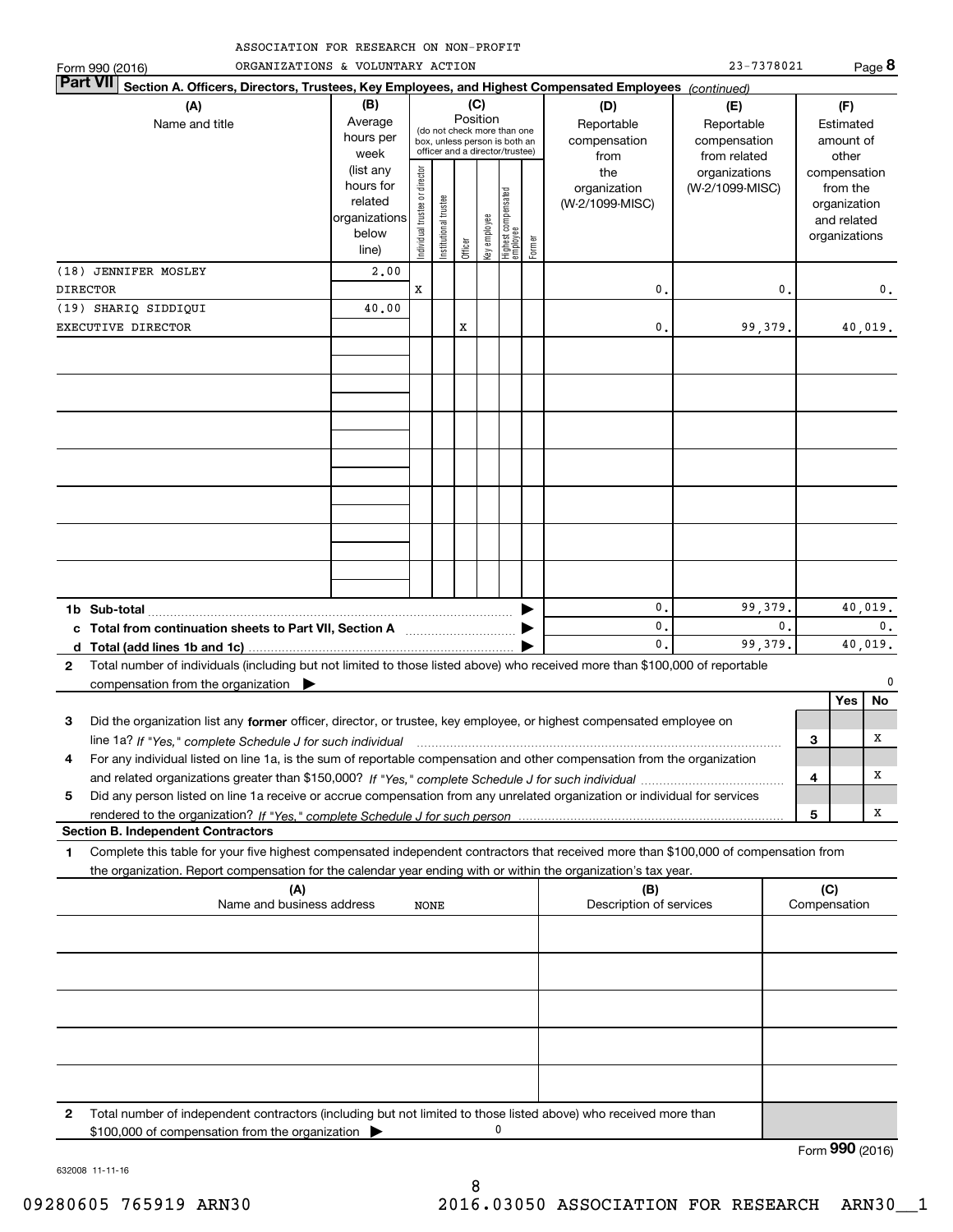| ASSOCIATION FOR RESEARCH ON NON-PROFIT |  |  |
|----------------------------------------|--|--|
|                                        |  |  |

|                                            |                           | Form 990 (2016)                                                               |                | ORGANIZATIONS & VOLUNTARY ACTION |                      |                                                 | 23-7378021                              | Page 9                                                             |
|--------------------------------------------|---------------------------|-------------------------------------------------------------------------------|----------------|----------------------------------|----------------------|-------------------------------------------------|-----------------------------------------|--------------------------------------------------------------------|
|                                            | <b>Part VIII</b>          | <b>Statement of Revenue</b>                                                   |                |                                  |                      |                                                 |                                         |                                                                    |
|                                            |                           | Check if Schedule O contains a response or note to any line in this Part VIII |                |                                  |                      |                                                 |                                         |                                                                    |
|                                            |                           |                                                                               |                |                                  | (A)<br>Total revenue | (B)<br>Related or<br>exempt function<br>revenue | (C)<br>Unrelated<br>business<br>revenue | (D)<br>Revenue excluded<br>from tax under<br>sections<br>512 - 514 |
|                                            |                           | <b>1 a</b> Federated campaigns                                                | 1a             |                                  |                      |                                                 |                                         |                                                                    |
|                                            |                           |                                                                               | 1 <sub>b</sub> | 119,291.                         |                      |                                                 |                                         |                                                                    |
|                                            |                           | c Fundraising events                                                          | 1c             |                                  |                      |                                                 |                                         |                                                                    |
| $rac{G}{d}$ . $rac{A}{d}$                  |                           | d Related organizations                                                       | 1 <sub>d</sub> |                                  |                      |                                                 |                                         |                                                                    |
|                                            |                           | e Government grants (contributions)                                           | 1e             |                                  |                      |                                                 |                                         |                                                                    |
|                                            |                           | f All other contributions, gifts, grants, and                                 |                |                                  |                      |                                                 |                                         |                                                                    |
|                                            |                           | similar amounts not included above  1f                                        |                | 421,545.                         |                      |                                                 |                                         |                                                                    |
| <b>Contributions, (</b><br>and Other Simil |                           | g Noncash contributions included in lines 1a-1f: \$                           |                |                                  |                      |                                                 |                                         |                                                                    |
|                                            |                           |                                                                               |                |                                  | 540,836.             |                                                 |                                         |                                                                    |
|                                            |                           |                                                                               |                | <b>Business Code</b>             |                      |                                                 |                                         |                                                                    |
|                                            | 2 a                       | <b>CONFERENCE FEES</b>                                                        | 900099         | 226,599.                         | 226,599.             |                                                 |                                         |                                                                    |
|                                            | b                         | CONFERENCE SPONSORSHIP                                                        |                | 900099                           | 110,700.             | 110,700.                                        |                                         |                                                                    |
| Program Service<br>Revenue                 |                           | MANAGING EDITOR STIPEN                                                        |                | 900099                           | 20,000.              | 20,000.                                         |                                         |                                                                    |
|                                            | d                         |                                                                               |                |                                  |                      |                                                 |                                         |                                                                    |
|                                            | e                         |                                                                               |                |                                  |                      |                                                 |                                         |                                                                    |
|                                            |                           |                                                                               |                |                                  |                      |                                                 |                                         |                                                                    |
|                                            |                           | f All other program service revenue                                           |                |                                  | 357,299.             |                                                 |                                         |                                                                    |
|                                            | 3                         | Investment income (including dividends, interest, and                         |                |                                  |                      |                                                 |                                         |                                                                    |
|                                            |                           |                                                                               |                | ▶                                | 34,771.              |                                                 |                                         | 34,771.                                                            |
|                                            | 4                         | Income from investment of tax-exempt bond proceeds                            |                |                                  |                      |                                                 |                                         |                                                                    |
|                                            | 5                         |                                                                               |                |                                  | 232,912.             |                                                 |                                         | 232,912.                                                           |
|                                            |                           |                                                                               | (i) Real       | (ii) Personal                    |                      |                                                 |                                         |                                                                    |
|                                            |                           | 6 a Gross rents                                                               |                |                                  |                      |                                                 |                                         |                                                                    |
|                                            |                           | <b>b</b> Less: rental expenses                                                |                |                                  |                      |                                                 |                                         |                                                                    |
|                                            |                           |                                                                               |                |                                  |                      |                                                 |                                         |                                                                    |
|                                            | c Rental income or (loss) |                                                                               |                |                                  |                      |                                                 |                                         |                                                                    |
|                                            |                           |                                                                               | (i) Securities |                                  |                      |                                                 |                                         |                                                                    |
|                                            |                           | 7 a Gross amount from sales of                                                |                | (ii) Other                       |                      |                                                 |                                         |                                                                    |
|                                            |                           | assets other than inventory<br><b>b</b> Less: cost or other basis             |                |                                  |                      |                                                 |                                         |                                                                    |
|                                            |                           |                                                                               |                |                                  |                      |                                                 |                                         |                                                                    |
|                                            |                           | and sales expenses                                                            |                |                                  |                      |                                                 |                                         |                                                                    |
|                                            |                           | c Gain or (loss)                                                              |                |                                  |                      |                                                 |                                         |                                                                    |
|                                            |                           | 8 a Gross income from fundraising events (not                                 |                |                                  |                      |                                                 |                                         |                                                                    |
|                                            |                           |                                                                               |                |                                  |                      |                                                 |                                         |                                                                    |
|                                            |                           | contributions reported on line 1c). See                                       |                |                                  |                      |                                                 |                                         |                                                                    |
| <b>Other Revenue</b>                       |                           |                                                                               |                |                                  |                      |                                                 |                                         |                                                                    |
|                                            |                           |                                                                               |                |                                  |                      |                                                 |                                         |                                                                    |
|                                            |                           | c Net income or (loss) from fundraising events                                |                |                                  |                      |                                                 |                                         |                                                                    |
|                                            |                           | 9 a Gross income from gaming activities. See                                  |                |                                  |                      |                                                 |                                         |                                                                    |
|                                            |                           |                                                                               |                |                                  |                      |                                                 |                                         |                                                                    |
|                                            |                           | <b>b</b> Less: direct expenses <b>b</b>                                       |                |                                  |                      |                                                 |                                         |                                                                    |
|                                            |                           | c Net income or (loss) from gaming activities                                 |                |                                  |                      |                                                 |                                         |                                                                    |
|                                            |                           | 10 a Gross sales of inventory, less returns                                   |                |                                  |                      |                                                 |                                         |                                                                    |
|                                            |                           |                                                                               |                |                                  |                      |                                                 |                                         |                                                                    |
|                                            |                           |                                                                               | b              |                                  |                      |                                                 |                                         |                                                                    |
|                                            |                           | c Net income or (loss) from sales of inventory                                |                |                                  |                      |                                                 |                                         |                                                                    |
|                                            |                           | Miscellaneous Revenue                                                         |                | <b>Business Code</b>             |                      |                                                 |                                         |                                                                    |
|                                            |                           | 11 a FOREIGN EXCHANGE GAIN                                                    |                | 900099                           | 10,651.              | 10,651.                                         |                                         |                                                                    |
|                                            |                           | <b>b</b> MISCELLANEOUS                                                        |                | 900099                           | 3,023.               | 3,023.                                          |                                         |                                                                    |
|                                            | с                         |                                                                               |                |                                  |                      |                                                 |                                         |                                                                    |
|                                            |                           |                                                                               |                |                                  |                      |                                                 |                                         |                                                                    |
|                                            |                           |                                                                               |                | ▶                                | 13,674.              |                                                 |                                         |                                                                    |
|                                            | 12                        |                                                                               |                |                                  | 1, 179, 492.         | 370,973.                                        | $\mathbf{0}$ .                          | 267,683.                                                           |
|                                            | 632009 11-11-16           |                                                                               |                |                                  |                      |                                                 |                                         | Form 990 (2016)                                                    |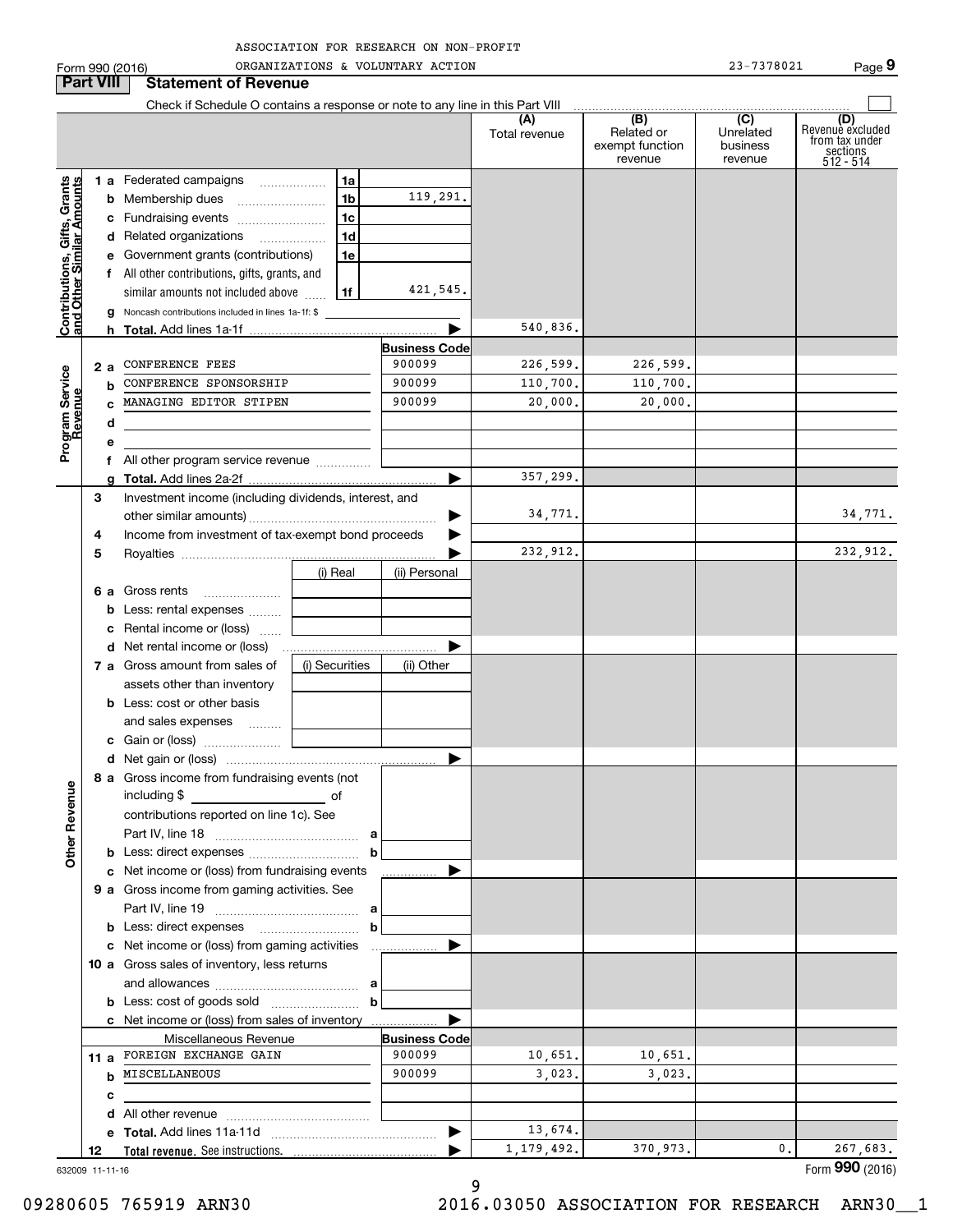| 990 (2016) | ACTION<br>ORGANIZATIONS<br>VOLUNTARY<br>៷ | 78021 |
|------------|-------------------------------------------|-------|
| orm        |                                           | Page  |

|              | Section 501(c)(3) and 501(c)(4) organizations must complete all columns. All other organizations must complete column (A).                                  |                       |                                    |                                           |                                |
|--------------|-------------------------------------------------------------------------------------------------------------------------------------------------------------|-----------------------|------------------------------------|-------------------------------------------|--------------------------------|
|              | Check if Schedule O contains a response or note to any line in this Part IX                                                                                 |                       |                                    |                                           |                                |
|              | Do not include amounts reported on lines 6b,<br>7b, 8b, 9b, and 10b of Part VIII.                                                                           | (A)<br>Total expenses | (B)<br>Program service<br>expenses | (C)<br>Management and<br>general expenses | (D)<br>Fundraising<br>expenses |
| 1.           | Grants and other assistance to domestic organizations                                                                                                       |                       |                                    |                                           |                                |
|              | and domestic governments. See Part IV, line 21                                                                                                              |                       |                                    |                                           |                                |
| $\mathbf{2}$ | Grants and other assistance to domestic                                                                                                                     |                       |                                    |                                           |                                |
|              | individuals. See Part IV, line 22                                                                                                                           |                       |                                    |                                           |                                |
| 3            | Grants and other assistance to foreign                                                                                                                      |                       |                                    |                                           |                                |
|              | organizations, foreign governments, and foreign                                                                                                             |                       |                                    |                                           |                                |
|              | individuals. See Part IV, lines 15 and 16                                                                                                                   |                       |                                    |                                           |                                |
| 4            | Benefits paid to or for members                                                                                                                             |                       |                                    |                                           |                                |
| 5            | Compensation of current officers, directors,                                                                                                                |                       |                                    |                                           |                                |
|              |                                                                                                                                                             | 139,398.              | 84,837.                            | 35,057.                                   | 19,504.                        |
| 6            | Compensation not included above, to disqualified                                                                                                            |                       |                                    |                                           |                                |
|              | persons (as defined under section $4958(f)(1)$ ) and                                                                                                        |                       |                                    |                                           |                                |
|              | persons described in section $4958(c)(3)(B)$                                                                                                                |                       |                                    |                                           |                                |
| 7            |                                                                                                                                                             | 128,509.              | 95,958.                            | 21,283.                                   | 11,268.                        |
| 8            | Pension plan accruals and contributions (include                                                                                                            |                       |                                    |                                           |                                |
|              | section 401(k) and 403(b) employer contributions)                                                                                                           |                       |                                    |                                           |                                |
| 9            |                                                                                                                                                             | 27,671.               | 17,613.                            | 6,857.                                    | 3,201.                         |
| 10           |                                                                                                                                                             |                       |                                    |                                           |                                |
| 11           | Fees for services (non-employees):                                                                                                                          |                       |                                    |                                           |                                |
| a            |                                                                                                                                                             |                       |                                    |                                           |                                |
| b            |                                                                                                                                                             | 2,000.                | 2,000.                             |                                           |                                |
| с            |                                                                                                                                                             | 115,844.              | 72,374.                            | 30, 200.                                  | 13,270.                        |
| d            |                                                                                                                                                             |                       |                                    |                                           |                                |
| е            | Professional fundraising services. See Part IV, line 17                                                                                                     |                       |                                    |                                           |                                |
| f            | Investment management fees                                                                                                                                  |                       |                                    |                                           |                                |
|              | Other. (If line 11g amount exceeds 10% of line 25,                                                                                                          |                       |                                    |                                           |                                |
| g            |                                                                                                                                                             |                       |                                    |                                           |                                |
|              | column (A) amount, list line 11g expenses on Sch O.)                                                                                                        |                       |                                    |                                           |                                |
| 12           |                                                                                                                                                             | 60,264.               | 55,676.                            | 716.                                      | 3,872.                         |
| 13           |                                                                                                                                                             | 13,507.               | 8,330.                             | 3.453.                                    | 1,724.                         |
| 14           |                                                                                                                                                             |                       |                                    |                                           |                                |
| 15           |                                                                                                                                                             | 12,098.               | 7,502.                             | 3,023.                                    | 1,573.                         |
| 16<br>17     |                                                                                                                                                             | 130,815.              | 111,228.                           | 19,587.                                   |                                |
| 18           | Payments of travel or entertainment expenses                                                                                                                |                       |                                    |                                           |                                |
|              | for any federal, state, or local public officials                                                                                                           |                       |                                    |                                           |                                |
| 19           | Conferences, conventions, and meetings                                                                                                                      | 365,563.              | 342, 277.                          | 23,286.                                   |                                |
| 20           | Interest                                                                                                                                                    |                       |                                    |                                           |                                |
| 21           |                                                                                                                                                             |                       |                                    |                                           |                                |
| 22           | Depreciation, depletion, and amortization                                                                                                                   | 3,250.                |                                    | 3,250.                                    |                                |
| 23           | Insurance                                                                                                                                                   | 7,181.                | 3,284.                             | 3,230.                                    | 667.                           |
| 24           | Other expenses. Itemize expenses not covered                                                                                                                |                       |                                    |                                           |                                |
|              | above. (List miscellaneous expenses in line 24e. If line<br>24e amount exceeds 10% of line 25, column (A)<br>amount, list line 24e expenses on Schedule O.) |                       |                                    |                                           |                                |
| a            | CONFERENCE SCHOLARSHIPS                                                                                                                                     | 40,202.               | 39,702.                            | 500.                                      |                                |
| b            | BANK AND CREDIT CARD FE                                                                                                                                     | 21,456.               | 8,876.                             | 10,718.                                   | 1,862.                         |
| C            | MISCELLANEOUS                                                                                                                                               | 7,055.                | 4,111.                             | 2,944.                                    |                                |
| d            | COLLABORATION                                                                                                                                               | 7,028.                | 3,882.                             | 3,146.                                    |                                |
| е            | All other expenses                                                                                                                                          | 7,535.                | 3,628.                             | 3,179.                                    | 728.                           |
| 25           | Total functional expenses. Add lines 1 through 24e                                                                                                          | 1,089,376.            | 861,278.                           | 170,429.                                  | 57,669.                        |
| 26           | Joint costs. Complete this line only if the organization                                                                                                    |                       |                                    |                                           |                                |
|              | reported in column (B) joint costs from a combined                                                                                                          |                       |                                    |                                           |                                |
|              | educational campaign and fundraising solicitation.                                                                                                          |                       |                                    |                                           |                                |
|              | Check here $\blacktriangleright$<br>if following SOP 98-2 (ASC 958-720)                                                                                     |                       |                                    |                                           |                                |

10

632010 11-11-16

Form (2016) **990**

09280605 765919 ARN30 2016.03050 ASSOCIATION FOR RESEARCH ARN30\_\_1

**Part IX Statement of Functional Expenses**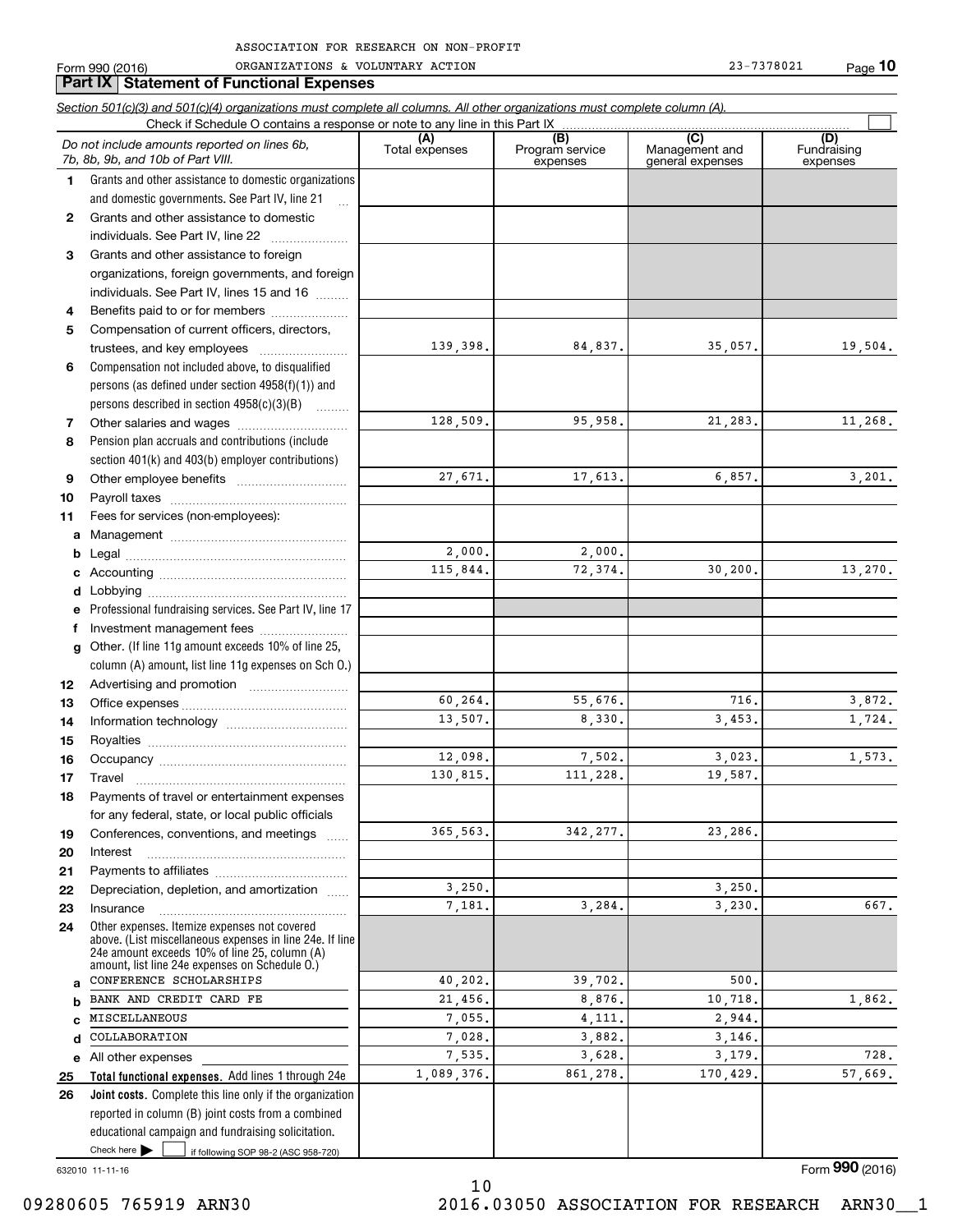Form 990 (2016) Page ORGANIZATIONS & VOLUNTARY ACTION 23-7378021

**Part X Balance Sheet**

|                             |    |                                                                                                                                                                                                                                | (A)<br>Beginning of year |                 | (B)<br>End of year |
|-----------------------------|----|--------------------------------------------------------------------------------------------------------------------------------------------------------------------------------------------------------------------------------|--------------------------|-----------------|--------------------|
|                             | 1  |                                                                                                                                                                                                                                | 534,185.                 | 1               | 322,598.           |
|                             | 2  |                                                                                                                                                                                                                                | 735,403.                 | $\mathbf{2}$    | 785,131.           |
|                             | з  |                                                                                                                                                                                                                                |                          | 3               | 210,000.           |
|                             | 4  |                                                                                                                                                                                                                                | 13,298.                  | 4               | 62,178.            |
|                             | 5  | Loans and other receivables from current and former officers, directors,                                                                                                                                                       |                          |                 |                    |
|                             |    | trustees, key employees, and highest compensated employees. Complete                                                                                                                                                           |                          |                 |                    |
|                             |    |                                                                                                                                                                                                                                |                          | 5               |                    |
|                             | 6  | Loans and other receivables from other disqualified persons (as defined under                                                                                                                                                  |                          |                 |                    |
|                             |    | section $4958(f)(1)$ , persons described in section $4958(c)(3)(B)$ , and contributing                                                                                                                                         |                          |                 |                    |
|                             |    | employers and sponsoring organizations of section 501(c)(9) voluntary                                                                                                                                                          |                          |                 |                    |
|                             |    | employees' beneficiary organizations (see instr). Complete Part II of Sch L                                                                                                                                                    |                          | 6               |                    |
| Assets                      | 7  |                                                                                                                                                                                                                                |                          | $\overline{7}$  |                    |
|                             | 8  |                                                                                                                                                                                                                                |                          | 8               |                    |
|                             | 9  | Prepaid expenses and deferred charges                                                                                                                                                                                          | 4,733.                   | 9               | 6,161.             |
|                             |    | <b>10a</b> Land, buildings, and equipment: cost or other                                                                                                                                                                       |                          |                 |                    |
|                             |    | 19,798.<br>basis. Complete Part VI of Schedule D  10a                                                                                                                                                                          |                          |                 |                    |
|                             |    | 13,300.<br><b>b</b> Less: accumulated depreciation                                                                                                                                                                             | 6,792.                   | 10 <sub>c</sub> | 6,498.             |
|                             | 11 |                                                                                                                                                                                                                                |                          | 11              |                    |
|                             | 12 |                                                                                                                                                                                                                                |                          | 12              |                    |
|                             | 13 |                                                                                                                                                                                                                                |                          | 13              |                    |
|                             | 14 |                                                                                                                                                                                                                                |                          | 14              |                    |
|                             | 15 |                                                                                                                                                                                                                                |                          | 15              |                    |
|                             | 16 |                                                                                                                                                                                                                                | 1,294,411.               | 16              | 1,392,566.         |
|                             | 17 |                                                                                                                                                                                                                                | 64,668.                  | 17              | 49,861.            |
|                             | 18 |                                                                                                                                                                                                                                |                          | 18              |                    |
|                             | 19 | Deferred revenue manual contracts and contracts are contracted and contract and contract are contracted and contract are contracted and contract are contracted and contract are contracted and contract are contracted and co | 62,443.                  | 19              | 70,134.            |
|                             | 20 |                                                                                                                                                                                                                                |                          | 20              |                    |
|                             | 21 | Escrow or custodial account liability. Complete Part IV of Schedule D                                                                                                                                                          |                          | 21              |                    |
|                             | 22 | Loans and other payables to current and former officers, directors, trustees,                                                                                                                                                  |                          |                 |                    |
| Liabilities                 |    | key employees, highest compensated employees, and disqualified persons.                                                                                                                                                        |                          |                 |                    |
|                             |    |                                                                                                                                                                                                                                |                          | 22              |                    |
|                             | 23 | Secured mortgages and notes payable to unrelated third parties<br>.                                                                                                                                                            |                          | 23              |                    |
|                             | 24 |                                                                                                                                                                                                                                |                          | 24              |                    |
|                             | 25 | Other liabilities (including federal income tax, payables to related third                                                                                                                                                     |                          |                 |                    |
|                             |    | parties, and other liabilities not included on lines 17-24). Complete Part X of                                                                                                                                                |                          |                 |                    |
|                             |    | Schedule D                                                                                                                                                                                                                     |                          | 25              |                    |
|                             | 26 | Total liabilities. Add lines 17 through 25                                                                                                                                                                                     | 127, 111.                | 26              | 119,995.           |
|                             |    | $\vert x \vert$<br>Organizations that follow SFAS 117 (ASC 958), check here<br>and                                                                                                                                             |                          |                 |                    |
|                             |    | complete lines 27 through 29, and lines 33 and 34.                                                                                                                                                                             |                          |                 |                    |
|                             | 27 |                                                                                                                                                                                                                                | 794,947.                 | 27              | 848,731.           |
|                             | 28 | Temporarily restricted net assets                                                                                                                                                                                              | 353,178.                 | 28              | 404,665.           |
| Net Assets or Fund Balances | 29 | Permanently restricted net assets                                                                                                                                                                                              | 19,175.                  | 29              | 19,175.            |
|                             |    | Organizations that do not follow SFAS 117 (ASC 958), check here $\blacktriangleright$                                                                                                                                          |                          |                 |                    |
|                             |    | and complete lines 30 through 34.                                                                                                                                                                                              |                          |                 |                    |
|                             | 30 |                                                                                                                                                                                                                                |                          | 30              |                    |
|                             | 31 | Paid-in or capital surplus, or land, building, or equipment fund                                                                                                                                                               |                          | 31              |                    |
|                             | 32 | Retained earnings, endowment, accumulated income, or other funds                                                                                                                                                               |                          | 32              |                    |
|                             | 33 | Total net assets or fund balances                                                                                                                                                                                              | 1,167,300.               | 33              | 1,272,571.         |
|                             | 34 |                                                                                                                                                                                                                                | 1,294,411.               | 34              | 1,392,566.         |

Form (2016) **990**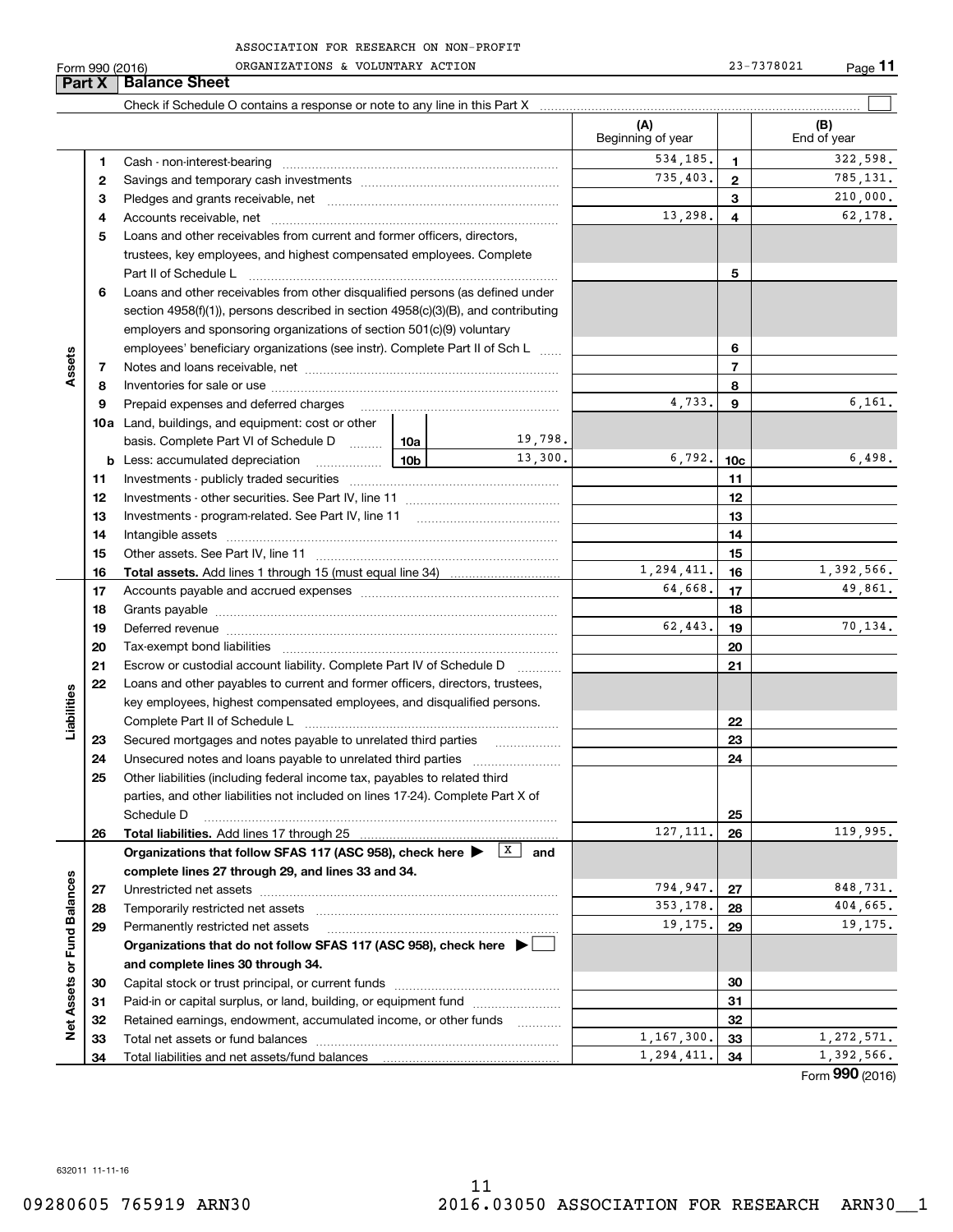| ORGANIZATIONS & VOLUNTARY ACTION<br>23-7378021<br>Page $12$<br>Form 990 (2016)<br>Part XI   Reconciliation of Net Assets<br>Check if Schedule O contains a response or note to any line in this Part XI<br>1, 179, 492.<br>1<br>1<br>1,089,376.<br>$\mathbf{2}$<br>2<br>90, 116.<br>3<br>з<br>Revenue less expenses. Subtract line 2 from line 1<br>$\overline{\mathbf{4}}$<br>1,167,300.<br>4<br>15, 155.<br>5<br>Net unrealized gains (losses) on investments<br>5<br>6<br>Donated services and use of facilities<br>6<br>$\overline{7}$<br>Investment expenses<br>7<br>8<br>8<br>Prior period adjustments<br>0.<br>9<br>Other changes in net assets or fund balances (explain in Schedule O)<br>9<br>Net assets or fund balances at end of year. Combine lines 3 through 9 (must equal Part X, line 33,<br>10<br>1,272,571.<br>10<br>column (B))<br>Part XII Financial Statements and Reporting<br>X<br><b>Yes</b><br><b>No</b><br>$\overline{X}$   Accrual<br>Accounting method used to prepare the Form 990:<br>Cash<br>Other<br>1<br>If the organization changed its method of accounting from a prior year or checked "Other," explain in Schedule O.<br>х<br>2a Were the organization's financial statements compiled or reviewed by an independent accountant?<br>2a<br>If "Yes," check a box below to indicate whether the financial statements for the year were compiled or reviewed on a<br>separate basis, consolidated basis, or both:<br><b>Consolidated basis</b><br>Separate basis<br>Both consolidated and separate basis<br>х<br>2 <sub>b</sub><br><b>b</b> Were the organization's financial statements audited by an independent accountant?<br>If "Yes," check a box below to indicate whether the financial statements for the year were audited on a separate basis,<br>consolidated basis, or both:<br>$X \mid$ Separate basis<br>Consolidated basis<br>Both consolidated and separate basis<br>c If "Yes" to line 2a or 2b, does the organization have a committee that assumes responsibility for oversight of the audit,<br>х | ASSOCIATION FOR RESEARCH ON NON-PROFIT |    |  |
|------------------------------------------------------------------------------------------------------------------------------------------------------------------------------------------------------------------------------------------------------------------------------------------------------------------------------------------------------------------------------------------------------------------------------------------------------------------------------------------------------------------------------------------------------------------------------------------------------------------------------------------------------------------------------------------------------------------------------------------------------------------------------------------------------------------------------------------------------------------------------------------------------------------------------------------------------------------------------------------------------------------------------------------------------------------------------------------------------------------------------------------------------------------------------------------------------------------------------------------------------------------------------------------------------------------------------------------------------------------------------------------------------------------------------------------------------------------------------------------------------------------------------------------------------------------------------------------------------------------------------------------------------------------------------------------------------------------------------------------------------------------------------------------------------------------------------------------------------------------------------------------------------------------------------------------------------------------------------------------------------------------------------------------------------------|----------------------------------------|----|--|
|                                                                                                                                                                                                                                                                                                                                                                                                                                                                                                                                                                                                                                                                                                                                                                                                                                                                                                                                                                                                                                                                                                                                                                                                                                                                                                                                                                                                                                                                                                                                                                                                                                                                                                                                                                                                                                                                                                                                                                                                                                                            |                                        |    |  |
|                                                                                                                                                                                                                                                                                                                                                                                                                                                                                                                                                                                                                                                                                                                                                                                                                                                                                                                                                                                                                                                                                                                                                                                                                                                                                                                                                                                                                                                                                                                                                                                                                                                                                                                                                                                                                                                                                                                                                                                                                                                            |                                        |    |  |
|                                                                                                                                                                                                                                                                                                                                                                                                                                                                                                                                                                                                                                                                                                                                                                                                                                                                                                                                                                                                                                                                                                                                                                                                                                                                                                                                                                                                                                                                                                                                                                                                                                                                                                                                                                                                                                                                                                                                                                                                                                                            |                                        |    |  |
|                                                                                                                                                                                                                                                                                                                                                                                                                                                                                                                                                                                                                                                                                                                                                                                                                                                                                                                                                                                                                                                                                                                                                                                                                                                                                                                                                                                                                                                                                                                                                                                                                                                                                                                                                                                                                                                                                                                                                                                                                                                            |                                        |    |  |
|                                                                                                                                                                                                                                                                                                                                                                                                                                                                                                                                                                                                                                                                                                                                                                                                                                                                                                                                                                                                                                                                                                                                                                                                                                                                                                                                                                                                                                                                                                                                                                                                                                                                                                                                                                                                                                                                                                                                                                                                                                                            |                                        |    |  |
|                                                                                                                                                                                                                                                                                                                                                                                                                                                                                                                                                                                                                                                                                                                                                                                                                                                                                                                                                                                                                                                                                                                                                                                                                                                                                                                                                                                                                                                                                                                                                                                                                                                                                                                                                                                                                                                                                                                                                                                                                                                            |                                        |    |  |
|                                                                                                                                                                                                                                                                                                                                                                                                                                                                                                                                                                                                                                                                                                                                                                                                                                                                                                                                                                                                                                                                                                                                                                                                                                                                                                                                                                                                                                                                                                                                                                                                                                                                                                                                                                                                                                                                                                                                                                                                                                                            |                                        |    |  |
|                                                                                                                                                                                                                                                                                                                                                                                                                                                                                                                                                                                                                                                                                                                                                                                                                                                                                                                                                                                                                                                                                                                                                                                                                                                                                                                                                                                                                                                                                                                                                                                                                                                                                                                                                                                                                                                                                                                                                                                                                                                            |                                        |    |  |
|                                                                                                                                                                                                                                                                                                                                                                                                                                                                                                                                                                                                                                                                                                                                                                                                                                                                                                                                                                                                                                                                                                                                                                                                                                                                                                                                                                                                                                                                                                                                                                                                                                                                                                                                                                                                                                                                                                                                                                                                                                                            |                                        |    |  |
|                                                                                                                                                                                                                                                                                                                                                                                                                                                                                                                                                                                                                                                                                                                                                                                                                                                                                                                                                                                                                                                                                                                                                                                                                                                                                                                                                                                                                                                                                                                                                                                                                                                                                                                                                                                                                                                                                                                                                                                                                                                            |                                        |    |  |
|                                                                                                                                                                                                                                                                                                                                                                                                                                                                                                                                                                                                                                                                                                                                                                                                                                                                                                                                                                                                                                                                                                                                                                                                                                                                                                                                                                                                                                                                                                                                                                                                                                                                                                                                                                                                                                                                                                                                                                                                                                                            |                                        |    |  |
|                                                                                                                                                                                                                                                                                                                                                                                                                                                                                                                                                                                                                                                                                                                                                                                                                                                                                                                                                                                                                                                                                                                                                                                                                                                                                                                                                                                                                                                                                                                                                                                                                                                                                                                                                                                                                                                                                                                                                                                                                                                            |                                        |    |  |
|                                                                                                                                                                                                                                                                                                                                                                                                                                                                                                                                                                                                                                                                                                                                                                                                                                                                                                                                                                                                                                                                                                                                                                                                                                                                                                                                                                                                                                                                                                                                                                                                                                                                                                                                                                                                                                                                                                                                                                                                                                                            |                                        |    |  |
|                                                                                                                                                                                                                                                                                                                                                                                                                                                                                                                                                                                                                                                                                                                                                                                                                                                                                                                                                                                                                                                                                                                                                                                                                                                                                                                                                                                                                                                                                                                                                                                                                                                                                                                                                                                                                                                                                                                                                                                                                                                            |                                        |    |  |
|                                                                                                                                                                                                                                                                                                                                                                                                                                                                                                                                                                                                                                                                                                                                                                                                                                                                                                                                                                                                                                                                                                                                                                                                                                                                                                                                                                                                                                                                                                                                                                                                                                                                                                                                                                                                                                                                                                                                                                                                                                                            |                                        |    |  |
|                                                                                                                                                                                                                                                                                                                                                                                                                                                                                                                                                                                                                                                                                                                                                                                                                                                                                                                                                                                                                                                                                                                                                                                                                                                                                                                                                                                                                                                                                                                                                                                                                                                                                                                                                                                                                                                                                                                                                                                                                                                            |                                        |    |  |
|                                                                                                                                                                                                                                                                                                                                                                                                                                                                                                                                                                                                                                                                                                                                                                                                                                                                                                                                                                                                                                                                                                                                                                                                                                                                                                                                                                                                                                                                                                                                                                                                                                                                                                                                                                                                                                                                                                                                                                                                                                                            |                                        |    |  |
|                                                                                                                                                                                                                                                                                                                                                                                                                                                                                                                                                                                                                                                                                                                                                                                                                                                                                                                                                                                                                                                                                                                                                                                                                                                                                                                                                                                                                                                                                                                                                                                                                                                                                                                                                                                                                                                                                                                                                                                                                                                            |                                        |    |  |
|                                                                                                                                                                                                                                                                                                                                                                                                                                                                                                                                                                                                                                                                                                                                                                                                                                                                                                                                                                                                                                                                                                                                                                                                                                                                                                                                                                                                                                                                                                                                                                                                                                                                                                                                                                                                                                                                                                                                                                                                                                                            |                                        |    |  |
|                                                                                                                                                                                                                                                                                                                                                                                                                                                                                                                                                                                                                                                                                                                                                                                                                                                                                                                                                                                                                                                                                                                                                                                                                                                                                                                                                                                                                                                                                                                                                                                                                                                                                                                                                                                                                                                                                                                                                                                                                                                            |                                        |    |  |
|                                                                                                                                                                                                                                                                                                                                                                                                                                                                                                                                                                                                                                                                                                                                                                                                                                                                                                                                                                                                                                                                                                                                                                                                                                                                                                                                                                                                                                                                                                                                                                                                                                                                                                                                                                                                                                                                                                                                                                                                                                                            |                                        |    |  |
|                                                                                                                                                                                                                                                                                                                                                                                                                                                                                                                                                                                                                                                                                                                                                                                                                                                                                                                                                                                                                                                                                                                                                                                                                                                                                                                                                                                                                                                                                                                                                                                                                                                                                                                                                                                                                                                                                                                                                                                                                                                            |                                        |    |  |
|                                                                                                                                                                                                                                                                                                                                                                                                                                                                                                                                                                                                                                                                                                                                                                                                                                                                                                                                                                                                                                                                                                                                                                                                                                                                                                                                                                                                                                                                                                                                                                                                                                                                                                                                                                                                                                                                                                                                                                                                                                                            |                                        |    |  |
|                                                                                                                                                                                                                                                                                                                                                                                                                                                                                                                                                                                                                                                                                                                                                                                                                                                                                                                                                                                                                                                                                                                                                                                                                                                                                                                                                                                                                                                                                                                                                                                                                                                                                                                                                                                                                                                                                                                                                                                                                                                            |                                        |    |  |
|                                                                                                                                                                                                                                                                                                                                                                                                                                                                                                                                                                                                                                                                                                                                                                                                                                                                                                                                                                                                                                                                                                                                                                                                                                                                                                                                                                                                                                                                                                                                                                                                                                                                                                                                                                                                                                                                                                                                                                                                                                                            |                                        |    |  |
|                                                                                                                                                                                                                                                                                                                                                                                                                                                                                                                                                                                                                                                                                                                                                                                                                                                                                                                                                                                                                                                                                                                                                                                                                                                                                                                                                                                                                                                                                                                                                                                                                                                                                                                                                                                                                                                                                                                                                                                                                                                            |                                        |    |  |
|                                                                                                                                                                                                                                                                                                                                                                                                                                                                                                                                                                                                                                                                                                                                                                                                                                                                                                                                                                                                                                                                                                                                                                                                                                                                                                                                                                                                                                                                                                                                                                                                                                                                                                                                                                                                                                                                                                                                                                                                                                                            |                                        |    |  |
|                                                                                                                                                                                                                                                                                                                                                                                                                                                                                                                                                                                                                                                                                                                                                                                                                                                                                                                                                                                                                                                                                                                                                                                                                                                                                                                                                                                                                                                                                                                                                                                                                                                                                                                                                                                                                                                                                                                                                                                                                                                            |                                        |    |  |
|                                                                                                                                                                                                                                                                                                                                                                                                                                                                                                                                                                                                                                                                                                                                                                                                                                                                                                                                                                                                                                                                                                                                                                                                                                                                                                                                                                                                                                                                                                                                                                                                                                                                                                                                                                                                                                                                                                                                                                                                                                                            |                                        |    |  |
|                                                                                                                                                                                                                                                                                                                                                                                                                                                                                                                                                                                                                                                                                                                                                                                                                                                                                                                                                                                                                                                                                                                                                                                                                                                                                                                                                                                                                                                                                                                                                                                                                                                                                                                                                                                                                                                                                                                                                                                                                                                            |                                        | 2c |  |
| If the organization changed either its oversight process or selection process during the tax year, explain in Schedule O.                                                                                                                                                                                                                                                                                                                                                                                                                                                                                                                                                                                                                                                                                                                                                                                                                                                                                                                                                                                                                                                                                                                                                                                                                                                                                                                                                                                                                                                                                                                                                                                                                                                                                                                                                                                                                                                                                                                                  |                                        |    |  |
| 3a As a result of a federal award, was the organization required to undergo an audit or audits as set forth in the Single Audit                                                                                                                                                                                                                                                                                                                                                                                                                                                                                                                                                                                                                                                                                                                                                                                                                                                                                                                                                                                                                                                                                                                                                                                                                                                                                                                                                                                                                                                                                                                                                                                                                                                                                                                                                                                                                                                                                                                            |                                        |    |  |
| х<br>За                                                                                                                                                                                                                                                                                                                                                                                                                                                                                                                                                                                                                                                                                                                                                                                                                                                                                                                                                                                                                                                                                                                                                                                                                                                                                                                                                                                                                                                                                                                                                                                                                                                                                                                                                                                                                                                                                                                                                                                                                                                    |                                        |    |  |
| b If "Yes," did the organization undergo the required audit or audits? If the organization did not undergo the required audit                                                                                                                                                                                                                                                                                                                                                                                                                                                                                                                                                                                                                                                                                                                                                                                                                                                                                                                                                                                                                                                                                                                                                                                                                                                                                                                                                                                                                                                                                                                                                                                                                                                                                                                                                                                                                                                                                                                              |                                        |    |  |
| 3b<br><u>nnn</u>                                                                                                                                                                                                                                                                                                                                                                                                                                                                                                                                                                                                                                                                                                                                                                                                                                                                                                                                                                                                                                                                                                                                                                                                                                                                                                                                                                                                                                                                                                                                                                                                                                                                                                                                                                                                                                                                                                                                                                                                                                           |                                        |    |  |

Form (2016) **990**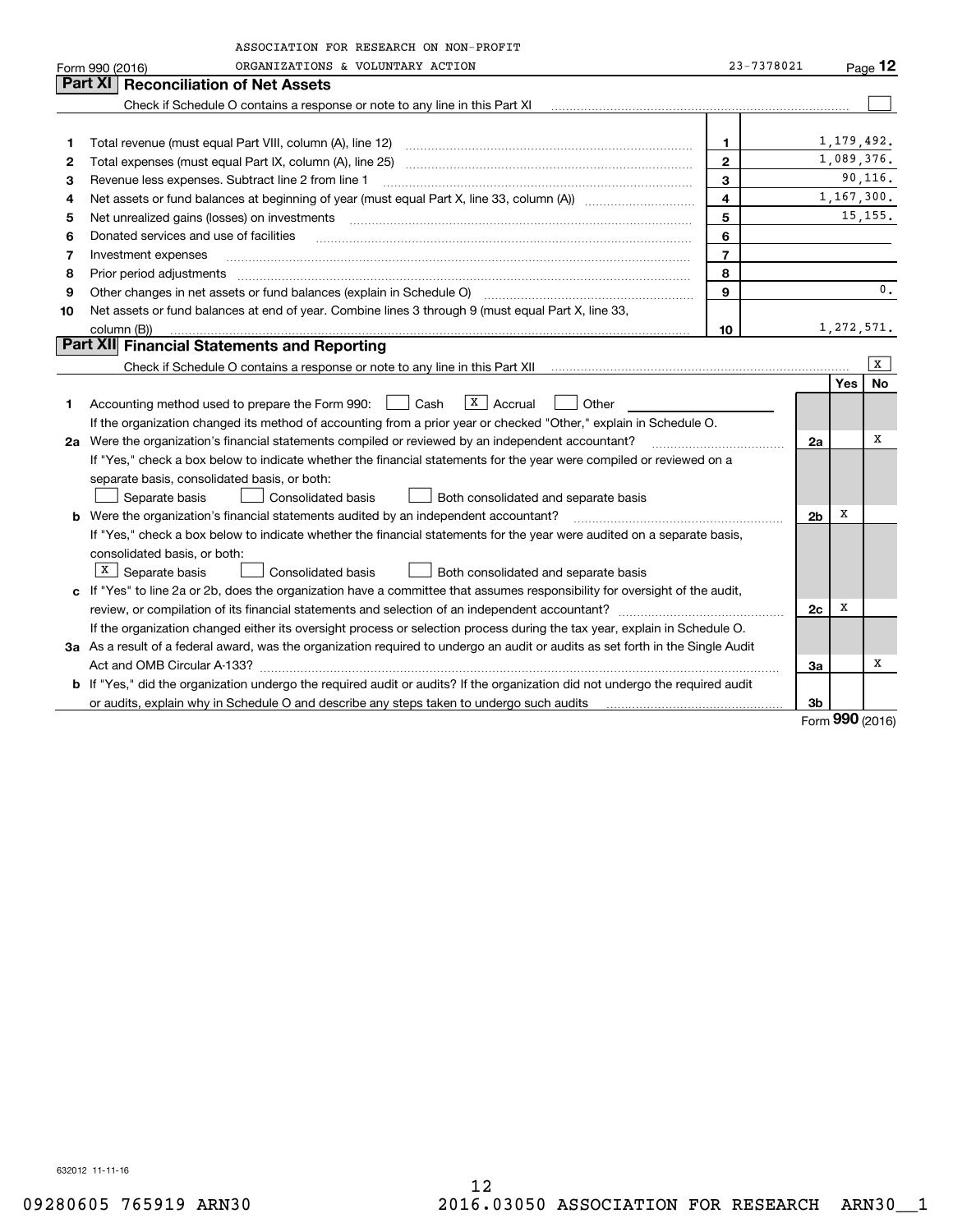| <b>SCHEDULE A</b>                                                                                                                           |                                                                                                                                                                                                                                                           |                                                        |                                                                |    |                                                      |  | OMB No. 1545-0047                                   |
|---------------------------------------------------------------------------------------------------------------------------------------------|-----------------------------------------------------------------------------------------------------------------------------------------------------------------------------------------------------------------------------------------------------------|--------------------------------------------------------|----------------------------------------------------------------|----|------------------------------------------------------|--|-----------------------------------------------------|
| (Form 990 or 990-EZ)                                                                                                                        | <b>Public Charity Status and Public Support</b><br>Complete if the organization is a section 501(c)(3) organization or a section                                                                                                                          |                                                        |                                                                |    |                                                      |  |                                                     |
|                                                                                                                                             |                                                                                                                                                                                                                                                           | 4947(a)(1) nonexempt charitable trust.                 |                                                                |    |                                                      |  |                                                     |
| Department of the Treasury<br>Internal Revenue Service                                                                                      |                                                                                                                                                                                                                                                           | Attach to Form 990 or Form 990-EZ.                     |                                                                |    |                                                      |  | <b>Open to Public</b>                               |
| Information about Schedule A (Form 990 or 990-EZ) and its instructions is at www.irs.gov/form990.<br>ASSOCIATION FOR RESEARCH ON NON-PROFIT |                                                                                                                                                                                                                                                           |                                                        |                                                                |    |                                                      |  | Inspection                                          |
| Name of the organization                                                                                                                    | ORGANIZATIONS & VOLUNTARY ACTION                                                                                                                                                                                                                          |                                                        |                                                                |    |                                                      |  | <b>Employer identification number</b><br>23-7378021 |
| Part I                                                                                                                                      | Reason for Public Charity Status (All organizations must complete this part.) See instructions.                                                                                                                                                           |                                                        |                                                                |    |                                                      |  |                                                     |
|                                                                                                                                             |                                                                                                                                                                                                                                                           |                                                        |                                                                |    |                                                      |  |                                                     |
| 1                                                                                                                                           | The organization is not a private foundation because it is: (For lines 1 through 12, check only one box.)<br>A church, convention of churches, or association of churches described in section 170(b)(1)(A)(i).                                           |                                                        |                                                                |    |                                                      |  |                                                     |
| 2                                                                                                                                           | A school described in section 170(b)(1)(A)(ii). (Attach Schedule E (Form 990 or 990-EZ).)                                                                                                                                                                 |                                                        |                                                                |    |                                                      |  |                                                     |
| 3                                                                                                                                           | A hospital or a cooperative hospital service organization described in section 170(b)(1)(A)(iii).                                                                                                                                                         |                                                        |                                                                |    |                                                      |  |                                                     |
| 4                                                                                                                                           | A medical research organization operated in conjunction with a hospital described in section 170(b)(1)(A)(iii). Enter the hospital's name,                                                                                                                |                                                        |                                                                |    |                                                      |  |                                                     |
| city, and state:                                                                                                                            |                                                                                                                                                                                                                                                           |                                                        |                                                                |    |                                                      |  |                                                     |
| 5                                                                                                                                           | An organization operated for the benefit of a college or university owned or operated by a governmental unit described in                                                                                                                                 |                                                        |                                                                |    |                                                      |  |                                                     |
|                                                                                                                                             | section 170(b)(1)(A)(iv). (Complete Part II.)                                                                                                                                                                                                             |                                                        |                                                                |    |                                                      |  |                                                     |
| 6                                                                                                                                           | A federal, state, or local government or governmental unit described in section 170(b)(1)(A)(v).                                                                                                                                                          |                                                        |                                                                |    |                                                      |  |                                                     |
| 7                                                                                                                                           | An organization that normally receives a substantial part of its support from a governmental unit or from the general public described in                                                                                                                 |                                                        |                                                                |    |                                                      |  |                                                     |
| 8                                                                                                                                           | section 170(b)(1)(A)(vi). (Complete Part II.)<br>A community trust described in section 170(b)(1)(A)(vi). (Complete Part II.)                                                                                                                             |                                                        |                                                                |    |                                                      |  |                                                     |
| 9                                                                                                                                           | An agricultural research organization described in section 170(b)(1)(A)(ix) operated in conjunction with a land-grant college                                                                                                                             |                                                        |                                                                |    |                                                      |  |                                                     |
|                                                                                                                                             | or university or a non-land-grant college of agriculture (see instructions). Enter the name, city, and state of the college or                                                                                                                            |                                                        |                                                                |    |                                                      |  |                                                     |
| university:                                                                                                                                 |                                                                                                                                                                                                                                                           |                                                        |                                                                |    |                                                      |  |                                                     |
| X <br>10                                                                                                                                    | An organization that normally receives: (1) more than 33 1/3% of its support from contributions, membership fees, and gross receipts from                                                                                                                 |                                                        |                                                                |    |                                                      |  |                                                     |
|                                                                                                                                             | activities related to its exempt functions - subject to certain exceptions, and (2) no more than 33 1/3% of its support from gross investment                                                                                                             |                                                        |                                                                |    |                                                      |  |                                                     |
|                                                                                                                                             | income and unrelated business taxable income (less section 511 tax) from businesses acquired by the organization after June 30, 1975.                                                                                                                     |                                                        |                                                                |    |                                                      |  |                                                     |
|                                                                                                                                             | See section 509(a)(2). (Complete Part III.)                                                                                                                                                                                                               |                                                        |                                                                |    |                                                      |  |                                                     |
| 11                                                                                                                                          | An organization organized and operated exclusively to test for public safety. See section 509(a)(4).                                                                                                                                                      |                                                        |                                                                |    |                                                      |  |                                                     |
| 12                                                                                                                                          | An organization organized and operated exclusively for the benefit of, to perform the functions of, or to carry out the purposes of one or                                                                                                                |                                                        |                                                                |    |                                                      |  |                                                     |
|                                                                                                                                             | more publicly supported organizations described in section 509(a)(1) or section 509(a)(2). See section 509(a)(3). Check the box in                                                                                                                        |                                                        |                                                                |    |                                                      |  |                                                     |
| а                                                                                                                                           | lines 12a through 12d that describes the type of supporting organization and complete lines 12e, 12f, and 12g.<br>Type I. A supporting organization operated, supervised, or controlled by its supported organization(s), typically by giving             |                                                        |                                                                |    |                                                      |  |                                                     |
|                                                                                                                                             | the supported organization(s) the power to regularly appoint or elect a majority of the directors or trustees of the supporting                                                                                                                           |                                                        |                                                                |    |                                                      |  |                                                     |
|                                                                                                                                             | organization. You must complete Part IV, Sections A and B.                                                                                                                                                                                                |                                                        |                                                                |    |                                                      |  |                                                     |
| b                                                                                                                                           | Type II. A supporting organization supervised or controlled in connection with its supported organization(s), by having                                                                                                                                   |                                                        |                                                                |    |                                                      |  |                                                     |
|                                                                                                                                             | control or management of the supporting organization vested in the same persons that control or manage the supported                                                                                                                                      |                                                        |                                                                |    |                                                      |  |                                                     |
|                                                                                                                                             | organization(s). You must complete Part IV, Sections A and C.                                                                                                                                                                                             |                                                        |                                                                |    |                                                      |  |                                                     |
| с                                                                                                                                           | Type III functionally integrated. A supporting organization operated in connection with, and functionally integrated with,                                                                                                                                |                                                        |                                                                |    |                                                      |  |                                                     |
|                                                                                                                                             | its supported organization(s) (see instructions). You must complete Part IV, Sections A, D, and E.                                                                                                                                                        |                                                        |                                                                |    |                                                      |  |                                                     |
| d                                                                                                                                           | Type III non-functionally integrated. A supporting organization operated in connection with its supported organization(s)<br>that is not functionally integrated. The organization generally must satisfy a distribution requirement and an attentiveness |                                                        |                                                                |    |                                                      |  |                                                     |
|                                                                                                                                             | requirement (see instructions). You must complete Part IV, Sections A and D, and Part V.                                                                                                                                                                  |                                                        |                                                                |    |                                                      |  |                                                     |
| е                                                                                                                                           | Check this box if the organization received a written determination from the IRS that it is a Type I, Type II, Type III                                                                                                                                   |                                                        |                                                                |    |                                                      |  |                                                     |
|                                                                                                                                             | functionally integrated, or Type III non-functionally integrated supporting organization.                                                                                                                                                                 |                                                        |                                                                |    |                                                      |  |                                                     |
| f.                                                                                                                                          | Enter the number of supported organizations                                                                                                                                                                                                               |                                                        |                                                                |    |                                                      |  |                                                     |
| g                                                                                                                                           | Provide the following information about the supported organization(s).                                                                                                                                                                                    |                                                        |                                                                |    |                                                      |  |                                                     |
| (i) Name of supported<br>organization                                                                                                       | (ii) EIN                                                                                                                                                                                                                                                  | (iii) Type of organization<br>(described on lines 1-10 | (iv) Is the organization listed<br>in your governing document? |    | (v) Amount of monetary<br>support (see instructions) |  | (vi) Amount of other<br>support (see instructions)  |
|                                                                                                                                             |                                                                                                                                                                                                                                                           | above (see instructions))                              | Yes                                                            | No |                                                      |  |                                                     |
|                                                                                                                                             |                                                                                                                                                                                                                                                           |                                                        |                                                                |    |                                                      |  |                                                     |
|                                                                                                                                             |                                                                                                                                                                                                                                                           |                                                        |                                                                |    |                                                      |  |                                                     |
|                                                                                                                                             |                                                                                                                                                                                                                                                           |                                                        |                                                                |    |                                                      |  |                                                     |
|                                                                                                                                             |                                                                                                                                                                                                                                                           |                                                        |                                                                |    |                                                      |  |                                                     |
|                                                                                                                                             |                                                                                                                                                                                                                                                           |                                                        |                                                                |    |                                                      |  |                                                     |
|                                                                                                                                             |                                                                                                                                                                                                                                                           |                                                        |                                                                |    |                                                      |  |                                                     |
|                                                                                                                                             |                                                                                                                                                                                                                                                           |                                                        |                                                                |    |                                                      |  |                                                     |
|                                                                                                                                             |                                                                                                                                                                                                                                                           |                                                        |                                                                |    |                                                      |  |                                                     |
|                                                                                                                                             |                                                                                                                                                                                                                                                           |                                                        |                                                                |    |                                                      |  |                                                     |
| Total                                                                                                                                       |                                                                                                                                                                                                                                                           |                                                        |                                                                |    |                                                      |  |                                                     |

LHA For Paperwork Reduction Act Notice, see the Instructions for Form 990 or 990-EZ. 632021 09-21-16 Schedule A (Form 990 or 990-EZ) 2016 13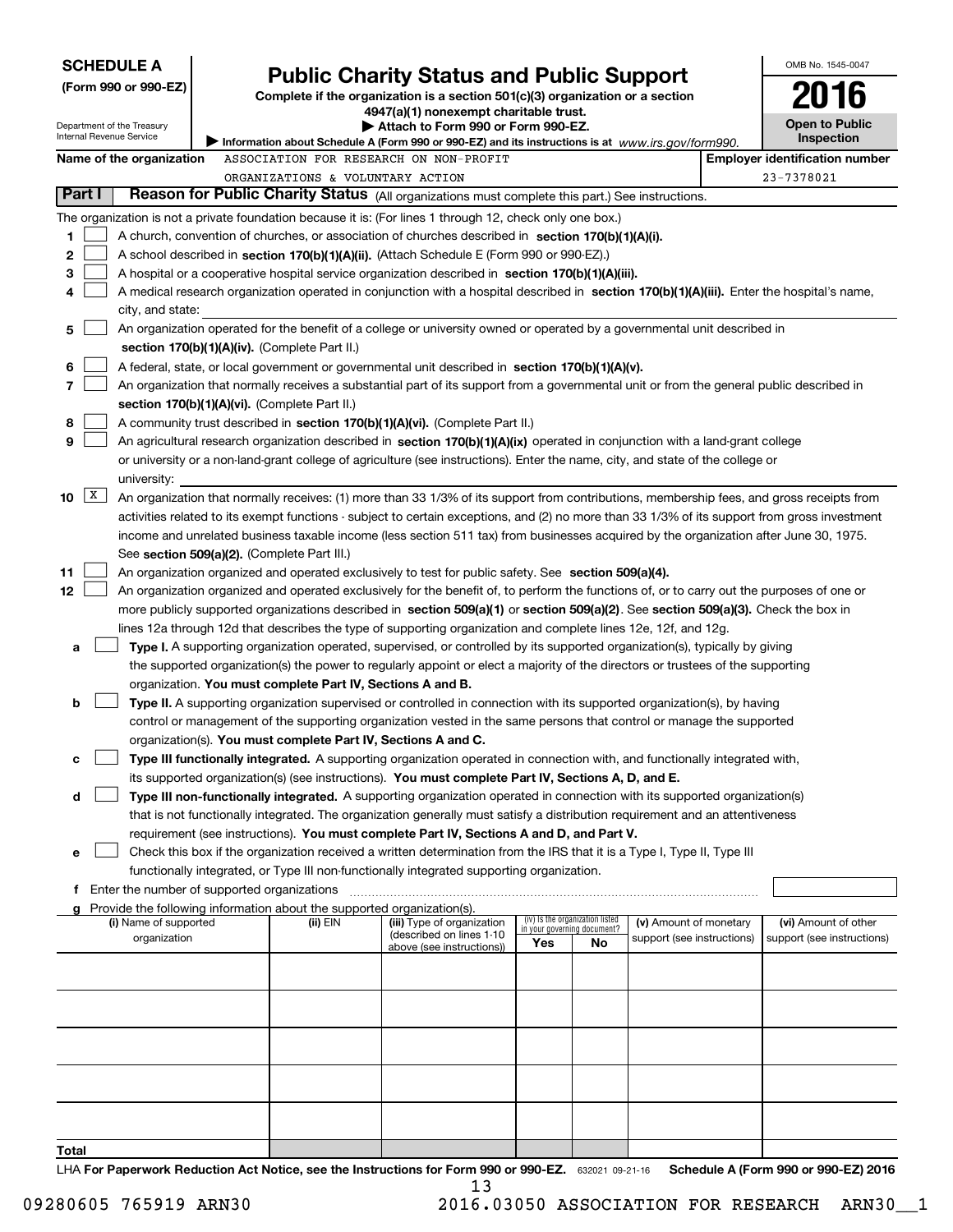| ASSOCIATION FOR RESEARCH ON NON-PROFIT |  |  |  |  |
|----------------------------------------|--|--|--|--|
|----------------------------------------|--|--|--|--|

### Schedule A (Form 990 or 990-EZ) 2016 Page ORGANIZATIONS & VOLUNTARY ACTION 23-7378021

(Complete only if you checked the box on line 5, 7, or 8 of Part I or if the organization failed to qualify under Part III. If the organization fails to qualify under the tests listed below, please complete Part III.) **Part II Support Schedule for Organizations Described in Sections 170(b)(1)(A)(iv) and 170(b)(1)(A)(vi)**

| <b>Section A. Public Support</b>                                                                                                               |                        |            |            |            |          |           |
|------------------------------------------------------------------------------------------------------------------------------------------------|------------------------|------------|------------|------------|----------|-----------|
| Calendar year (or fiscal year beginning in) $\blacktriangleright$                                                                              | (a) 2012               | $(b)$ 2013 | $(c)$ 2014 | $(d)$ 2015 | (e) 2016 | (f) Total |
| 1 Gifts, grants, contributions, and                                                                                                            |                        |            |            |            |          |           |
| membership fees received. (Do not                                                                                                              |                        |            |            |            |          |           |
| include any "unusual grants.")                                                                                                                 |                        |            |            |            |          |           |
| 2 Tax revenues levied for the organ-                                                                                                           |                        |            |            |            |          |           |
| ization's benefit and either paid to                                                                                                           |                        |            |            |            |          |           |
| or expended on its behalf                                                                                                                      |                        |            |            |            |          |           |
| 3 The value of services or facilities                                                                                                          |                        |            |            |            |          |           |
| furnished by a governmental unit to                                                                                                            |                        |            |            |            |          |           |
| the organization without charge                                                                                                                |                        |            |            |            |          |           |
| 4 Total. Add lines 1 through 3                                                                                                                 | a serenga dan serengai |            |            |            |          |           |
| The portion of total contributions<br>5.                                                                                                       |                        |            |            |            |          |           |
| by each person (other than a                                                                                                                   |                        |            |            |            |          |           |
| governmental unit or publicly                                                                                                                  |                        |            |            |            |          |           |
| supported organization) included                                                                                                               |                        |            |            |            |          |           |
| on line 1 that exceeds 2% of the                                                                                                               |                        |            |            |            |          |           |
| amount shown on line 11,                                                                                                                       |                        |            |            |            |          |           |
| column (f)                                                                                                                                     |                        |            |            |            |          |           |
| 6 Public support. Subtract line 5 from line 4.                                                                                                 |                        |            |            |            |          |           |
| <b>Section B. Total Support</b>                                                                                                                |                        |            |            |            |          |           |
| Calendar year (or fiscal year beginning in) $\blacktriangleright$                                                                              | (a) 2012               | (b) 2013   | $(c)$ 2014 | $(d)$ 2015 | (e) 2016 | (f) Total |
| 7 Amounts from line 4                                                                                                                          |                        |            |            |            |          |           |
| Gross income from interest,<br>8                                                                                                               |                        |            |            |            |          |           |
| dividends, payments received on                                                                                                                |                        |            |            |            |          |           |
| securities loans, rents, royalties                                                                                                             |                        |            |            |            |          |           |
| and income from similar sources                                                                                                                |                        |            |            |            |          |           |
| <b>9</b> Net income from unrelated business                                                                                                    |                        |            |            |            |          |           |
| activities, whether or not the                                                                                                                 |                        |            |            |            |          |           |
| business is regularly carried on                                                                                                               |                        |            |            |            |          |           |
| <b>10</b> Other income. Do not include gain                                                                                                    |                        |            |            |            |          |           |
| or loss from the sale of capital                                                                                                               |                        |            |            |            |          |           |
| assets (Explain in Part VI.)                                                                                                                   |                        |            |            |            |          |           |
| <b>11 Total support.</b> Add lines 7 through 10                                                                                                |                        |            |            |            |          |           |
| <b>12</b> Gross receipts from related activities, etc. (see instructions)                                                                      |                        |            |            |            | 12       |           |
| 13 First five years. If the Form 990 is for the organization's first, second, third, fourth, or fifth tax year as a section 501(c)(3)          |                        |            |            |            |          |           |
| organization, check this box and stop here                                                                                                     |                        |            |            |            |          |           |
| Section C. Computation of Public Support Percentage                                                                                            |                        |            |            |            |          |           |
| 14 Public support percentage for 2016 (line 6, column (f) divided by line 11, column (f) <i>mummention</i>                                     |                        |            |            |            | 14       | %         |
|                                                                                                                                                |                        |            |            |            | 15       | %         |
| 16a 33 1/3% support test - 2016. If the organization did not check the box on line 13, and line 14 is 33 1/3% or more, check this box and      |                        |            |            |            |          |           |
| stop here. The organization qualifies as a publicly supported organization                                                                     |                        |            |            |            |          | ▔▁」       |
| b 33 1/3% support test - 2015. If the organization did not check a box on line 13 or 16a, and line 15 is 33 1/3% or more, check this box       |                        |            |            |            |          |           |
| and stop here. The organization qualifies as a publicly supported organization                                                                 |                        |            |            |            |          |           |
| 17a 10% -facts-and-circumstances test - 2016. If the organization did not check a box on line 13, 16a, or 16b, and line 14 is 10% or more,     |                        |            |            |            |          |           |
| and if the organization meets the "facts-and-circumstances" test, check this box and stop here. Explain in Part VI how the organization        |                        |            |            |            |          |           |
| meets the "facts-and-circumstances" test. The organization qualifies as a publicly supported organization                                      |                        |            |            |            |          |           |
| <b>b 10% -facts-and-circumstances test - 2015.</b> If the organization did not check a box on line 13, 16a, 16b, or 17a, and line 15 is 10% or |                        |            |            |            |          |           |
| more, and if the organization meets the "facts-and-circumstances" test, check this box and stop here. Explain in Part VI how the               |                        |            |            |            |          |           |
| organization meets the "facts-and-circumstances" test. The organization qualifies as a publicly supported organization                         |                        |            |            |            |          |           |
| 18 Private foundation. If the organization did not check a box on line 13, 16a, 16b, 17a, or 17b, check this box and see instructions          |                        |            |            |            |          |           |

**Schedule A (Form 990 or 990-EZ) 2016**

632022 09-21-16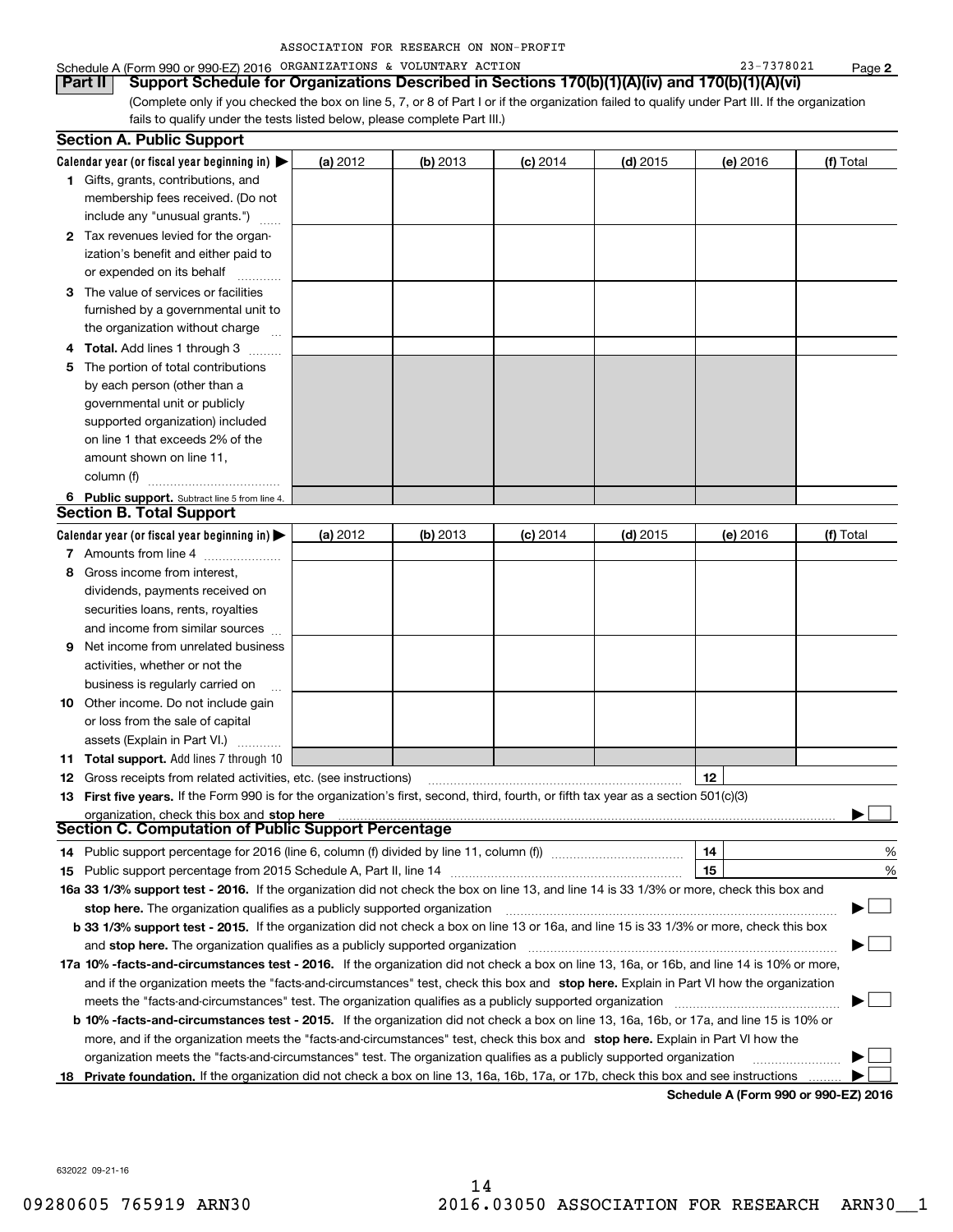### **Part III Support Schedule for Organizations Described in Section 509(a)(2)**

(Complete only if you checked the box on line 10 of Part I or if the organization failed to qualify under Part II. If the organization fails to qualify under the tests listed below, please complete Part II.)

### **8 Public support.** (Subtract line 7c from line 6.) **b** Amounts included on lines 2 and 3 received from other than disqualified persons that exceed the greater of \$5,000 or 1% of the amount on line 13 for the year  $\ldots$ ............... **13 Total support.** (Add lines 9, 10c, 11, and 12.) 632023 09-21-16 **Calendar year (or fiscal year beginning in) | Calendar year (or fiscal year beginning in) | (a)** 2012 **| (b)** 2013 **| (c)** 2014 **| (d)** 2015 **| (e)** 2016 **| (f) 1**Gifts, grants, contributions, and **2** Gross receipts from admissions, **3** Gross receipts from activities that **45** The value of services or facilities **6 Total.** Add lines 1 through 5  $\ldots$ ... **7a**Amounts included on lines 1, 2, and **c** Add lines 7a and 7b  $\ldots$   $\ldots$   $\ldots$  ... **(a)** 2012 **| (b)** 2013 **| (c)** 2014 **| (d)** 2015 **| (e)** 2016 **| (f) 9** Amounts from line 6  $^{10}$ **10a**Gross income from interest, **b** Unrelated business taxable income **c** Add lines 10a and 10b  $^{100}$ **11** Net income from unrelated business **12** Other income. Do not include gain **14 First five years.** If the Form 990 is for the organization's first, second, third, fourth, or fifth tax year as a section 501(c)(3) organization, **stop here** check this box and | **151615161718 2015** Investment income percentage from Schedule A, Part III, line 17 ~~~~~~~~~~~~~~~~~~**19a 33 1/3% support tests - 2016.** If the organization did not check the box on line 14, and line 15 is more than 33 1/3%, and line 17 is not **20Private foundation.**  If the organization did not check a box on line 14, 19a, or 19b, check this box and see instructions | Investment income percentage for 2016 (line 10c, column (f) divided by line 13, column (f)) **1718b33 1/3% support tests - 2015.**  If the organization did not check a box on line 14 or line 19a, and line 16 is more than 33 1/3%, and more than 33 1/3%, check this box and stop here. The organization qualifies as a publicly supported organization *www.www.www.* line 18 is not more than 33 1/3%, check this box and stop here. The organization qualifies as a publicly supported organization  $\Box$ **Schedule A (Form 990 or 990-EZ) 2016** (less section 511 taxes) from businesses acquired after June 30, 1975 (a) 2012 12 **| (b)** 2013 **| (c)** 2014 **| (d)** 2015 **| (e)** 2016 **| (f)** Total membership fees received. (Do not include any "unusual grants.") merchandise sold or services performed, or facilities furnished in any activity that is related to the organization's tax-exempt purpose are not an unrelated trade or business under section 513  $\quad$ Tax revenues levied for the organization's benefit and either paid to or expended on its behalf  $^{+}_{-}\,$   $^{+}\,$   $^{+}\,$ furnished by a governmental unit to the organization without charge 3 received from disqualified persons (a) 2012 12 **| (b)** 2013 **| (c)** 2014 **| (d)** 2015 **| (e)** 2016 **| (f)** Total dividends, payments received on securities loans, rents, royalties and income from similar sources activities not included in line 10b, whether or not the business is regularly carried on or loss from the sale of capital assets (Explain in Part VI.) ............ Public support percentage for 2016 (line 8, column (f) divided by line 13, column (f)) ~~~~~~~~~~~~Public support percentage from 2015 Schedule A, Part III, line 15 % 81.81...... | 16 |  $82.22\quad\%$  $\ldots$  | 17 |  $\qquad \qquad$  17.87 %  $\ldots$  | 18 |  $\ldots$  | 17.46 % **Section A. Public Support Section B. Total Support Section C. Computation of Public Support Percentage Section D. Computation of Investment Income Percentage**  $\mathcal{L}^{\text{max}}$  $\boxed{\mathbf{X}}$  $\mathcal{L}^{\text{max}}$  $\mathcal{L}^{\text{max}}$ 158,334. 580,520. 526,416. 90,972. 540,836. 1,897,078.  $222,531.$  177,878. 221,907. 288,165. 357,912. 1,268,393. 380,865. 758,398. 748,323. 379,137. 898,748. 3,165,471. 380,865. 758,398. 748,323. 379,137. 898,748. 3,165,471.  $\mathbf{0}$ . 0. $\overline{\mathbf{0}}$ . 3,165,471. 55,463. 122,817. 125,035. 120,445. 267,683. 691,443. 55,463. 122,817. 125,035. 120,445. 267,683. 691,443. 1,688. 1,115. 4,166. 2,348. 3,023. 12,340. 3,869,254. 82.2217.8717.46438,016. 882,330. 877,524. 501,930. 1,169,454. 15

 <sup>09280605 765919</sup> ARN30 2016.03050 ASSOCIATION FOR RESEARCH ARN30\_\_1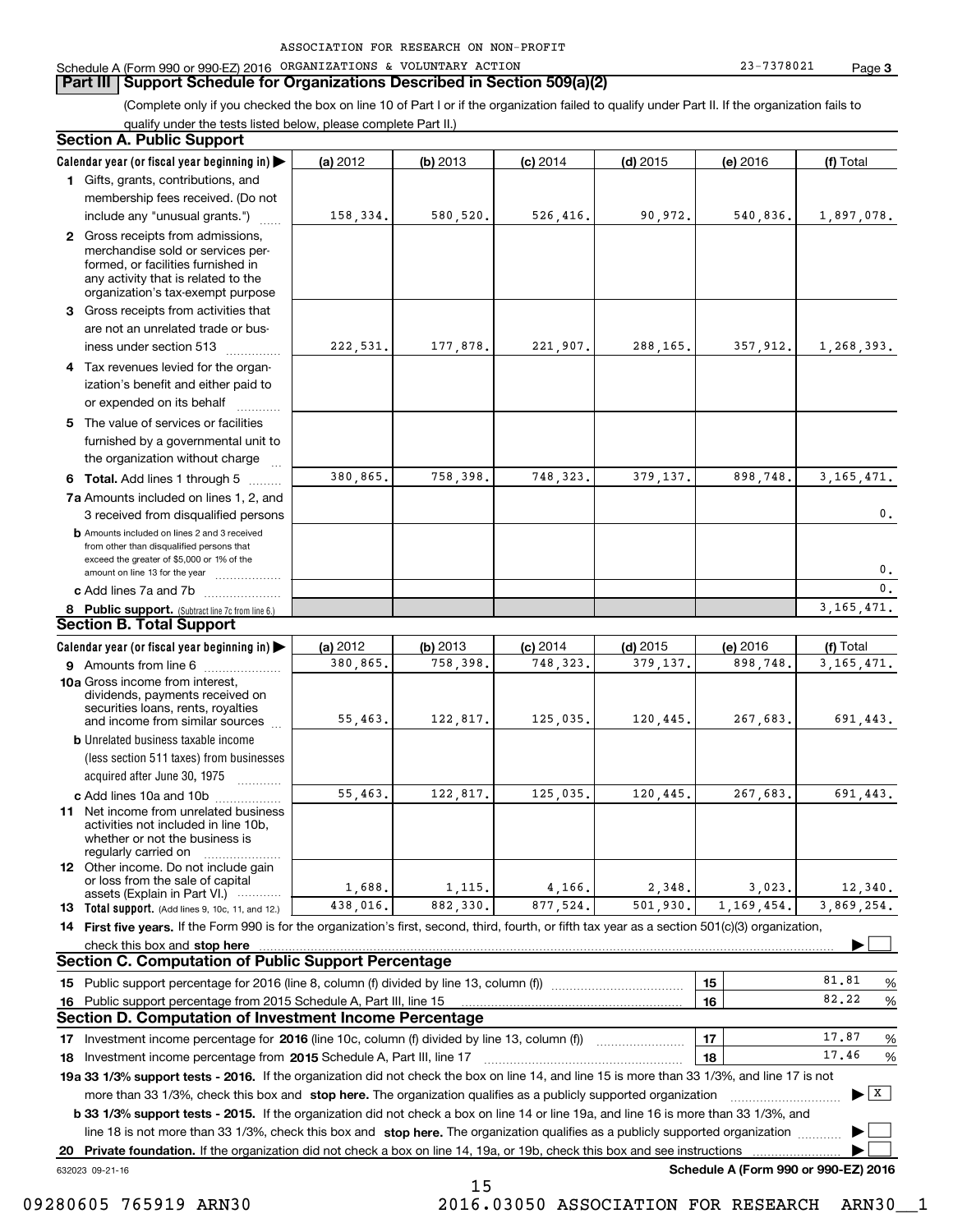Schedule A (Form 990 or 990-EZ) 2016 Page ORGANIZATIONS & VOLUNTARY ACTION 23-7378021

**1**

**2**

**3a**

**3b**

**3c**

**4a**

**YesNo**

# **Part IV Supporting Organizations**

(Complete only if you checked a box in line 12 on Part I. If you checked 12a of Part I, complete Sections A and B. If you checked 12b of Part I, complete Sections A and C. If you checked 12c of Part I, complete Sections A, D, and E. If you checked 12d of Part I, complete Sections A and D, and complete Part V.)

### **Section A. All Supporting Organizations**

- **1** Are all of the organization's supported organizations listed by name in the organization's governing documents? If "No," describe in Part VI how the supported organizations are designated. If designated by *class or purpose, describe the designation. If historic and continuing relationship, explain.*
- **2** Did the organization have any supported organization that does not have an IRS determination of status under section 509(a)(1) or (2)? If "Yes," explain in Part VI how the organization determined that the supported *organization was described in section 509(a)(1) or (2).*
- **3a** Did the organization have a supported organization described in section 501(c)(4), (5), or (6)? If "Yes," answer *(b) and (c) below.*
- **b** Did the organization confirm that each supported organization qualified under section 501(c)(4), (5), or (6) and satisfied the public support tests under section 509(a)(2)? If "Yes," describe in Part VI when and how the *organization made the determination.*
- **c**Did the organization ensure that all support to such organizations was used exclusively for section 170(c)(2)(B) purposes? If "Yes," explain in Part VI what controls the organization put in place to ensure such use.
- **4a***If* Was any supported organization not organized in the United States ("foreign supported organization")? *"Yes," and if you checked 12a or 12b in Part I, answer (b) and (c) below.*
- **b** Did the organization have ultimate control and discretion in deciding whether to make grants to the foreign supported organization? If "Yes," describe in Part VI how the organization had such control and discretion *despite being controlled or supervised by or in connection with its supported organizations.*
- **c** Did the organization support any foreign supported organization that does not have an IRS determination under sections 501(c)(3) and 509(a)(1) or (2)? If "Yes," explain in Part VI what controls the organization used *to ensure that all support to the foreign supported organization was used exclusively for section 170(c)(2)(B) purposes.*
- **5a** Did the organization add, substitute, or remove any supported organizations during the tax year? If "Yes," answer (b) and (c) below (if applicable). Also, provide detail in Part VI, including (i) the names and EIN *numbers of the supported organizations added, substituted, or removed; (ii) the reasons for each such action; (iii) the authority under the organization's organizing document authorizing such action; and (iv) how the action was accomplished (such as by amendment to the organizing document).*
- **b** Type I or Type II only. Was any added or substituted supported organization part of a class already designated in the organization's organizing document?
- **cSubstitutions only.**  Was the substitution the result of an event beyond the organization's control?
- **6** Did the organization provide support (whether in the form of grants or the provision of services or facilities) to *If "Yes," provide detail in* support or benefit one or more of the filing organization's supported organizations? anyone other than (i) its supported organizations, (ii) individuals that are part of the charitable class benefited by one or more of its supported organizations, or (iii) other supporting organizations that also *Part VI.*
- **7**Did the organization provide a grant, loan, compensation, or other similar payment to a substantial contributor *If "Yes," complete Part I of Schedule L (Form 990 or 990-EZ).* regard to a substantial contributor? (defined in section 4958(c)(3)(C)), a family member of a substantial contributor, or a 35% controlled entity with
- **8** Did the organization make a loan to a disqualified person (as defined in section 4958) not described in line 7? *If "Yes," complete Part I of Schedule L (Form 990 or 990-EZ).*
- **9a** Was the organization controlled directly or indirectly at any time during the tax year by one or more in section 509(a)(1) or (2))? If "Yes," *provide detail in Part VI.* disqualified persons as defined in section 4946 (other than foundation managers and organizations described
- **b** Did one or more disqualified persons (as defined in line 9a) hold a controlling interest in any entity in which the supporting organization had an interest? If "Yes," provide detail in Part VI.
- **c**Did a disqualified person (as defined in line 9a) have an ownership interest in, or derive any personal benefit from, assets in which the supporting organization also had an interest? If "Yes," provide detail in Part VI.
- **10a** Was the organization subject to the excess business holdings rules of section 4943 because of section supporting organizations)? If "Yes," answer 10b below. 4943(f) (regarding certain Type II supporting organizations, and all Type III non-functionally integrated
- **b** Did the organization have any excess business holdings in the tax year? (Use Schedule C, Form 4720, to *determine whether the organization had excess business holdings.)*

16

632024 09-21-16

**4b4c5a 5b5c6789a 9b9c10a10bSchedule A (Form 990 or 990-EZ) 2016**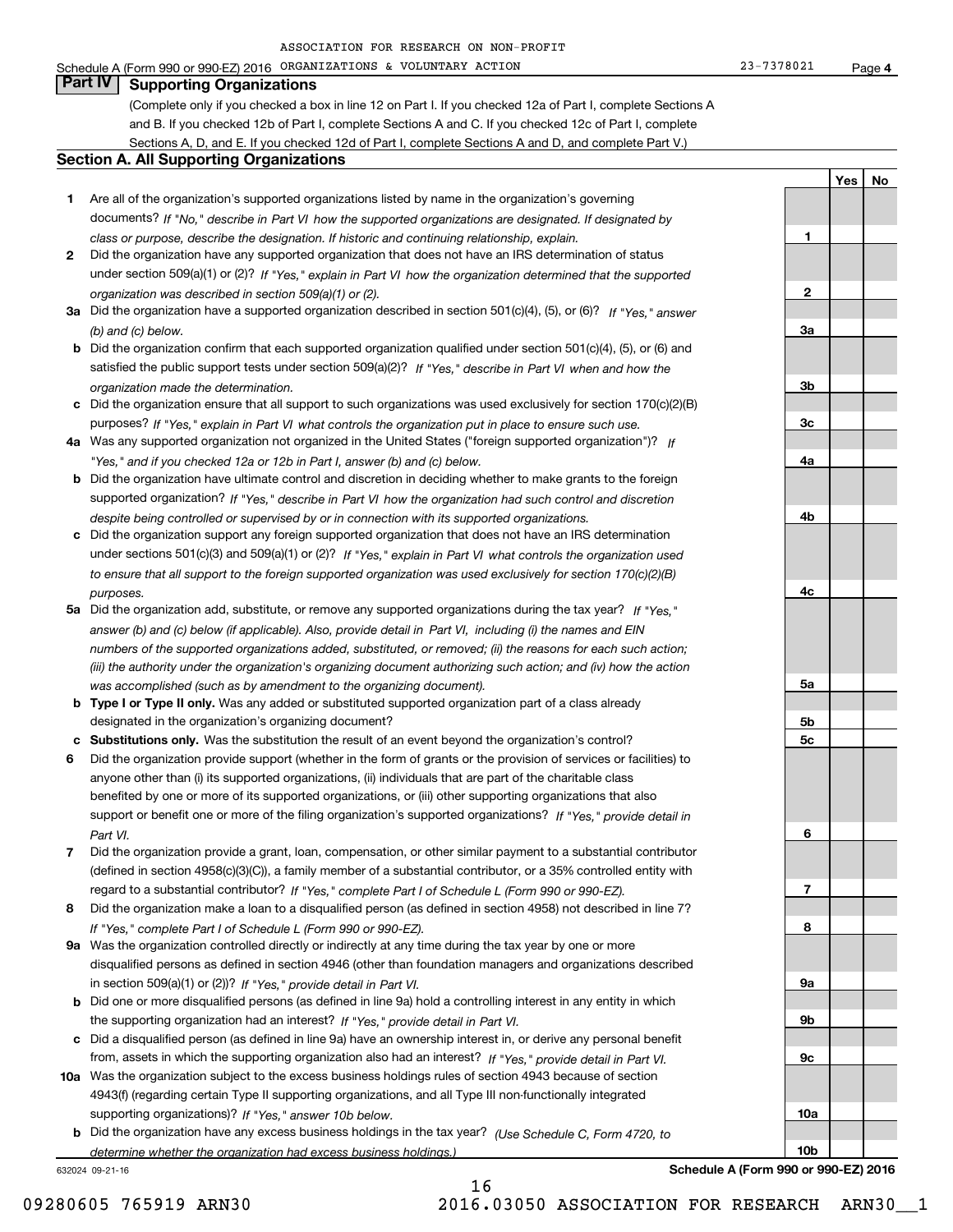Schedule A (Form 990 or 990-EZ) 2016 Page ORGANIZATIONS & VOLUNTARY ACTION 23-7378021

**5**

|    | Part IV<br><b>Supporting Organizations (continued)</b>                                                                            |                 |     |    |
|----|-----------------------------------------------------------------------------------------------------------------------------------|-----------------|-----|----|
|    |                                                                                                                                   |                 | Yes | No |
| 11 | Has the organization accepted a gift or contribution from any of the following persons?                                           |                 |     |    |
|    | a A person who directly or indirectly controls, either alone or together with persons described in (b) and (c)                    |                 |     |    |
|    | below, the governing body of a supported organization?                                                                            | 11a             |     |    |
|    | <b>b</b> A family member of a person described in (a) above?                                                                      | 11 <sub>b</sub> |     |    |
|    | c A 35% controlled entity of a person described in (a) or (b) above? If "Yes" to a, b, or c, provide detail in Part VI.           | 11c             |     |    |
|    | <b>Section B. Type I Supporting Organizations</b>                                                                                 |                 |     |    |
|    |                                                                                                                                   |                 |     |    |
|    |                                                                                                                                   |                 | Yes | No |
| 1  | Did the directors, trustees, or membership of one or more supported organizations have the power to                               |                 |     |    |
|    | regularly appoint or elect at least a majority of the organization's directors or trustees at all times during the                |                 |     |    |
|    | tax year? If "No," describe in Part VI how the supported organization(s) effectively operated, supervised, or                     |                 |     |    |
|    | controlled the organization's activities. If the organization had more than one supported organization,                           |                 |     |    |
|    | describe how the powers to appoint and/or remove directors or trustees were allocated among the supported                         |                 |     |    |
|    | organizations and what conditions or restrictions, if any, applied to such powers during the tax year.                            | 1               |     |    |
| 2  | Did the organization operate for the benefit of any supported organization other than the supported                               |                 |     |    |
|    | organization(s) that operated, supervised, or controlled the supporting organization? If "Yes," explain in                        |                 |     |    |
|    | Part VI how providing such benefit carried out the purposes of the supported organization(s) that operated,                       |                 |     |    |
|    | supervised, or controlled the supporting organization.                                                                            | 2               |     |    |
|    | <b>Section C. Type II Supporting Organizations</b>                                                                                |                 |     |    |
|    |                                                                                                                                   |                 | Yes | No |
| 1. | Were a majority of the organization's directors or trustees during the tax year also a majority of the directors                  |                 |     |    |
|    | or trustees of each of the organization's supported organization(s)? If "No," describe in Part VI how control                     |                 |     |    |
|    | or management of the supporting organization was vested in the same persons that controlled or managed                            |                 |     |    |
|    | the supported organization(s).                                                                                                    | 1               |     |    |
|    | <b>Section D. All Type III Supporting Organizations</b>                                                                           |                 |     |    |
|    |                                                                                                                                   |                 | Yes | No |
| 1  | Did the organization provide to each of its supported organizations, by the last day of the fifth month of the                    |                 |     |    |
|    | organization's tax year, (i) a written notice describing the type and amount of support provided during the prior tax             |                 |     |    |
|    | year, (ii) a copy of the Form 990 that was most recently filed as of the date of notification, and (iii) copies of the            |                 |     |    |
|    | organization's governing documents in effect on the date of notification, to the extent not previously provided?                  | 1               |     |    |
| 2  | Were any of the organization's officers, directors, or trustees either (i) appointed or elected by the supported                  |                 |     |    |
|    | organization(s) or (ii) serving on the governing body of a supported organization? If "No," explain in Part VI how                |                 |     |    |
|    |                                                                                                                                   | 2               |     |    |
|    | the organization maintained a close and continuous working relationship with the supported organization(s).                       |                 |     |    |
| 3  | By reason of the relationship described in (2), did the organization's supported organizations have a                             |                 |     |    |
|    | significant voice in the organization's investment policies and in directing the use of the organization's                        |                 |     |    |
|    | income or assets at all times during the tax year? If "Yes," describe in Part VI the role the organization's                      |                 |     |    |
|    | supported organizations played in this regard.<br>Section E. Type III Functionally Integrated Supporting Organizations            | 3               |     |    |
|    |                                                                                                                                   |                 |     |    |
| 1  | Check the box next to the method that the organization used to satisfy the Integral Part Test during the year (see instructions). |                 |     |    |
| a  | The organization satisfied the Activities Test. Complete line 2 below.                                                            |                 |     |    |
| b  | The organization is the parent of each of its supported organizations. Complete line 3 below.                                     |                 |     |    |
| c  | The organization supported a governmental entity. Describe in Part VI how you supported a government entity (see instructions).   |                 |     |    |
| 2  | Activities Test. Answer (a) and (b) below.                                                                                        |                 | Yes | No |
| а  | Did substantially all of the organization's activities during the tax year directly further the exempt purposes of                |                 |     |    |
|    | the supported organization(s) to which the organization was responsive? If "Yes," then in Part VI identify                        |                 |     |    |
|    | those supported organizations and explain<br>how these activities directly furthered their exempt purposes.                       |                 |     |    |
|    | how the organization was responsive to those supported organizations, and how the organization determined                         |                 |     |    |
|    | that these activities constituted substantially all of its activities.                                                            | 2a              |     |    |
| b  | Did the activities described in (a) constitute activities that, but for the organization's involvement, one or more               |                 |     |    |
|    | of the organization's supported organization(s) would have been engaged in? If "Yes," explain in Part VI the                      |                 |     |    |
|    | reasons for the organization's position that its supported organization(s) would have engaged in these                            |                 |     |    |
|    | activities but for the organization's involvement.                                                                                | 2b              |     |    |
| 3  | Parent of Supported Organizations. Answer (a) and (b) below.                                                                      |                 |     |    |
| а  | Did the organization have the power to regularly appoint or elect a majority of the officers, directors, or                       |                 |     |    |
|    | trustees of each of the supported organizations? Provide details in Part VI.                                                      | За              |     |    |
|    | <b>b</b> Did the organization exercise a substantial degree of direction over the policies, programs, and activities of each      |                 |     |    |
|    | of its supported organizations? If "Yes." describe in Part VI the role played by the organization in this regard                  | Зb              |     |    |
|    | Schedule A (Form 990 or 990-EZ) 2016<br>632025 09-21-16                                                                           |                 |     |    |
|    |                                                                                                                                   |                 |     |    |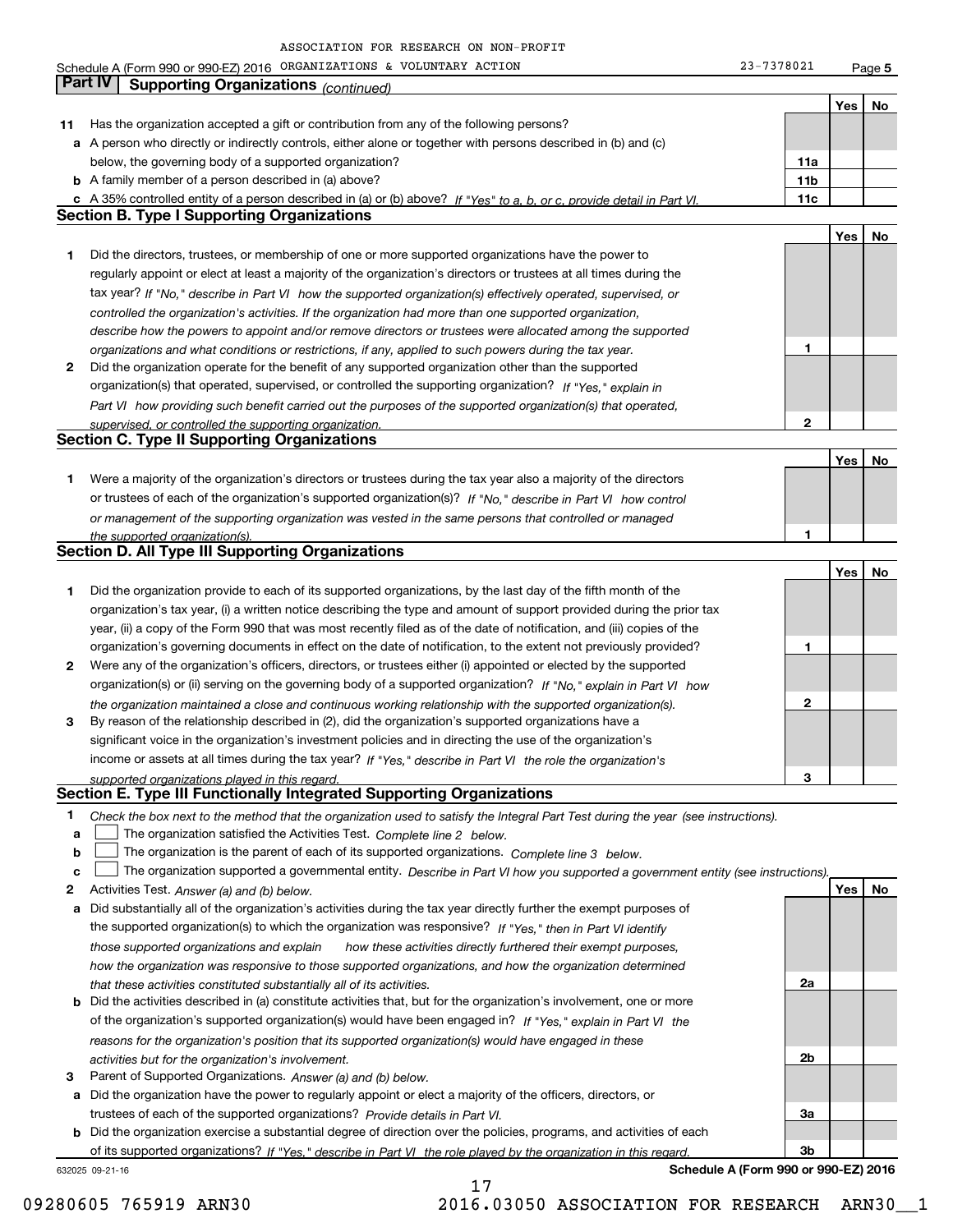| ASSOCIATION FOR RESEARCH ON NON-PROFIT |  |  |  |  |  |  |
|----------------------------------------|--|--|--|--|--|--|
|----------------------------------------|--|--|--|--|--|--|

### **1SEP 10. See instructions.** All antegral Part Test as a qualifying trust on Nov. 20, 1970 (explain in Part VI.) See instructions. All **Section A - Adjusted Net Income 12** Recoveries of prior-year distributions **3** Other gross income (see instructions) **4**Add lines 1 through 3 **56** Portion of operating expenses paid or incurred for production or **7** Other expenses (see instructions) **8** Adjusted Net Income (subtract lines 5, 6, and 7 from line 4) **8 8 1234567Section B - Minimum Asset Amount 1**Aggregate fair market value of all non-exempt-use assets (see **2**Acquisition indebtedness applicable to non-exempt-use assets **3** Subtract line 2 from line 1d **4**Cash deemed held for exempt use. Enter 1-1/2% of line 3 (for greater amount, **5** Net value of non-exempt-use assets (subtract line 4 from line 3) **678a** Average monthly value of securities **b** Average monthly cash balances **c**Fair market value of other non-exempt-use assets **dTotal**  (add lines 1a, 1b, and 1c) **eDiscount** claimed for blockage or other **1a1b1c1d2345678**factors (explain in detail in **Part VI**): **Minimum Asset Amount**  (add line 7 to line 6) **Section C - Distributable Amount 12**Enter 85% of line 1 **3456** Distributable Amount. Subtract line 5 from line 4, unless subject to **123456**other Type III non-functionally integrated supporting organizations must complete Sections A through E. (B) Current Year (optional)(A) Prior Year Net short-term capital gain Depreciation and depletion collection of gross income or for management, conservation, or maintenance of property held for production of income (see instructions) (B) Current Year (optional)(A) Prior Year instructions for short tax year or assets held for part of year): see instructions) Multiply line 5 by .035 Recoveries of prior-year distributions Current Year Adjusted net income for prior year (from Section A, line 8, Column A) Minimum asset amount for prior year (from Section B, line 8, Column A) Enter greater of line 2 or line 3 Income tax imposed in prior year emergency temporary reduction (see instructions) **Part V Type III Non-Functionally Integrated 509(a)(3) Supporting Organizations**   $\mathcal{L}^{\text{max}}$

**7**Check here if the current year is the organization's first as a non-functionally integrated Type III supporting organization (see instructions). $\mathcal{L}^{\text{max}}$ 

**Schedule A (Form 990 or 990-EZ) 2016**

632026 09-21-16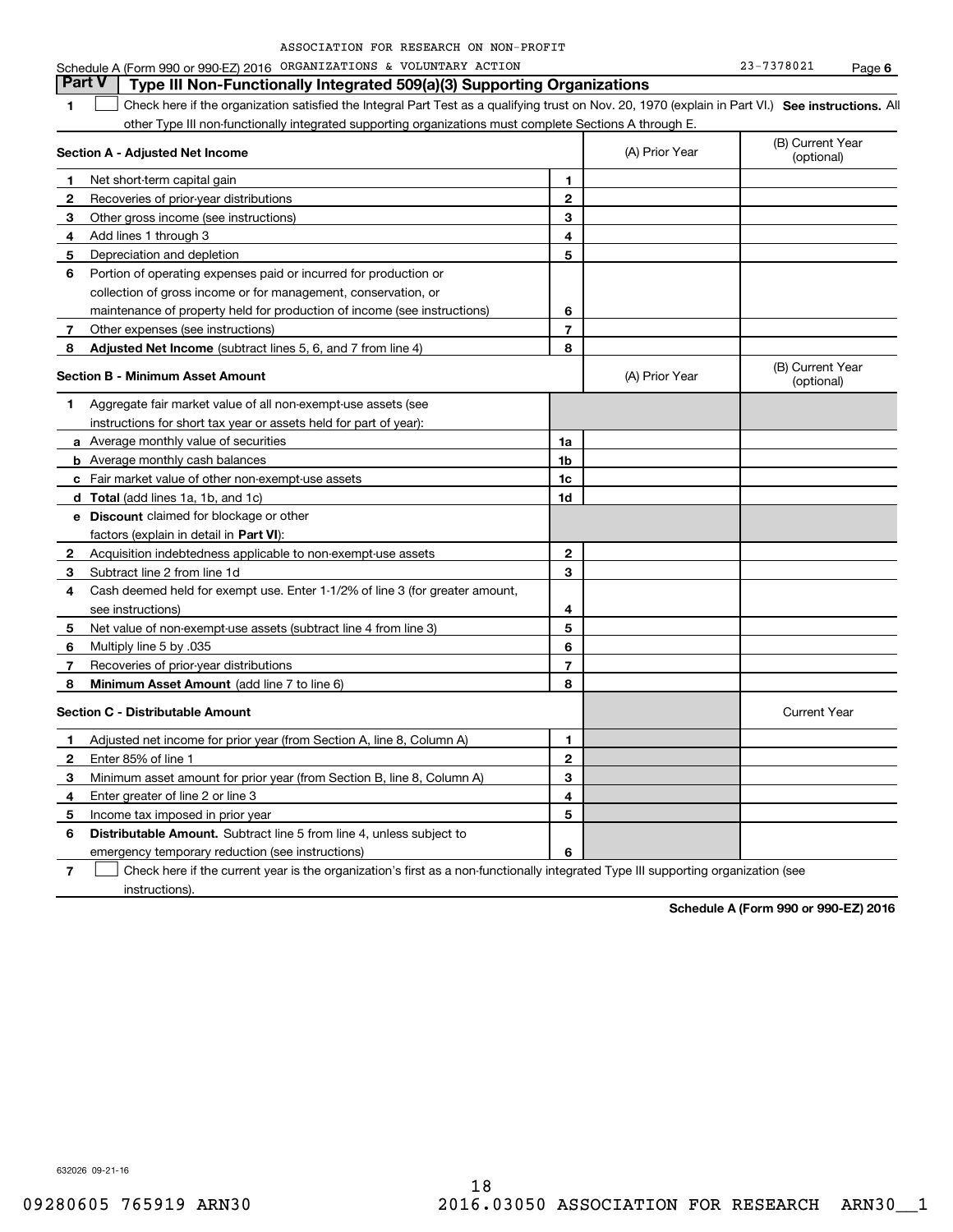|              | Schedule A (Form 990 or 990-EZ) 2016 ORGANIZATIONS & VOLUNTARY ACTION                      |                                    |                                               | 23-7378021                                       | Page 7 |
|--------------|--------------------------------------------------------------------------------------------|------------------------------------|-----------------------------------------------|--------------------------------------------------|--------|
| Part V       | Type III Non-Functionally Integrated 509(a)(3) Supporting Organizations                    |                                    | (continued)                                   |                                                  |        |
|              | <b>Section D - Distributions</b>                                                           |                                    |                                               | <b>Current Year</b>                              |        |
| 1            | Amounts paid to supported organizations to accomplish exempt purposes                      |                                    |                                               |                                                  |        |
| 2            | Amounts paid to perform activity that directly furthers exempt purposes of supported       |                                    |                                               |                                                  |        |
|              | organizations, in excess of income from activity                                           |                                    |                                               |                                                  |        |
| 3            | Administrative expenses paid to accomplish exempt purposes of supported organizations      |                                    |                                               |                                                  |        |
| 4            | Amounts paid to acquire exempt-use assets                                                  |                                    |                                               |                                                  |        |
| 5            | Qualified set-aside amounts (prior IRS approval required)                                  |                                    |                                               |                                                  |        |
| 6            | Other distributions (describe in Part VI). See instructions                                |                                    |                                               |                                                  |        |
| 7            | <b>Total annual distributions.</b> Add lines 1 through 6                                   |                                    |                                               |                                                  |        |
| 8            | Distributions to attentive supported organizations to which the organization is responsive |                                    |                                               |                                                  |        |
|              | (provide details in Part VI). See instructions                                             |                                    |                                               |                                                  |        |
| 9            | Distributable amount for 2016 from Section C, line 6                                       |                                    |                                               |                                                  |        |
| 10           | Line 8 amount divided by Line 9 amount                                                     |                                    |                                               |                                                  |        |
|              | Section E - Distribution Allocations (see instructions)                                    | (i)<br><b>Excess Distributions</b> | (ii)<br><b>Underdistributions</b><br>Pre-2016 | (iii)<br><b>Distributable</b><br>Amount for 2016 |        |
| 1            | Distributable amount for 2016 from Section C, line 6                                       |                                    |                                               |                                                  |        |
| 2            | Underdistributions, if any, for years prior to 2016 (reason-                               |                                    |                                               |                                                  |        |
|              | able cause required-explain in Part VI). See instructions                                  |                                    |                                               |                                                  |        |
| 3            | Excess distributions carryover, if any, to 2016:                                           |                                    |                                               |                                                  |        |
| а            |                                                                                            |                                    |                                               |                                                  |        |
| b            |                                                                                            |                                    |                                               |                                                  |        |
|              | c From 2013                                                                                |                                    |                                               |                                                  |        |
|              | <b>d</b> From 2014                                                                         |                                    |                                               |                                                  |        |
|              | e From 2015                                                                                |                                    |                                               |                                                  |        |
|              | f Total of lines 3a through e                                                              |                                    |                                               |                                                  |        |
|              | g Applied to underdistributions of prior years                                             |                                    |                                               |                                                  |        |
|              | <b>h</b> Applied to 2016 distributable amount                                              |                                    |                                               |                                                  |        |
| Ť.           | Carryover from 2011 not applied (see instructions)                                         |                                    |                                               |                                                  |        |
|              | Remainder. Subtract lines 3g, 3h, and 3i from 3f.                                          |                                    |                                               |                                                  |        |
| 4            | Distributions for 2016 from Section D.                                                     |                                    |                                               |                                                  |        |
|              | \$<br>line $7:$                                                                            |                                    |                                               |                                                  |        |
|              | <b>a</b> Applied to underdistributions of prior years                                      |                                    |                                               |                                                  |        |
|              | <b>b</b> Applied to 2016 distributable amount                                              |                                    |                                               |                                                  |        |
|              | c Remainder. Subtract lines 4a and 4b from 4                                               |                                    |                                               |                                                  |        |
|              | Remaining underdistributions for years prior to 2016, if                                   |                                    |                                               |                                                  |        |
|              | any. Subtract lines 3g and 4a from line 2. For result greater                              |                                    |                                               |                                                  |        |
|              | than zero, explain in Part VI. See instructions                                            |                                    |                                               |                                                  |        |
| 6            | Remaining underdistributions for 2016. Subtract lines 3h                                   |                                    |                                               |                                                  |        |
|              | and 4b from line 1. For result greater than zero, explain in                               |                                    |                                               |                                                  |        |
|              | Part VI. See instructions                                                                  |                                    |                                               |                                                  |        |
| $\mathbf{7}$ | Excess distributions carryover to 2017. Add lines 3j                                       |                                    |                                               |                                                  |        |
|              | and 4c                                                                                     |                                    |                                               |                                                  |        |
| 8            | Breakdown of line 7:                                                                       |                                    |                                               |                                                  |        |
|              |                                                                                            |                                    |                                               |                                                  |        |
| a            | <b>b</b> Excess from 2013                                                                  |                                    |                                               |                                                  |        |
|              | c Excess from 2014                                                                         |                                    |                                               |                                                  |        |
|              | d Excess from 2015                                                                         |                                    |                                               |                                                  |        |
|              |                                                                                            |                                    |                                               |                                                  |        |
|              | e Excess from 2016                                                                         |                                    |                                               |                                                  |        |

**Schedule A (Form 990 or 990-EZ) 2016**

632027 09-21-16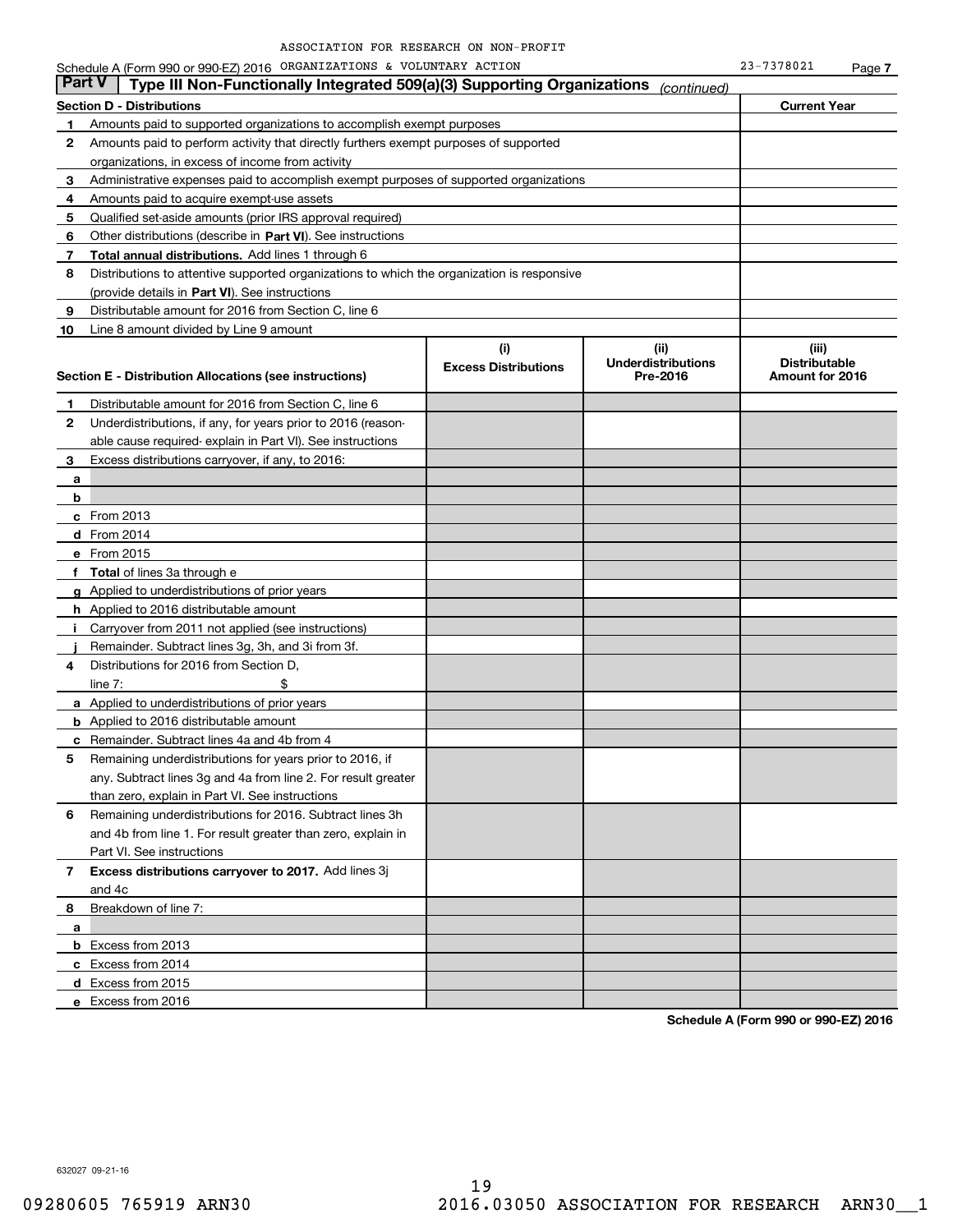|                 | Schedule A (Form 990 or 990-EZ) 2016 ORGANIZATIONS & VOLUNTARY ACTION                                                                                                                                                                                                                                                                                                                                                             | 23-7378021                           | Page 8 |
|-----------------|-----------------------------------------------------------------------------------------------------------------------------------------------------------------------------------------------------------------------------------------------------------------------------------------------------------------------------------------------------------------------------------------------------------------------------------|--------------------------------------|--------|
| Part VI         | Supplemental Information. Provide the explanations required by Part II, line 10; Part II, line 17a or 17b; Part III, line 12;<br>Part IV, Section A, lines 1, 2, 3b, 3c, 4b, 4c, 5a, 6, 9a, 9b, 9c, 11a, 11b, and 11c; Part IV, Section B, lines 1 and 2; Part IV, Section C,<br>line 1; Part IV, Section D, lines 2 and 3; Part IV, Section E, lines 1c, 2a, 2b, 3a, and 3b; Part V, line 1; Part V, Section B, line 1e; Part V, |                                      |        |
|                 | Section D, lines 5, 6, and 8; and Part V, Section E, lines 2, 5, and 6. Also complete this part for any additional information.<br>(See instructions.)                                                                                                                                                                                                                                                                            |                                      |        |
|                 |                                                                                                                                                                                                                                                                                                                                                                                                                                   |                                      |        |
|                 |                                                                                                                                                                                                                                                                                                                                                                                                                                   |                                      |        |
|                 |                                                                                                                                                                                                                                                                                                                                                                                                                                   |                                      |        |
|                 |                                                                                                                                                                                                                                                                                                                                                                                                                                   |                                      |        |
|                 |                                                                                                                                                                                                                                                                                                                                                                                                                                   |                                      |        |
|                 |                                                                                                                                                                                                                                                                                                                                                                                                                                   |                                      |        |
|                 |                                                                                                                                                                                                                                                                                                                                                                                                                                   |                                      |        |
|                 |                                                                                                                                                                                                                                                                                                                                                                                                                                   |                                      |        |
|                 |                                                                                                                                                                                                                                                                                                                                                                                                                                   |                                      |        |
|                 |                                                                                                                                                                                                                                                                                                                                                                                                                                   |                                      |        |
|                 |                                                                                                                                                                                                                                                                                                                                                                                                                                   |                                      |        |
|                 |                                                                                                                                                                                                                                                                                                                                                                                                                                   |                                      |        |
|                 |                                                                                                                                                                                                                                                                                                                                                                                                                                   |                                      |        |
|                 |                                                                                                                                                                                                                                                                                                                                                                                                                                   |                                      |        |
|                 |                                                                                                                                                                                                                                                                                                                                                                                                                                   |                                      |        |
|                 |                                                                                                                                                                                                                                                                                                                                                                                                                                   |                                      |        |
|                 |                                                                                                                                                                                                                                                                                                                                                                                                                                   |                                      |        |
|                 |                                                                                                                                                                                                                                                                                                                                                                                                                                   |                                      |        |
|                 |                                                                                                                                                                                                                                                                                                                                                                                                                                   |                                      |        |
|                 |                                                                                                                                                                                                                                                                                                                                                                                                                                   |                                      |        |
|                 |                                                                                                                                                                                                                                                                                                                                                                                                                                   |                                      |        |
|                 |                                                                                                                                                                                                                                                                                                                                                                                                                                   |                                      |        |
|                 |                                                                                                                                                                                                                                                                                                                                                                                                                                   |                                      |        |
|                 |                                                                                                                                                                                                                                                                                                                                                                                                                                   |                                      |        |
|                 |                                                                                                                                                                                                                                                                                                                                                                                                                                   |                                      |        |
|                 |                                                                                                                                                                                                                                                                                                                                                                                                                                   |                                      |        |
|                 |                                                                                                                                                                                                                                                                                                                                                                                                                                   |                                      |        |
|                 |                                                                                                                                                                                                                                                                                                                                                                                                                                   |                                      |        |
|                 |                                                                                                                                                                                                                                                                                                                                                                                                                                   |                                      |        |
|                 |                                                                                                                                                                                                                                                                                                                                                                                                                                   |                                      |        |
| 632028 09-21-16 |                                                                                                                                                                                                                                                                                                                                                                                                                                   | Schedule A (Form 990 or 990-EZ) 2016 |        |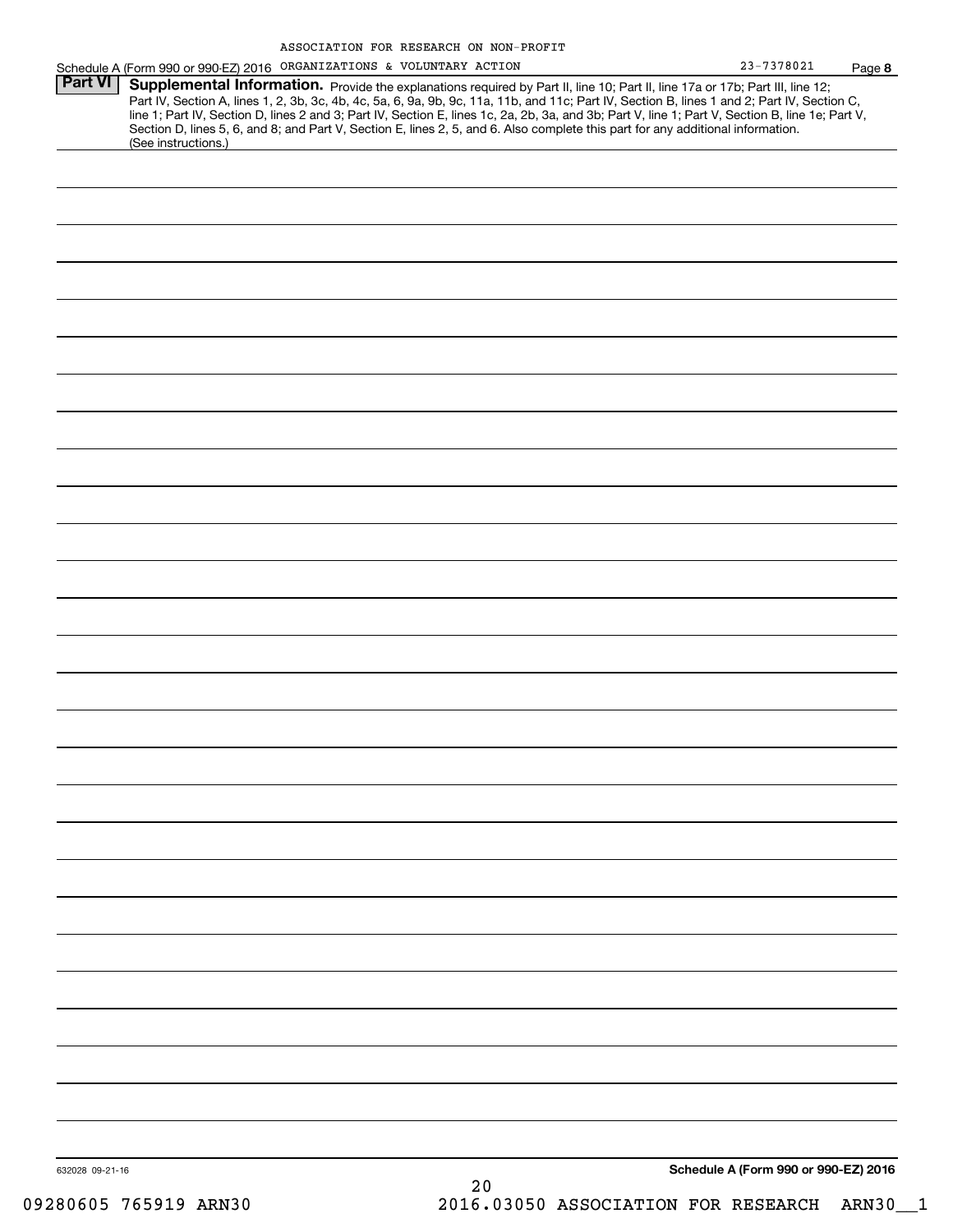\*\* PUBLIC DISCLOSURE COPY \*\*

# **Schedule B Schedule of Contributors**

**| Attach to Form 990, Form 990-EZ, or Form 990-PF. | Information about Schedule B (Form 990, 990-EZ, or 990-PF) and its instructions is at** www.irs.gov/form990  $\cdot$ 

OMB No. 1545-0047

# **2016**

**Name of the organization Employer identification number**

| ASSOCIATION FOR RESEARCH ON NON-PROFIT |  |  |
|----------------------------------------|--|--|
| ORGANIZATIONS & VOLUNTARY ACTION       |  |  |

ORGANIZATIONS & VOLUNTARY ACTION 23-7378021

| Filers of:         | Section:                                                                           |
|--------------------|------------------------------------------------------------------------------------|
| Form 990 or 990-FZ | $X$ 501(c)( 3) (enter number) organization                                         |
|                    | $4947(a)(1)$ nonexempt charitable trust <b>not</b> treated as a private foundation |
|                    | 527 political organization                                                         |
| Form 990-PF        | 501(c)(3) exempt private foundation                                                |
|                    | 4947(a)(1) nonexempt charitable trust treated as a private foundation              |
|                    | 501(c)(3) taxable private foundation                                               |

Check if your organization is covered by the **General Rule** or a **Special Rule. Note:**  Only a section 501(c)(7), (8), or (10) organization can check boxes for both the General Rule and a Special Rule. See instructions.

### **General Rule**

Department of the Treasury Internal Revenue Service

**Organization type** (check one):

**(Form 990, 990-EZ, or 990-PF)**

> $\overline{X}$  For an organization filing Form 990, 990-EZ, or 990-PF that received, during the year, contributions totaling \$5,000 or more (in money or property) from any one contributor. Complete Parts I and II. See instructions for determining a contributor's total contributions.

### **Special Rules**

 $\mathcal{L}^{\text{max}}$ 

| For an organization described in section 501(c)(3) filing Form 990 or 990-EZ that met the 33 1/3% support test of the regulations under              |
|------------------------------------------------------------------------------------------------------------------------------------------------------|
| sections 509(a)(1) and 170(b)(1)(A)(vi), that checked Schedule A (Form 990 or 990-EZ), Part II, line 13, 16a, or 16b, and that received from         |
| any one contributor, during the year, total contributions of the greater of (1) \$5,000 or (2) 2% of the amount on (i) Form 990, Part VIII, line 1h, |
| or (ii) Form 990-EZ, line 1. Complete Parts I and II.                                                                                                |

year, total contributions of more than \$1,000 *exclusively* for religious, charitable, scientific, literary, or educational purposes, or for For an organization described in section 501(c)(7), (8), or (10) filing Form 990 or 990-EZ that received from any one contributor, during the the prevention of cruelty to children or animals. Complete Parts I, II, and III.

purpose. Don't complete any of the parts unless the **General Rule** applies to this organization because it received *nonexclusively* year, contributions <sub>exclusively</sub> for religious, charitable, etc., purposes, but no such contributions totaled more than \$1,000. If this box is checked, enter here the total contributions that were received during the year for an  $\;$ exclusively religious, charitable, etc., For an organization described in section 501(c)(7), (8), or (10) filing Form 990 or 990-EZ that received from any one contributor, during the religious, charitable, etc., contributions totaling \$5,000 or more during the year  $\ldots$  $\ldots$  $\ldots$  $\ldots$  $\ldots$ 

**Caution:**  An organization that isn't covered by the General Rule and/or the Special Rules doesn't file Schedule B (Form 990, 990-EZ, or 990-PF),  **must** but it answer "No" on Part IV, line 2, of its Form 990; or check the box on line H of its Form 990-EZ or on its Form 990-PF, Part I, line 2, to certify that it doesn't meet the filing requirements of Schedule B (Form 990, 990-EZ, or 990-PF).

**Schedule B (Form 990, 990-EZ, or 990-PF) (2016) For Paperwork Reduction Act Notice, see the Instructions for Form 990, 990-EZ, or 990-PF.** LHA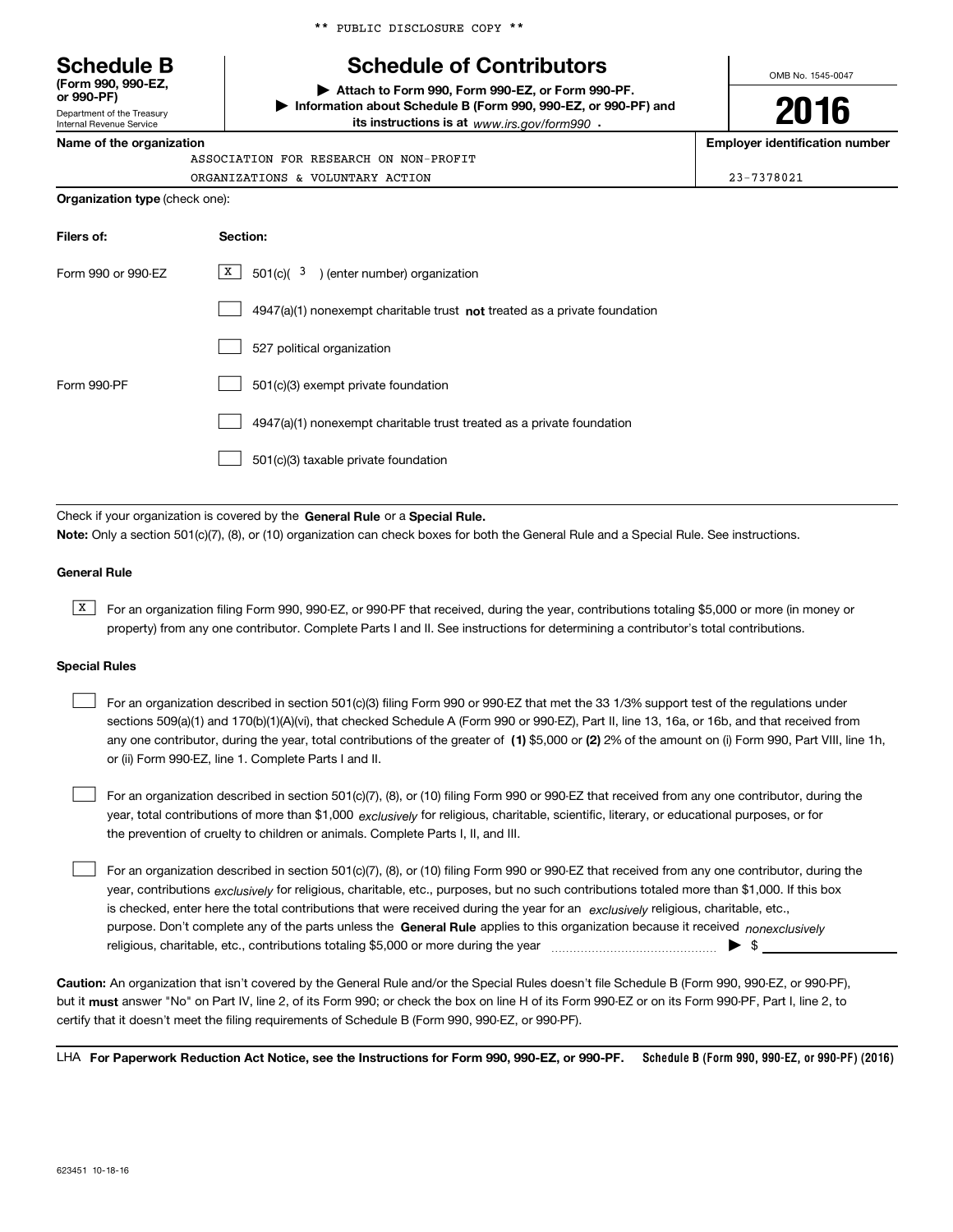# Schedule B (Form 990, 990-EZ, or 990-PF) (2016) Page 2

|                         | Schedule B (Form 990, 990-EZ, or 990-PF) (2016)                                                       |                                   | Page 2                                                                                           |  |  |  |
|-------------------------|-------------------------------------------------------------------------------------------------------|-----------------------------------|--------------------------------------------------------------------------------------------------|--|--|--|
| Name of organization    |                                                                                                       |                                   | <b>Employer identification number</b>                                                            |  |  |  |
|                         | ASSOCIATION FOR RESEARCH ON NON-PROFIT<br>ORGANIZATIONS & VOLUNTARY ACTION                            |                                   | 23-7378021                                                                                       |  |  |  |
| Part I                  | <b>Contributors</b> (See instructions). Use duplicate copies of Part I if additional space is needed. |                                   |                                                                                                  |  |  |  |
| (a)<br>No.              | (b)<br>Name, address, and ZIP + 4                                                                     | (c)<br><b>Total contributions</b> | (d)<br>Type of contribution                                                                      |  |  |  |
| $\mathbf{1}$            |                                                                                                       | \$                                | X<br>Person<br>Payroll<br>5,000.<br>Noncash<br>(Complete Part II for<br>noncash contributions.)  |  |  |  |
| (a)<br>No.              | (b)<br>Name, address, and ZIP + 4                                                                     | (c)<br><b>Total contributions</b> | (d)<br>Type of contribution                                                                      |  |  |  |
| $\overline{\mathbf{2}}$ |                                                                                                       | \$                                | X<br>Person<br>Payroll<br>Noncash<br>12,000.<br>(Complete Part II for<br>noncash contributions.) |  |  |  |
| (a)<br>No.              | (b)<br>Name, address, and ZIP + 4                                                                     | (c)<br><b>Total contributions</b> | (d)<br>Type of contribution                                                                      |  |  |  |
| 3                       |                                                                                                       | \$                                | х<br>Person<br>Payroll<br>5,000.<br>Noncash<br>(Complete Part II for<br>noncash contributions.)  |  |  |  |
| (a)<br>No.              | (b)<br>Name, address, and ZIP + 4                                                                     | (c)<br><b>Total contributions</b> | (d)<br>Type of contribution                                                                      |  |  |  |
| 4                       |                                                                                                       | \$                                | х<br>Person<br>Payroll<br>5,000.<br>Noncash<br>(Complete Part II for<br>noncash contributions.)  |  |  |  |
| (a)<br>No.              | (b)<br>Name, address, and ZIP + 4                                                                     | (c)<br><b>Total contributions</b> | (d)<br>Type of contribution                                                                      |  |  |  |
| 5                       |                                                                                                       | \$                                | Х<br>Person<br>Payroll<br>Noncash<br>7,500.<br>(Complete Part II for<br>noncash contributions.)  |  |  |  |
| (a)<br>No.              | (b)<br>Name, address, and ZIP + 4                                                                     | (c)<br><b>Total contributions</b> | (d)<br>Type of contribution                                                                      |  |  |  |
| 6                       |                                                                                                       | \$                                | Х<br>Person<br>Payroll<br>Noncash<br>5,000.<br>(Complete Part II for<br>noncash contributions.)  |  |  |  |

**Schedule B (Form 990, 990-EZ, or 990-PF) (2016)**

22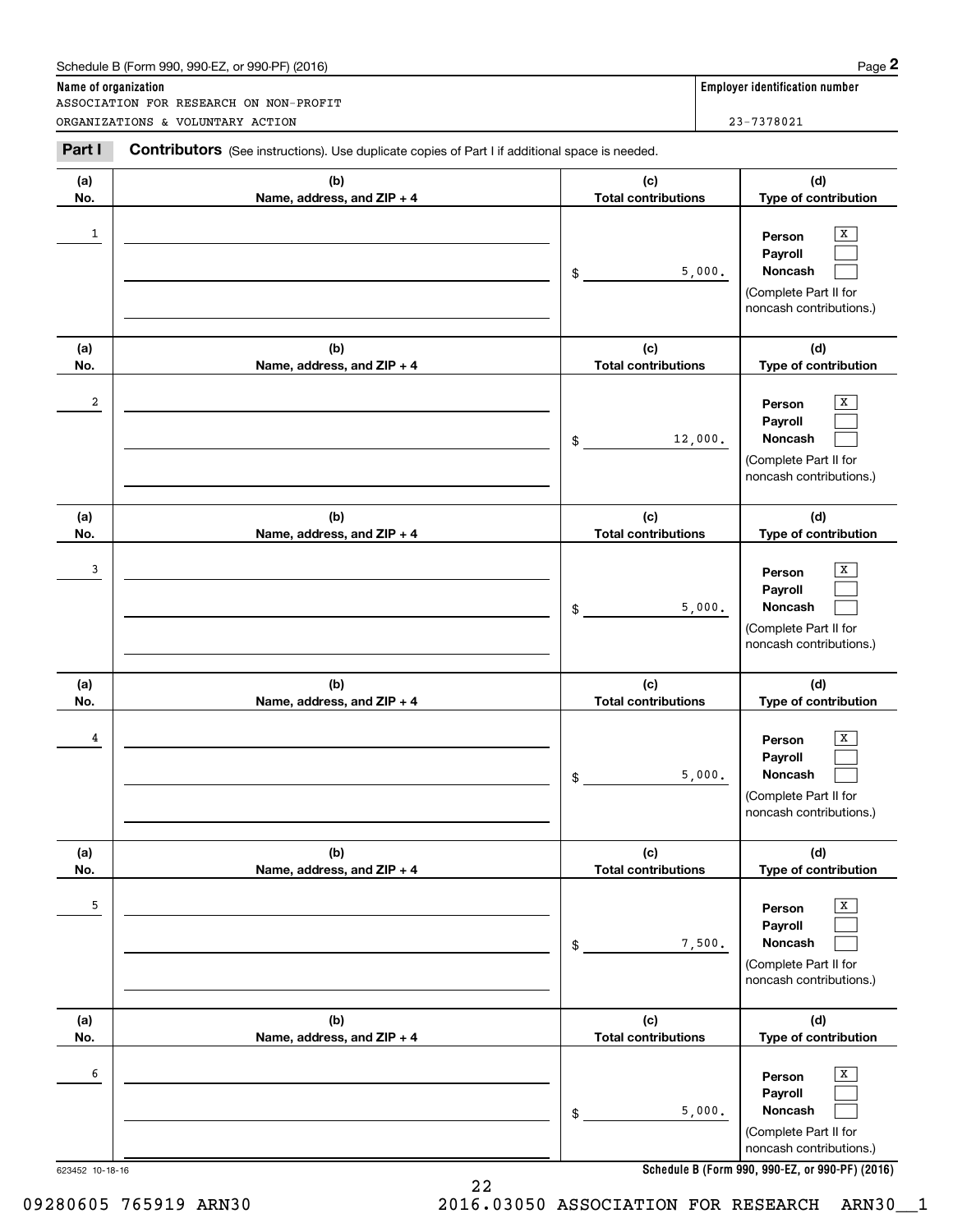# Schedule B (Form 990, 990-EZ, or 990-PF) (2016) **Page 2** Page 2

|                      | Schedule B (Form 990, 990-EZ, or 990-PF) (2016)                                                       |                                   |         | Page 2                                                                                |
|----------------------|-------------------------------------------------------------------------------------------------------|-----------------------------------|---------|---------------------------------------------------------------------------------------|
| Name of organization | ASSOCIATION FOR RESEARCH ON NON-PROFIT                                                                |                                   |         | <b>Employer identification number</b>                                                 |
|                      | ORGANIZATIONS & VOLUNTARY ACTION                                                                      |                                   |         | 23-7378021                                                                            |
| Part I               | <b>Contributors</b> (See instructions). Use duplicate copies of Part I if additional space is needed. |                                   |         |                                                                                       |
| (a)<br>No.           | (b)<br>Name, address, and ZIP + 4                                                                     | (c)<br><b>Total contributions</b> |         | (d)<br>Type of contribution                                                           |
| $\sqrt{7}$           |                                                                                                       | \$                                | 10,000. | X<br>Person<br>Payroll<br>Noncash<br>(Complete Part II for<br>noncash contributions.) |
| (a)<br>No.           | (b)<br>Name, address, and ZIP + 4                                                                     | (c)<br><b>Total contributions</b> |         | (d)<br>Type of contribution                                                           |
| 8                    |                                                                                                       | \$                                | 5,000.  | X<br>Person<br>Payroll<br>Noncash<br>(Complete Part II for<br>noncash contributions.) |
| (a)<br>No.           | (b)<br>Name, address, and ZIP + 4                                                                     | (c)<br><b>Total contributions</b> |         | (d)<br>Type of contribution                                                           |
| 9                    |                                                                                                       | \$                                | 7,000.  | x<br>Person<br>Payroll<br>Noncash<br>(Complete Part II for<br>noncash contributions.) |
| (a)<br>No.           | (b)<br>Name, address, and ZIP + 4                                                                     | (c)<br><b>Total contributions</b> |         | (d)<br>Type of contribution                                                           |
| 10                   |                                                                                                       | \$                                | 5,000.  | х<br>Person<br>Payroll<br>Noncash<br>(Complete Part II for<br>noncash contributions.) |
| (a)<br>No.           | (b)<br>Name, address, and ZIP + 4                                                                     | (c)<br><b>Total contributions</b> |         | (d)<br>Type of contribution                                                           |
| 11                   |                                                                                                       | \$                                | 17,500. | Х<br>Person<br>Payroll<br>Noncash<br>(Complete Part II for<br>noncash contributions.) |
| (a)<br>No.           | (b)<br>Name, address, and ZIP + 4                                                                     | (c)<br><b>Total contributions</b> |         | (d)<br>Type of contribution                                                           |
| 12                   |                                                                                                       | \$                                | 5,000.  | Х<br>Person<br>Payroll<br>Noncash<br>(Complete Part II for<br>noncash contributions.) |

**Schedule B (Form 990, 990-EZ, or 990-PF) (2016)**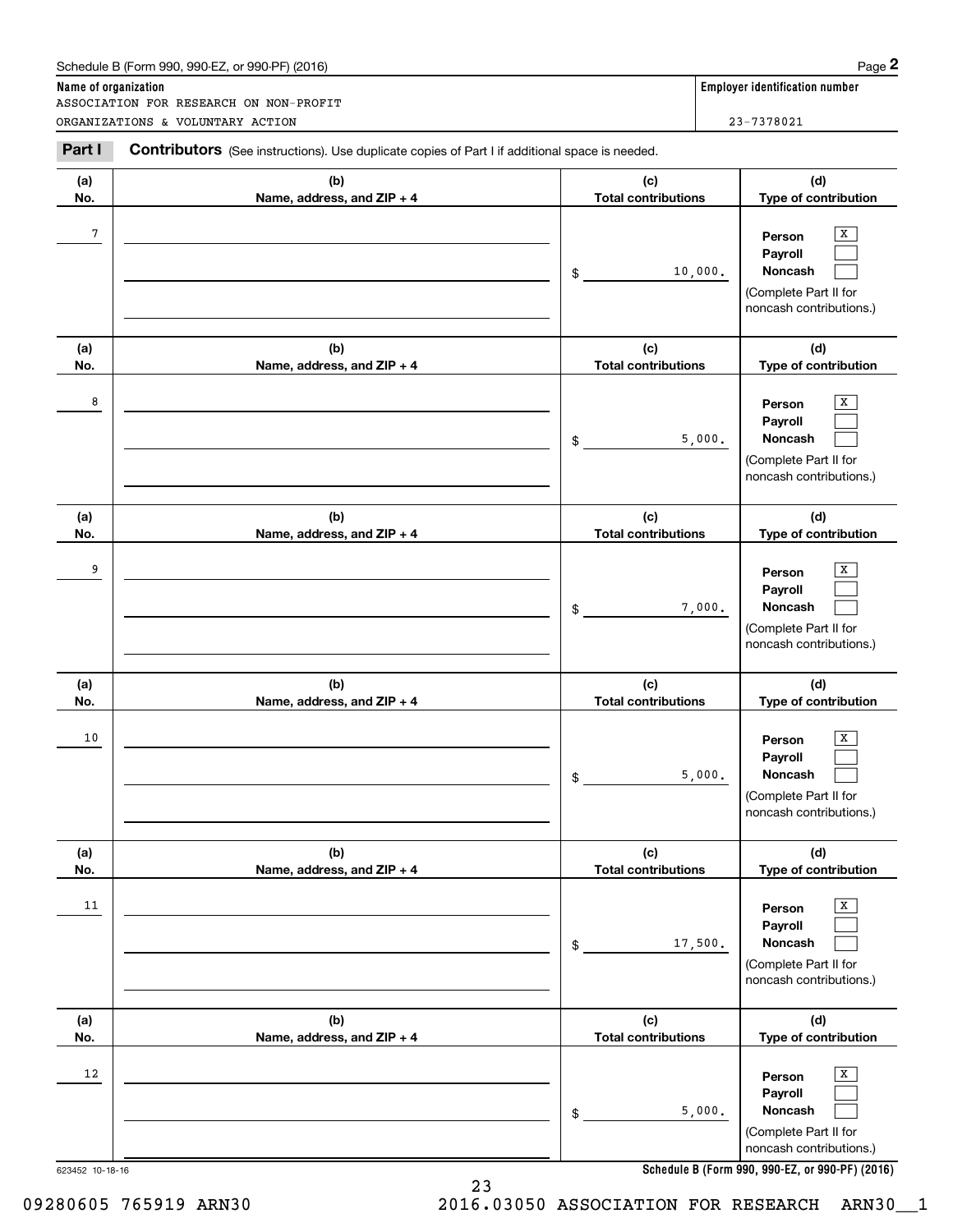# Schedule B (Form 990, 990-EZ, or 990-PF) (2016) **Page 2** Page 2

|                      | Schedule B (Form 990, 990-EZ, or 990-PF) (2016)                                                                                           |                                   | Page 2                                                                                |
|----------------------|-------------------------------------------------------------------------------------------------------------------------------------------|-----------------------------------|---------------------------------------------------------------------------------------|
| Name of organization | ASSOCIATION FOR RESEARCH ON NON-PROFIT                                                                                                    |                                   | <b>Employer identification number</b>                                                 |
| Part I               | ORGANIZATIONS & VOLUNTARY ACTION<br><b>Contributors</b> (See instructions). Use duplicate copies of Part I if additional space is needed. |                                   | 23-7378021                                                                            |
| (a)<br>No.           | (b)<br>Name, address, and ZIP + 4                                                                                                         | (c)<br><b>Total contributions</b> | (d)<br>Type of contribution                                                           |
| 13                   |                                                                                                                                           | 5,000.<br>\$                      | X<br>Person<br>Payroll<br>Noncash<br>(Complete Part II for<br>noncash contributions.) |
| (a)<br>No.           | (b)<br>Name, address, and ZIP + 4                                                                                                         | (c)<br><b>Total contributions</b> | (d)<br>Type of contribution                                                           |
|                      |                                                                                                                                           | \$                                | Person<br>Payroll<br>Noncash<br>(Complete Part II for<br>noncash contributions.)      |
| (a)<br>No.           | (b)<br>Name, address, and ZIP + 4                                                                                                         | (c)<br><b>Total contributions</b> | (d)<br>Type of contribution                                                           |
|                      |                                                                                                                                           | \$                                | Person<br>Payroll<br>Noncash<br>(Complete Part II for<br>noncash contributions.)      |
| (a)<br>No.           | (b)<br>Name, address, and ZIP + 4                                                                                                         | (c)<br><b>Total contributions</b> | (d)<br>Type of contribution                                                           |
|                      |                                                                                                                                           | \$                                | Person<br>Payroll<br>Noncash<br>(Complete Part II for<br>noncash contributions.)      |
| (a)<br>No.           | (b)<br>Name, address, and ZIP + 4                                                                                                         | (c)<br><b>Total contributions</b> | (d)<br>Type of contribution                                                           |
|                      |                                                                                                                                           | \$                                | Person<br>Payroll<br>Noncash<br>(Complete Part II for<br>noncash contributions.)      |
| (a)<br>No.           | (b)<br>Name, address, and ZIP + 4                                                                                                         | (c)<br><b>Total contributions</b> | (d)<br>Type of contribution                                                           |
|                      |                                                                                                                                           | \$                                | Person<br>Payroll<br>Noncash<br>(Complete Part II for<br>noncash contributions.)      |

**Schedule B (Form 990, 990-EZ, or 990-PF) (2016)**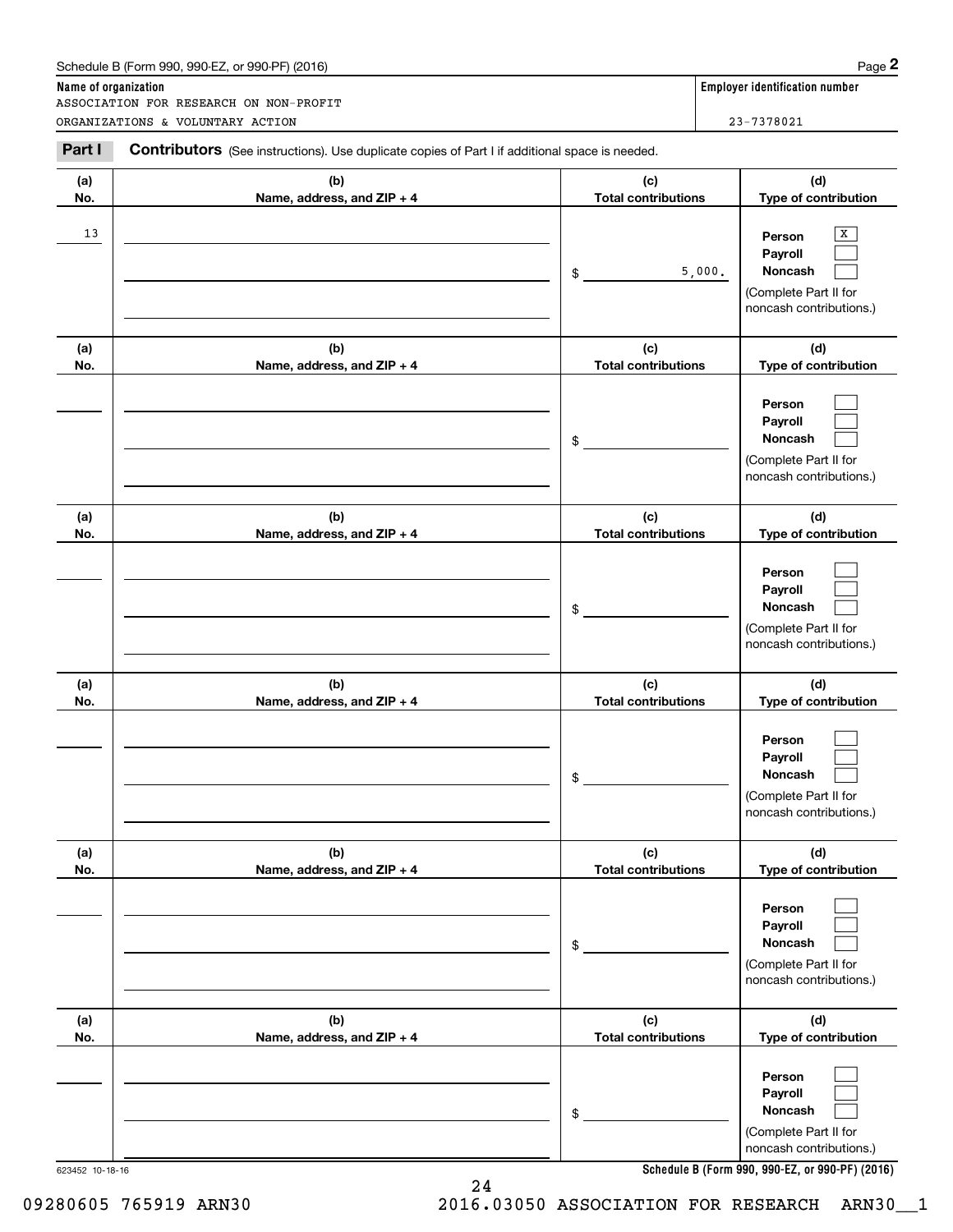| Name of organization         | Schedule B (Form 990, 990-EZ, or 990-PF) (2016)                                                     |                                                | Page 3<br><b>Employer identification number</b> |
|------------------------------|-----------------------------------------------------------------------------------------------------|------------------------------------------------|-------------------------------------------------|
|                              | ASSOCIATION FOR RESEARCH ON NON-PROFIT                                                              |                                                |                                                 |
|                              | ORGANIZATIONS & VOLUNTARY ACTION                                                                    |                                                | 23-7378021                                      |
| Part II                      | Noncash Property (See instructions). Use duplicate copies of Part II if additional space is needed. |                                                |                                                 |
| (a)<br>No.<br>from<br>Part I | (b)<br>Description of noncash property given                                                        | (c)<br>FMV (or estimate)<br>(See instructions) | (d)<br>Date received                            |
|                              |                                                                                                     | \$                                             |                                                 |
| (a)<br>No.<br>from<br>Part I | (b)<br>Description of noncash property given                                                        | (c)<br>FMV (or estimate)<br>(See instructions) | (d)<br>Date received                            |
|                              |                                                                                                     | \$                                             |                                                 |
| (a)<br>No.<br>from<br>Part I | (b)<br>Description of noncash property given                                                        | (c)<br>FMV (or estimate)<br>(See instructions) | (d)<br>Date received                            |
|                              |                                                                                                     | \$                                             |                                                 |
| (a)<br>No.<br>from<br>Part I | (b)<br>Description of noncash property given                                                        | (c)<br>FMV (or estimate)<br>(See instructions) | (d)<br>Date received                            |
|                              |                                                                                                     | \$                                             |                                                 |
| (a)<br>No.<br>from<br>Part I | (b)<br>Description of noncash property given                                                        | (c)<br>FMV (or estimate)<br>(See instructions) | (d)<br>Date received                            |
|                              |                                                                                                     | \$                                             |                                                 |
| (a)<br>No.<br>from<br>Part I | (b)<br>Description of noncash property given                                                        | (c)<br>FMV (or estimate)<br>(See instructions) | (d)<br>Date received                            |
|                              |                                                                                                     | \$                                             |                                                 |
|                              |                                                                                                     |                                                | Cahadule D (Ferm 000, 000 F7, et 000 DE) (0040) |

25

623453 10-18-16

**Schedule B (Form 990, 990-EZ, or 990-PF) (2016)**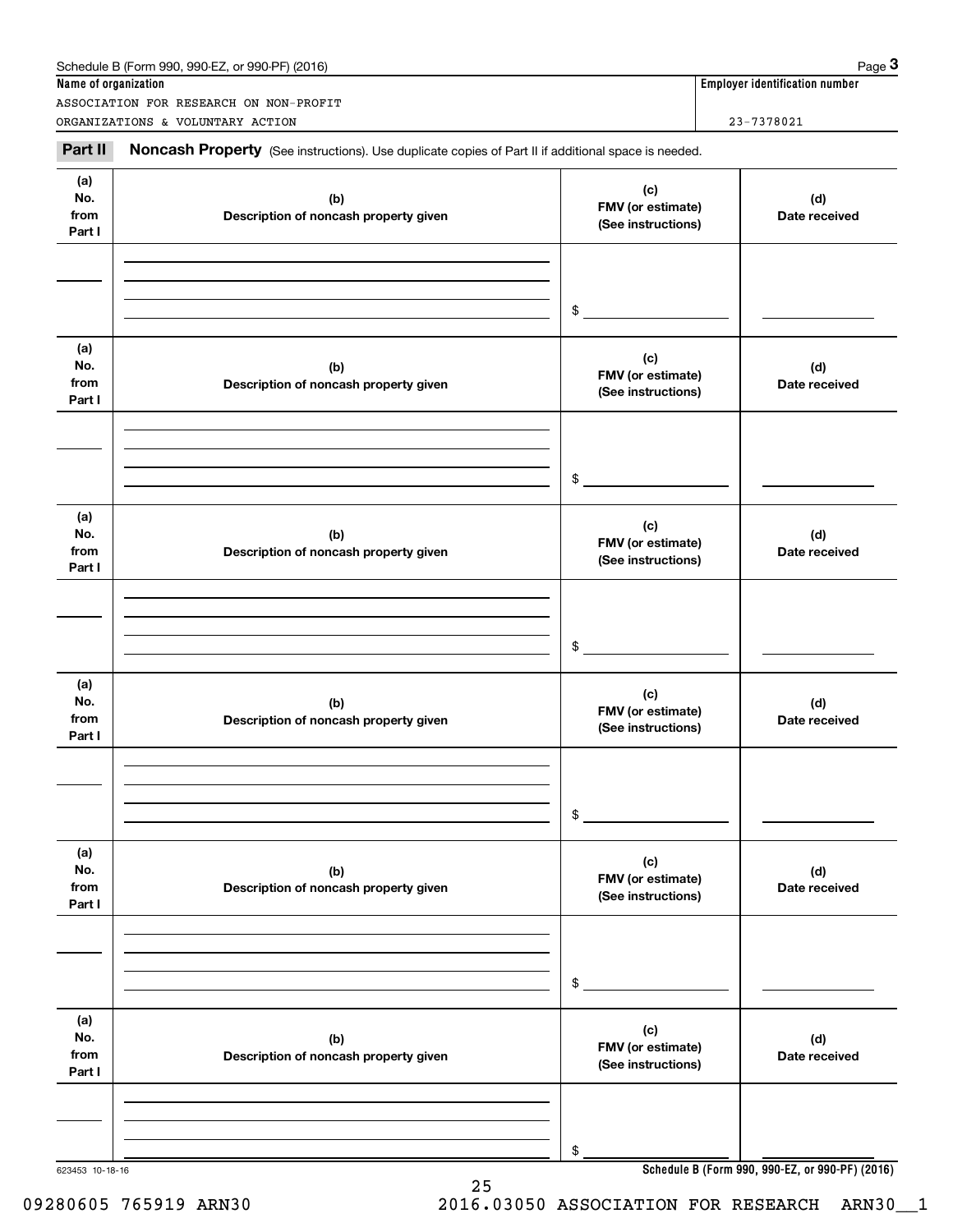|                             | Schedule B (Form 990, 990-EZ, or 990-PF) (2016)                                                                                                                                                                                                                                                                                                                                                                                                                      |                      | Page 4                                          |
|-----------------------------|----------------------------------------------------------------------------------------------------------------------------------------------------------------------------------------------------------------------------------------------------------------------------------------------------------------------------------------------------------------------------------------------------------------------------------------------------------------------|----------------------|-------------------------------------------------|
| Name of organization        |                                                                                                                                                                                                                                                                                                                                                                                                                                                                      |                      | <b>Employer identification number</b>           |
|                             | ASSOCIATION FOR RESEARCH ON NON-PROFIT                                                                                                                                                                                                                                                                                                                                                                                                                               |                      |                                                 |
|                             | ORGANIZATIONS & VOLUNTARY ACTION                                                                                                                                                                                                                                                                                                                                                                                                                                     |                      | 23-7378021                                      |
| Part III                    | Exclusively religious, charitable, etc., contributions to organizations described in section $501(c)(7)$ , (8), or (10) that total more than \$1,000 for<br>the year from any one contributor. Complete columns (a) through (e) and the following line entry. For organizations<br>completing Part III, enter the total of exclusively religious, charitable, etc., contributions of \$1,000 or less for the year. (Enter this info. once.) $\blacktriangleright$ \$ |                      |                                                 |
|                             | Use duplicate copies of Part III if additional space is needed.                                                                                                                                                                                                                                                                                                                                                                                                      |                      |                                                 |
| $(a)$ No.<br>from<br>Part I | (b) Purpose of gift                                                                                                                                                                                                                                                                                                                                                                                                                                                  | (c) Use of gift      | (d) Description of how gift is held             |
|                             |                                                                                                                                                                                                                                                                                                                                                                                                                                                                      |                      |                                                 |
|                             |                                                                                                                                                                                                                                                                                                                                                                                                                                                                      | (e) Transfer of gift |                                                 |
|                             | Transferee's name, address, and ZIP + 4                                                                                                                                                                                                                                                                                                                                                                                                                              |                      | Relationship of transferor to transferee        |
|                             |                                                                                                                                                                                                                                                                                                                                                                                                                                                                      |                      |                                                 |
| (a) No.<br>from<br>Part I   | (b) Purpose of gift                                                                                                                                                                                                                                                                                                                                                                                                                                                  | (c) Use of gift      | (d) Description of how gift is held             |
|                             |                                                                                                                                                                                                                                                                                                                                                                                                                                                                      |                      |                                                 |
|                             |                                                                                                                                                                                                                                                                                                                                                                                                                                                                      |                      |                                                 |
|                             |                                                                                                                                                                                                                                                                                                                                                                                                                                                                      | (e) Transfer of gift |                                                 |
|                             | Transferee's name, address, and ZIP + 4                                                                                                                                                                                                                                                                                                                                                                                                                              |                      | Relationship of transferor to transferee        |
|                             |                                                                                                                                                                                                                                                                                                                                                                                                                                                                      |                      |                                                 |
| (a) No.<br>from<br>Part I   | (b) Purpose of gift                                                                                                                                                                                                                                                                                                                                                                                                                                                  | (c) Use of gift      | (d) Description of how gift is held             |
|                             |                                                                                                                                                                                                                                                                                                                                                                                                                                                                      |                      |                                                 |
|                             |                                                                                                                                                                                                                                                                                                                                                                                                                                                                      | (e) Transfer of gift |                                                 |
|                             | Transferee's name, address, and $ZIP + 4$                                                                                                                                                                                                                                                                                                                                                                                                                            |                      | Relationship of transferor to transferee        |
|                             |                                                                                                                                                                                                                                                                                                                                                                                                                                                                      |                      |                                                 |
|                             |                                                                                                                                                                                                                                                                                                                                                                                                                                                                      |                      |                                                 |
| (a) No.<br>from<br>Part I   | (b) Purpose of gift                                                                                                                                                                                                                                                                                                                                                                                                                                                  | (c) Use of gift      | (d) Description of how gift is held             |
|                             |                                                                                                                                                                                                                                                                                                                                                                                                                                                                      |                      |                                                 |
|                             |                                                                                                                                                                                                                                                                                                                                                                                                                                                                      | (e) Transfer of gift |                                                 |
|                             | Transferee's name, address, and $ZIP + 4$                                                                                                                                                                                                                                                                                                                                                                                                                            |                      | Relationship of transferor to transferee        |
|                             |                                                                                                                                                                                                                                                                                                                                                                                                                                                                      |                      |                                                 |
| 623454 10-18-16             |                                                                                                                                                                                                                                                                                                                                                                                                                                                                      |                      | Schedule B (Form 990, 990-EZ, or 990-PF) (2016) |
|                             |                                                                                                                                                                                                                                                                                                                                                                                                                                                                      | 26                   |                                                 |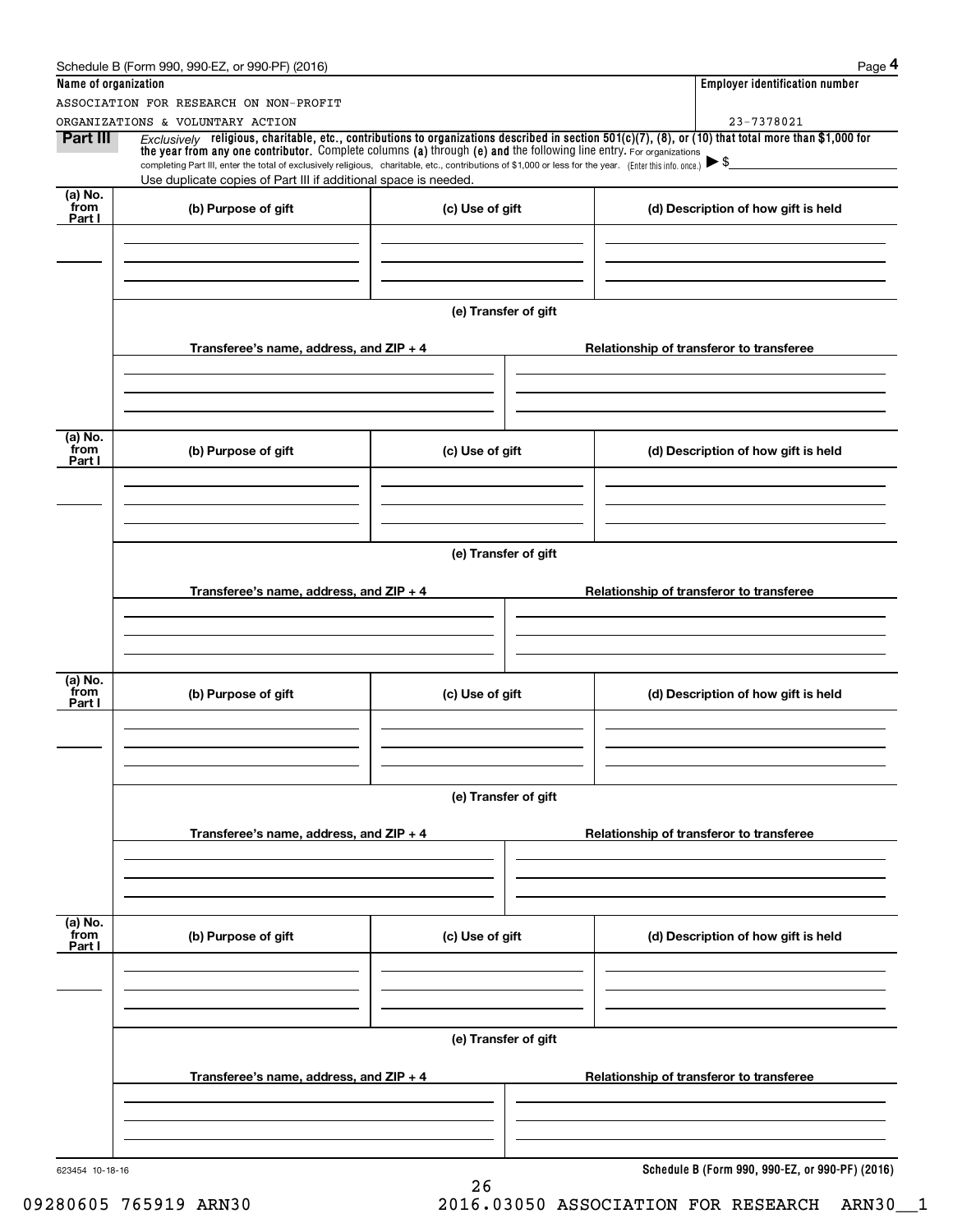|         | <b>SCHEDULE D</b>                                                                                                    |                                                                                                                                                                               | <b>Supplemental Financial Statements</b>                                                        |  |                              | OMB No. 1545-0047                                                                                                                                                                                                                                                                                                   |                |     |
|---------|----------------------------------------------------------------------------------------------------------------------|-------------------------------------------------------------------------------------------------------------------------------------------------------------------------------|-------------------------------------------------------------------------------------------------|--|------------------------------|---------------------------------------------------------------------------------------------------------------------------------------------------------------------------------------------------------------------------------------------------------------------------------------------------------------------|----------------|-----|
|         | Complete if the organization answered "Yes" on Form 990,<br>(Form 990)                                               |                                                                                                                                                                               |                                                                                                 |  |                              |                                                                                                                                                                                                                                                                                                                     |                |     |
|         | Department of the Treasury                                                                                           |                                                                                                                                                                               | Part IV, line 6, 7, 8, 9, 10, 11a, 11b, 11c, 11d, 11e, 11f, 12a, or 12b.<br>Attach to Form 990. |  |                              |                                                                                                                                                                                                                                                                                                                     | Open to Public |     |
|         | Internal Revenue Service                                                                                             |                                                                                                                                                                               | Information about Schedule D (Form 990) and its instructions is at www.irs.gov/form990.         |  |                              | <b>Inspection</b>                                                                                                                                                                                                                                                                                                   |                |     |
|         | Name of the organization                                                                                             | ASSOCIATION FOR RESEARCH ON NON-PROFIT                                                                                                                                        |                                                                                                 |  |                              | <b>Employer identification number</b>                                                                                                                                                                                                                                                                               |                |     |
|         |                                                                                                                      | ORGANIZATIONS & VOLUNTARY ACTION                                                                                                                                              |                                                                                                 |  |                              | 23-7378021                                                                                                                                                                                                                                                                                                          |                |     |
| Part I  |                                                                                                                      | Organizations Maintaining Donor Advised Funds or Other Similar Funds or Accounts. Complete if the                                                                             |                                                                                                 |  |                              |                                                                                                                                                                                                                                                                                                                     |                |     |
|         |                                                                                                                      | organization answered "Yes" on Form 990, Part IV, line 6.                                                                                                                     |                                                                                                 |  |                              |                                                                                                                                                                                                                                                                                                                     |                |     |
|         |                                                                                                                      |                                                                                                                                                                               | (a) Donor advised funds                                                                         |  | (b) Funds and other accounts |                                                                                                                                                                                                                                                                                                                     |                |     |
| 1       |                                                                                                                      |                                                                                                                                                                               |                                                                                                 |  |                              |                                                                                                                                                                                                                                                                                                                     |                |     |
| 2       |                                                                                                                      | Aggregate value of contributions to (during year)                                                                                                                             |                                                                                                 |  |                              |                                                                                                                                                                                                                                                                                                                     |                |     |
| з       |                                                                                                                      |                                                                                                                                                                               |                                                                                                 |  |                              |                                                                                                                                                                                                                                                                                                                     |                |     |
| 4       |                                                                                                                      |                                                                                                                                                                               |                                                                                                 |  |                              |                                                                                                                                                                                                                                                                                                                     |                |     |
| 5       |                                                                                                                      | Did the organization inform all donors and donor advisors in writing that the assets held in donor advised funds                                                              |                                                                                                 |  |                              |                                                                                                                                                                                                                                                                                                                     |                |     |
|         |                                                                                                                      |                                                                                                                                                                               |                                                                                                 |  |                              | Yes                                                                                                                                                                                                                                                                                                                 |                | No  |
| 6       |                                                                                                                      | Did the organization inform all grantees, donors, and donor advisors in writing that grant funds can be used only                                                             |                                                                                                 |  |                              |                                                                                                                                                                                                                                                                                                                     |                |     |
|         |                                                                                                                      | for charitable purposes and not for the benefit of the donor or donor advisor, or for any other purpose conferring                                                            |                                                                                                 |  |                              |                                                                                                                                                                                                                                                                                                                     |                |     |
| Part II | impermissible private benefit?                                                                                       |                                                                                                                                                                               |                                                                                                 |  |                              | Yes                                                                                                                                                                                                                                                                                                                 |                | No. |
|         |                                                                                                                      | Conservation Easements. Complete if the organization answered "Yes" on Form 990, Part IV, line 7.                                                                             |                                                                                                 |  |                              |                                                                                                                                                                                                                                                                                                                     |                |     |
| 1       |                                                                                                                      | Purpose(s) of conservation easements held by the organization (check all that apply).                                                                                         |                                                                                                 |  |                              |                                                                                                                                                                                                                                                                                                                     |                |     |
|         |                                                                                                                      | Preservation of land for public use (e.g., recreation or education)                                                                                                           | Preservation of a historically important land area                                              |  |                              |                                                                                                                                                                                                                                                                                                                     |                |     |
|         |                                                                                                                      | Protection of natural habitat                                                                                                                                                 | Preservation of a certified historic structure                                                  |  |                              |                                                                                                                                                                                                                                                                                                                     |                |     |
|         |                                                                                                                      | Preservation of open space                                                                                                                                                    |                                                                                                 |  |                              |                                                                                                                                                                                                                                                                                                                     |                |     |
| 2       |                                                                                                                      | Complete lines 2a through 2d if the organization held a qualified conservation contribution in the form of a conservation easement on the last                                |                                                                                                 |  |                              |                                                                                                                                                                                                                                                                                                                     |                |     |
|         | day of the tax year.                                                                                                 |                                                                                                                                                                               |                                                                                                 |  |                              | Held at the End of the Tax Year                                                                                                                                                                                                                                                                                     |                |     |
|         |                                                                                                                      |                                                                                                                                                                               |                                                                                                 |  | 2a                           |                                                                                                                                                                                                                                                                                                                     |                |     |
|         |                                                                                                                      | Total acreage restricted by conservation easements                                                                                                                            |                                                                                                 |  | 2 <sub>b</sub>               |                                                                                                                                                                                                                                                                                                                     |                |     |
|         | 2c<br>Number of conservation easements on a certified historic structure included in (a) manufacture included in (a) |                                                                                                                                                                               |                                                                                                 |  |                              |                                                                                                                                                                                                                                                                                                                     |                |     |
| d       |                                                                                                                      | Number of conservation easements included in (c) acquired after 8/17/06, and not on a historic structure                                                                      |                                                                                                 |  |                              |                                                                                                                                                                                                                                                                                                                     |                |     |
|         |                                                                                                                      |                                                                                                                                                                               |                                                                                                 |  | 2d                           |                                                                                                                                                                                                                                                                                                                     |                |     |
| 3       |                                                                                                                      | Number of conservation easements modified, transferred, released, extinguished, or terminated by the organization during the tax                                              |                                                                                                 |  |                              |                                                                                                                                                                                                                                                                                                                     |                |     |
|         | $\vee$ ear                                                                                                           |                                                                                                                                                                               |                                                                                                 |  |                              |                                                                                                                                                                                                                                                                                                                     |                |     |
| 4       |                                                                                                                      | Number of states where property subject to conservation easement is located >                                                                                                 |                                                                                                 |  |                              |                                                                                                                                                                                                                                                                                                                     |                |     |
| 5       |                                                                                                                      | Does the organization have a written policy regarding the periodic monitoring, inspection, handling of<br>violations, and enforcement of the conservation easements it holds? |                                                                                                 |  |                              | Yes                                                                                                                                                                                                                                                                                                                 |                | No  |
| 6       |                                                                                                                      | Staff and volunteer hours devoted to monitoring, inspecting, handling of violations, and enforcing conservation easements during the year                                     |                                                                                                 |  |                              |                                                                                                                                                                                                                                                                                                                     |                |     |
|         |                                                                                                                      |                                                                                                                                                                               |                                                                                                 |  |                              |                                                                                                                                                                                                                                                                                                                     |                |     |
|         |                                                                                                                      | Amount of expenses incurred in monitoring, inspecting, handling of violations, and enforcing conservation easements during the year                                           |                                                                                                 |  |                              |                                                                                                                                                                                                                                                                                                                     |                |     |
| 7       |                                                                                                                      |                                                                                                                                                                               |                                                                                                 |  |                              |                                                                                                                                                                                                                                                                                                                     |                |     |
| 8       | $\blacktriangleright$ \$                                                                                             | Does each conservation easement reported on line 2(d) above satisfy the requirements of section 170(h)(4)(B)(i)                                                               |                                                                                                 |  |                              |                                                                                                                                                                                                                                                                                                                     |                |     |
|         |                                                                                                                      |                                                                                                                                                                               |                                                                                                 |  |                              | Yes                                                                                                                                                                                                                                                                                                                 |                | No  |
| 9       |                                                                                                                      | In Part XIII, describe how the organization reports conservation easements in its revenue and expense statement, and balance sheet, and                                       |                                                                                                 |  |                              |                                                                                                                                                                                                                                                                                                                     |                |     |
|         |                                                                                                                      | include, if applicable, the text of the footnote to the organization's financial statements that describes the organization's accounting for                                  |                                                                                                 |  |                              |                                                                                                                                                                                                                                                                                                                     |                |     |
|         | conservation easements.                                                                                              |                                                                                                                                                                               |                                                                                                 |  |                              |                                                                                                                                                                                                                                                                                                                     |                |     |
|         | Part III                                                                                                             | Organizations Maintaining Collections of Art, Historical Treasures, or Other Similar Assets.                                                                                  |                                                                                                 |  |                              |                                                                                                                                                                                                                                                                                                                     |                |     |
|         |                                                                                                                      | Complete if the organization answered "Yes" on Form 990, Part IV, line 8.                                                                                                     |                                                                                                 |  |                              |                                                                                                                                                                                                                                                                                                                     |                |     |
|         |                                                                                                                      | 1a If the organization elected, as permitted under SFAS 116 (ASC 958), not to report in its revenue statement and balance sheet works of art,                                 |                                                                                                 |  |                              |                                                                                                                                                                                                                                                                                                                     |                |     |
|         |                                                                                                                      | historical treasures, or other similar assets held for public exhibition, education, or research in furtherance of public service, provide, in Part XIII,                     |                                                                                                 |  |                              |                                                                                                                                                                                                                                                                                                                     |                |     |
|         |                                                                                                                      | the text of the footnote to its financial statements that describes these items.                                                                                              |                                                                                                 |  |                              |                                                                                                                                                                                                                                                                                                                     |                |     |
|         |                                                                                                                      | <b>b</b> If the organization elected, as permitted under SFAS 116 (ASC 958), to report in its revenue statement and balance sheet works of art, historical                    |                                                                                                 |  |                              |                                                                                                                                                                                                                                                                                                                     |                |     |
|         |                                                                                                                      | treasures, or other similar assets held for public exhibition, education, or research in furtherance of public service, provide the following amounts                         |                                                                                                 |  |                              |                                                                                                                                                                                                                                                                                                                     |                |     |
|         | relating to these items:                                                                                             |                                                                                                                                                                               |                                                                                                 |  |                              |                                                                                                                                                                                                                                                                                                                     |                |     |
|         |                                                                                                                      |                                                                                                                                                                               |                                                                                                 |  |                              | $\frac{1}{2}$ $\frac{1}{2}$ $\frac{1}{2}$ $\frac{1}{2}$ $\frac{1}{2}$ $\frac{1}{2}$ $\frac{1}{2}$ $\frac{1}{2}$ $\frac{1}{2}$ $\frac{1}{2}$ $\frac{1}{2}$ $\frac{1}{2}$ $\frac{1}{2}$ $\frac{1}{2}$ $\frac{1}{2}$ $\frac{1}{2}$ $\frac{1}{2}$ $\frac{1}{2}$ $\frac{1}{2}$ $\frac{1}{2}$ $\frac{1}{2}$ $\frac{1}{2}$ |                |     |
|         |                                                                                                                      | (ii) Assets included in Form 990, Part X                                                                                                                                      |                                                                                                 |  |                              | $\triangleright$ \$                                                                                                                                                                                                                                                                                                 |                |     |
| 2       |                                                                                                                      | If the organization received or held works of art, historical treasures, or other similar assets for financial gain, provide                                                  |                                                                                                 |  |                              |                                                                                                                                                                                                                                                                                                                     |                |     |
|         |                                                                                                                      | the following amounts required to be reported under SFAS 116 (ASC 958) relating to these items:                                                                               |                                                                                                 |  |                              |                                                                                                                                                                                                                                                                                                                     |                |     |
| а       |                                                                                                                      |                                                                                                                                                                               |                                                                                                 |  |                              |                                                                                                                                                                                                                                                                                                                     |                |     |
|         |                                                                                                                      |                                                                                                                                                                               |                                                                                                 |  | - \$                         |                                                                                                                                                                                                                                                                                                                     |                |     |
|         |                                                                                                                      | LHA For Paperwork Reduction Act Notice, see the Instructions for Form 990.                                                                                                    |                                                                                                 |  |                              | Schedule D (Form 990) 2016                                                                                                                                                                                                                                                                                          |                |     |
|         | 632051 08-29-16                                                                                                      |                                                                                                                                                                               |                                                                                                 |  |                              |                                                                                                                                                                                                                                                                                                                     |                |     |
|         |                                                                                                                      |                                                                                                                                                                               | 27                                                                                              |  |                              |                                                                                                                                                                                                                                                                                                                     |                |     |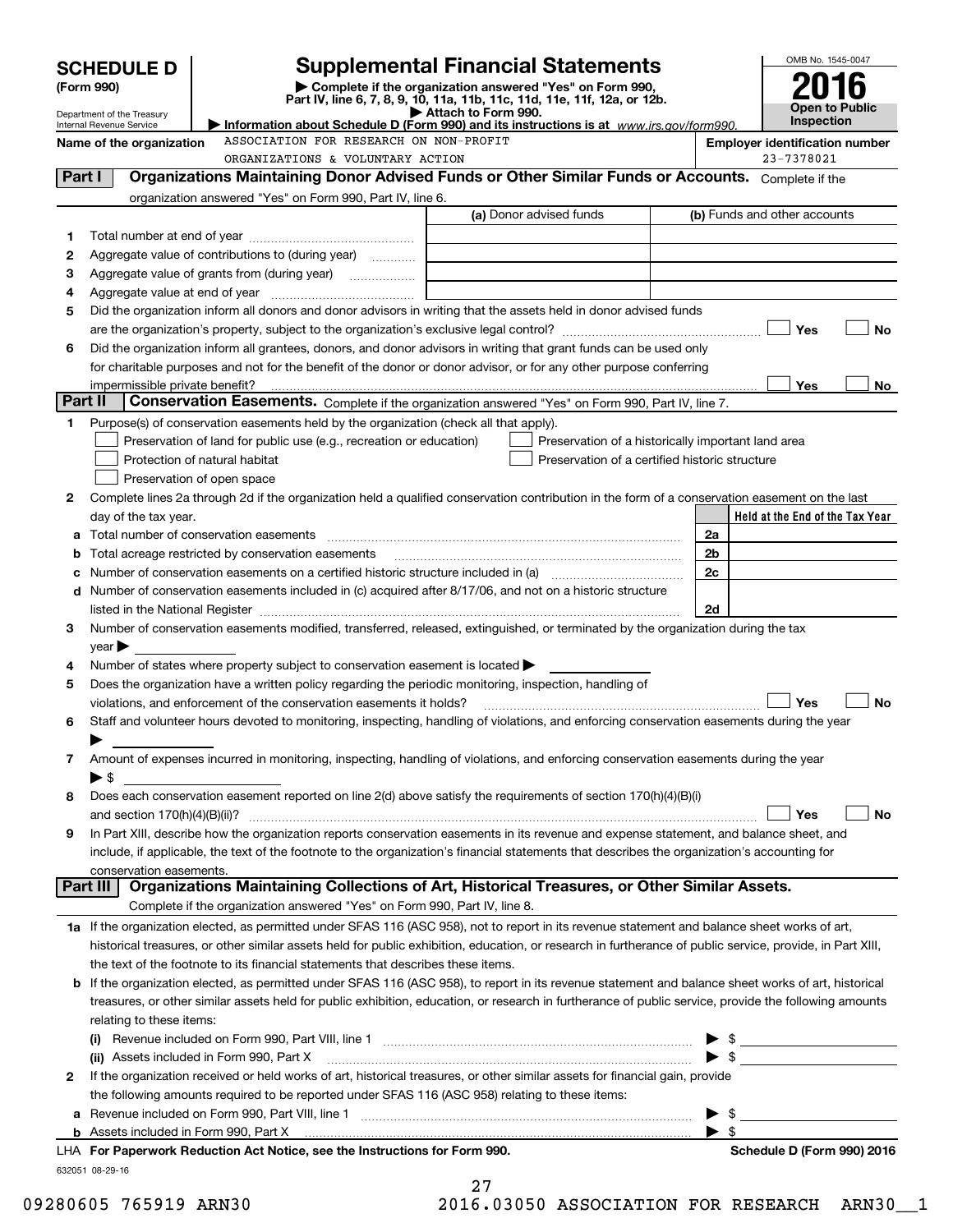|               |                                                                                                                                                                                                                                | ASSOCIATION FOR RESEARCH ON NON-PROFIT |                                                                                                                                                                                                                                      |                           |         |                      |            |                     |     |               |
|---------------|--------------------------------------------------------------------------------------------------------------------------------------------------------------------------------------------------------------------------------|----------------------------------------|--------------------------------------------------------------------------------------------------------------------------------------------------------------------------------------------------------------------------------------|---------------------------|---------|----------------------|------------|---------------------|-----|---------------|
|               | Schedule D (Form 990) 2016                                                                                                                                                                                                     | ORGANIZATIONS & VOLUNTARY ACTION       |                                                                                                                                                                                                                                      |                           |         |                      | 23-7378021 |                     |     | $Page$ 2      |
|               | Part III<br>Organizations Maintaining Collections of Art, Historical Treasures, or Other Similar Assets (continued)                                                                                                            |                                        |                                                                                                                                                                                                                                      |                           |         |                      |            |                     |     |               |
| 3             | Using the organization's acquisition, accession, and other records, check any of the following that are a significant use of its collection items                                                                              |                                        |                                                                                                                                                                                                                                      |                           |         |                      |            |                     |     |               |
|               | (check all that apply):                                                                                                                                                                                                        |                                        |                                                                                                                                                                                                                                      |                           |         |                      |            |                     |     |               |
| a             | Public exhibition                                                                                                                                                                                                              | d                                      |                                                                                                                                                                                                                                      | Loan or exchange programs |         |                      |            |                     |     |               |
| b             | Scholarly research                                                                                                                                                                                                             | e                                      | Other <b>contract of the contract of the contract of the contract of the contract of the contract of the contract of the contract of the contract of the contract of the contract of the contract of the contract of the contrac</b> |                           |         |                      |            |                     |     |               |
| c             | Preservation for future generations                                                                                                                                                                                            |                                        |                                                                                                                                                                                                                                      |                           |         |                      |            |                     |     |               |
| 4             | Provide a description of the organization's collections and explain how they further the organization's exempt purpose in Part XIII.                                                                                           |                                        |                                                                                                                                                                                                                                      |                           |         |                      |            |                     |     |               |
| 5             | During the year, did the organization solicit or receive donations of art, historical treasures, or other similar assets                                                                                                       |                                        |                                                                                                                                                                                                                                      |                           |         |                      |            |                     |     |               |
|               | to be sold to raise funds rather than to be maintained as part of the organization's collection?                                                                                                                               |                                        |                                                                                                                                                                                                                                      |                           |         |                      |            | Yes                 |     | No.           |
|               | Part IV<br>Escrow and Custodial Arrangements. Complete if the organization answered "Yes" on Form 990, Part IV, line 9, or                                                                                                     |                                        |                                                                                                                                                                                                                                      |                           |         |                      |            |                     |     |               |
|               | reported an amount on Form 990, Part X, line 21.                                                                                                                                                                               |                                        |                                                                                                                                                                                                                                      |                           |         |                      |            |                     |     |               |
|               | 1a Is the organization an agent, trustee, custodian or other intermediary for contributions or other assets not included                                                                                                       |                                        |                                                                                                                                                                                                                                      |                           |         |                      |            |                     |     |               |
|               | on Form 990, Part X? [11] matter and the contract of the contract of the contract of the contract of the contract of the contract of the contract of the contract of the contract of the contract of the contract of the contr |                                        |                                                                                                                                                                                                                                      |                           |         |                      |            | Yes                 |     | No            |
|               | <b>b</b> If "Yes," explain the arrangement in Part XIII and complete the following table:                                                                                                                                      |                                        |                                                                                                                                                                                                                                      |                           |         |                      |            |                     |     |               |
|               |                                                                                                                                                                                                                                |                                        |                                                                                                                                                                                                                                      |                           |         |                      |            | Amount              |     |               |
| с             | Beginning balance                                                                                                                                                                                                              |                                        |                                                                                                                                                                                                                                      |                           |         | 1c                   |            |                     |     |               |
| d             | Additions during the year manufactured and an annual contract of the year manufactured and all the year manufactured and all the year manufactured and all the year manufactured and all the year manufactured and all the yea |                                        |                                                                                                                                                                                                                                      |                           |         | 1d                   |            |                     |     |               |
| е             | Distributions during the year manufactured and continuum control of the year manufactured and control of the year manufactured and control of the year manufactured and control of the year manufactured and control of the ye |                                        |                                                                                                                                                                                                                                      |                           |         | 1e                   |            |                     |     |               |
| f             |                                                                                                                                                                                                                                |                                        |                                                                                                                                                                                                                                      |                           |         | 1f                   |            |                     |     |               |
| 2a            | Did the organization include an amount on Form 990, Part X, line 21, for escrow or custodial account liability?                                                                                                                |                                        |                                                                                                                                                                                                                                      |                           |         |                      |            | Yes                 |     | No            |
|               | <b>b</b> If "Yes," explain the arrangement in Part XIII. Check here if the explanation has been provided on Part XIII                                                                                                          |                                        |                                                                                                                                                                                                                                      |                           |         |                      |            |                     |     |               |
| <b>Part V</b> | Endowment Funds. Complete if the organization answered "Yes" on Form 990, Part IV, line 10.                                                                                                                                    |                                        |                                                                                                                                                                                                                                      |                           |         |                      |            |                     |     |               |
|               |                                                                                                                                                                                                                                | (a) Current year                       | (b) Prior year                                                                                                                                                                                                                       | (c) Two years back        |         | (d) Three years back |            | (e) Four years back |     |               |
| 1a            | Beginning of year balance                                                                                                                                                                                                      | 20,449.                                | 20,449.                                                                                                                                                                                                                              |                           | 20,449. |                      | 20,449.    |                     |     | 20, 245.      |
| b             |                                                                                                                                                                                                                                |                                        |                                                                                                                                                                                                                                      |                           |         |                      |            |                     |     |               |
| с             | Net investment earnings, gains, and losses                                                                                                                                                                                     |                                        |                                                                                                                                                                                                                                      |                           |         |                      |            |                     |     | 23.           |
| d             |                                                                                                                                                                                                                                |                                        |                                                                                                                                                                                                                                      |                           |         |                      |            |                     |     |               |
|               | <b>e</b> Other expenditures for facilities                                                                                                                                                                                     |                                        |                                                                                                                                                                                                                                      |                           |         |                      |            |                     |     |               |
|               | and programs                                                                                                                                                                                                                   |                                        |                                                                                                                                                                                                                                      |                           |         |                      |            |                     |     |               |
| f             | Administrative expenses                                                                                                                                                                                                        |                                        |                                                                                                                                                                                                                                      |                           |         |                      |            |                     |     |               |
| g             | End of year balance                                                                                                                                                                                                            | 20,449.                                | 20,449.                                                                                                                                                                                                                              |                           | 20,449. |                      | 20,449.    |                     |     | 20,449.       |
| 2             | Provide the estimated percentage of the current year end balance (line 1g, column (a)) held as:                                                                                                                                |                                        |                                                                                                                                                                                                                                      |                           |         |                      |            |                     |     |               |
| a             | Board designated or quasi-endowment >                                                                                                                                                                                          |                                        | %                                                                                                                                                                                                                                    |                           |         |                      |            |                     |     |               |
| b             | 93.77<br>Permanent endowment >                                                                                                                                                                                                 | %                                      |                                                                                                                                                                                                                                      |                           |         |                      |            |                     |     |               |
| с             | Temporarily restricted endowment                                                                                                                                                                                               | 6.23<br>℅                              |                                                                                                                                                                                                                                      |                           |         |                      |            |                     |     |               |
|               | The percentages on lines 2a, 2b, and 2c should equal 100%.                                                                                                                                                                     |                                        |                                                                                                                                                                                                                                      |                           |         |                      |            |                     |     |               |
|               | 3a Are there endowment funds not in the possession of the organization that are held and administered for the organization                                                                                                     |                                        |                                                                                                                                                                                                                                      |                           |         |                      |            |                     |     |               |
|               |                                                                                                                                                                                                                                |                                        |                                                                                                                                                                                                                                      |                           |         |                      |            |                     | Yes | No            |
|               | by:                                                                                                                                                                                                                            |                                        |                                                                                                                                                                                                                                      |                           |         |                      |            |                     |     | х             |
|               |                                                                                                                                                                                                                                |                                        |                                                                                                                                                                                                                                      |                           |         |                      |            | 3a(i)               |     | х             |
|               | (ii) related organizations                                                                                                                                                                                                     |                                        |                                                                                                                                                                                                                                      |                           |         |                      |            | 3a(ii)              |     |               |
|               |                                                                                                                                                                                                                                |                                        |                                                                                                                                                                                                                                      |                           |         |                      |            | 3b                  |     |               |
| 4             | Describe in Part XIII the intended uses of the organization's endowment funds.<br>Land, Buildings, and Equipment.<br><b>Part VI</b>                                                                                            |                                        |                                                                                                                                                                                                                                      |                           |         |                      |            |                     |     |               |
|               |                                                                                                                                                                                                                                |                                        |                                                                                                                                                                                                                                      |                           |         |                      |            |                     |     |               |
|               | Complete if the organization answered "Yes" on Form 990, Part IV, line 11a. See Form 990, Part X, line 10.                                                                                                                     |                                        |                                                                                                                                                                                                                                      |                           |         |                      |            |                     |     |               |
|               | Description of property                                                                                                                                                                                                        | (a) Cost or other                      |                                                                                                                                                                                                                                      | (b) Cost or other         |         | (c) Accumulated      |            | (d) Book value      |     |               |
|               |                                                                                                                                                                                                                                | basis (investment)                     |                                                                                                                                                                                                                                      | basis (other)             |         | depreciation         |            |                     |     |               |
|               |                                                                                                                                                                                                                                |                                        |                                                                                                                                                                                                                                      |                           |         |                      |            |                     |     |               |
| b             |                                                                                                                                                                                                                                |                                        |                                                                                                                                                                                                                                      |                           |         |                      |            |                     |     |               |
|               | Leasehold improvements                                                                                                                                                                                                         |                                        |                                                                                                                                                                                                                                      |                           |         |                      |            |                     |     |               |
|               |                                                                                                                                                                                                                                |                                        |                                                                                                                                                                                                                                      | 19,298.                   |         | 12,800.              |            |                     |     | 6,498.        |
|               |                                                                                                                                                                                                                                |                                        |                                                                                                                                                                                                                                      | 500.                      |         |                      | 500.       |                     |     | $\mathbf 0$ . |
|               |                                                                                                                                                                                                                                |                                        |                                                                                                                                                                                                                                      |                           |         |                      | ▶          |                     |     | 6,498.        |

**Schedule D (Form 990) 2016**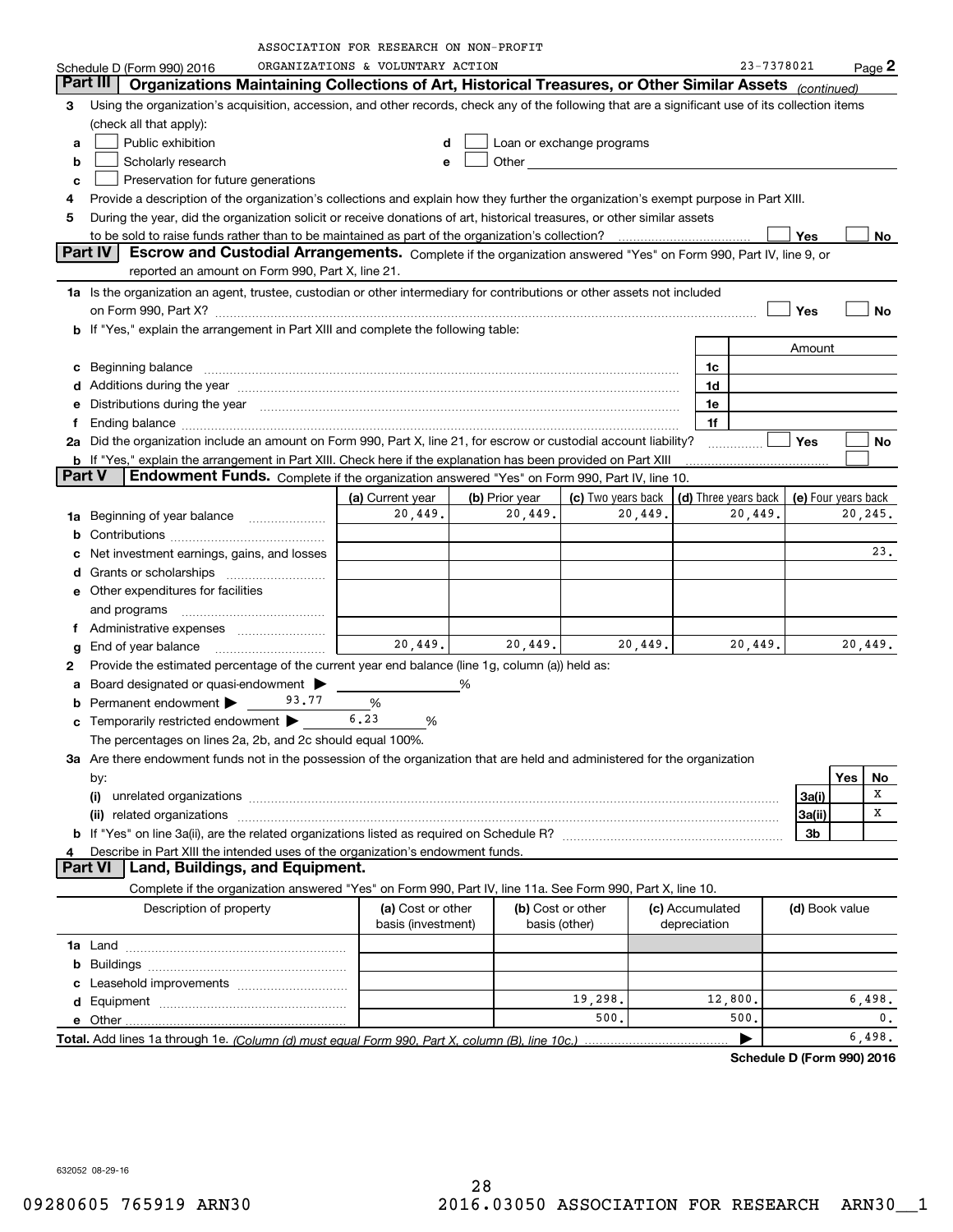| ASSOCIATION FOR RESEARCH ON NON-PROFIT |  |  |
|----------------------------------------|--|--|
|                                        |  |  |

| Part VII Investments - Other Securities.<br>Complete if the organization answered "Yes" on Form 990, Part IV, line 11b. See Form 990, Part X, line 12.<br>(a) Description of security or category (including name of security)<br>(b) Book value<br>(c) Method of valuation: Cost or end-of-year market value<br>(1) Financial derivatives<br>$(3)$ Other<br>(A)<br>(B)<br>(C)<br>(D)<br>(E)<br>(F)<br>(G)<br>(H)<br>Total. (Col. (b) must equal Form 990, Part X, col. (B) line 12.)<br>Part VIII Investments - Program Related.<br>Complete if the organization answered "Yes" on Form 990, Part IV, line 11c. See Form 990, Part X, line 13.<br>(a) Description of investment<br>(b) Book value<br>(c) Method of valuation: Cost or end-of-year market value<br>(1)<br>(2)<br>(3)<br>(4)<br>(5)<br>(6)<br>(7)<br>(8)<br>(9)<br>Total. (Col. (b) must equal Form 990, Part X, col. (B) line 13.)<br>Part IX<br><b>Other Assets.</b><br>Complete if the organization answered "Yes" on Form 990, Part IV, line 11d. See Form 990, Part X, line 15.<br>(a) Description<br>(b) Book value<br>(1)<br>(2)<br>(3)<br>(4)<br>(5)<br>(6)<br>(7)<br>(8)<br>(9)<br><b>Other Liabilities.</b><br>Part X<br>Complete if the organization answered "Yes" on Form 990, Part IV, line 11e or 11f. See Form 990, Part X, line 25.<br>(a) Description of liability<br>(b) Book value<br>1.<br>Federal income taxes<br>(1)<br>(2)<br>(3)<br>(4)<br>(5)<br>(6)<br>(7)<br>(8)<br>(9)<br><b>Total.</b> (Column (b) must equal Form 990, Part X, col. (B) line 25.)<br>2. Liability for uncertain tax positions. In Part XIII, provide the text of the footnote to the organization's financial statements that reports the<br>organization's liability for uncertain tax positions under FIN 48 (ASC 740). Check here if the text of the footnote has been provided in Part XIII | Schedule D (Form 990) 2016 | ORGANIZATIONS & VOLUNTARY ACTION |  | 23-7378021 | Page 3 |
|---------------------------------------------------------------------------------------------------------------------------------------------------------------------------------------------------------------------------------------------------------------------------------------------------------------------------------------------------------------------------------------------------------------------------------------------------------------------------------------------------------------------------------------------------------------------------------------------------------------------------------------------------------------------------------------------------------------------------------------------------------------------------------------------------------------------------------------------------------------------------------------------------------------------------------------------------------------------------------------------------------------------------------------------------------------------------------------------------------------------------------------------------------------------------------------------------------------------------------------------------------------------------------------------------------------------------------------------------------------------------------------------------------------------------------------------------------------------------------------------------------------------------------------------------------------------------------------------------------------------------------------------------------------------------------------------------------------------------------------------------------------------------------------------------------------------------------------------------------------|----------------------------|----------------------------------|--|------------|--------|
|                                                                                                                                                                                                                                                                                                                                                                                                                                                                                                                                                                                                                                                                                                                                                                                                                                                                                                                                                                                                                                                                                                                                                                                                                                                                                                                                                                                                                                                                                                                                                                                                                                                                                                                                                                                                                                                               |                            |                                  |  |            |        |
|                                                                                                                                                                                                                                                                                                                                                                                                                                                                                                                                                                                                                                                                                                                                                                                                                                                                                                                                                                                                                                                                                                                                                                                                                                                                                                                                                                                                                                                                                                                                                                                                                                                                                                                                                                                                                                                               |                            |                                  |  |            |        |
|                                                                                                                                                                                                                                                                                                                                                                                                                                                                                                                                                                                                                                                                                                                                                                                                                                                                                                                                                                                                                                                                                                                                                                                                                                                                                                                                                                                                                                                                                                                                                                                                                                                                                                                                                                                                                                                               |                            |                                  |  |            |        |
|                                                                                                                                                                                                                                                                                                                                                                                                                                                                                                                                                                                                                                                                                                                                                                                                                                                                                                                                                                                                                                                                                                                                                                                                                                                                                                                                                                                                                                                                                                                                                                                                                                                                                                                                                                                                                                                               |                            |                                  |  |            |        |
|                                                                                                                                                                                                                                                                                                                                                                                                                                                                                                                                                                                                                                                                                                                                                                                                                                                                                                                                                                                                                                                                                                                                                                                                                                                                                                                                                                                                                                                                                                                                                                                                                                                                                                                                                                                                                                                               |                            |                                  |  |            |        |
|                                                                                                                                                                                                                                                                                                                                                                                                                                                                                                                                                                                                                                                                                                                                                                                                                                                                                                                                                                                                                                                                                                                                                                                                                                                                                                                                                                                                                                                                                                                                                                                                                                                                                                                                                                                                                                                               |                            |                                  |  |            |        |
|                                                                                                                                                                                                                                                                                                                                                                                                                                                                                                                                                                                                                                                                                                                                                                                                                                                                                                                                                                                                                                                                                                                                                                                                                                                                                                                                                                                                                                                                                                                                                                                                                                                                                                                                                                                                                                                               |                            |                                  |  |            |        |
|                                                                                                                                                                                                                                                                                                                                                                                                                                                                                                                                                                                                                                                                                                                                                                                                                                                                                                                                                                                                                                                                                                                                                                                                                                                                                                                                                                                                                                                                                                                                                                                                                                                                                                                                                                                                                                                               |                            |                                  |  |            |        |
|                                                                                                                                                                                                                                                                                                                                                                                                                                                                                                                                                                                                                                                                                                                                                                                                                                                                                                                                                                                                                                                                                                                                                                                                                                                                                                                                                                                                                                                                                                                                                                                                                                                                                                                                                                                                                                                               |                            |                                  |  |            |        |
|                                                                                                                                                                                                                                                                                                                                                                                                                                                                                                                                                                                                                                                                                                                                                                                                                                                                                                                                                                                                                                                                                                                                                                                                                                                                                                                                                                                                                                                                                                                                                                                                                                                                                                                                                                                                                                                               |                            |                                  |  |            |        |
|                                                                                                                                                                                                                                                                                                                                                                                                                                                                                                                                                                                                                                                                                                                                                                                                                                                                                                                                                                                                                                                                                                                                                                                                                                                                                                                                                                                                                                                                                                                                                                                                                                                                                                                                                                                                                                                               |                            |                                  |  |            |        |
|                                                                                                                                                                                                                                                                                                                                                                                                                                                                                                                                                                                                                                                                                                                                                                                                                                                                                                                                                                                                                                                                                                                                                                                                                                                                                                                                                                                                                                                                                                                                                                                                                                                                                                                                                                                                                                                               |                            |                                  |  |            |        |
|                                                                                                                                                                                                                                                                                                                                                                                                                                                                                                                                                                                                                                                                                                                                                                                                                                                                                                                                                                                                                                                                                                                                                                                                                                                                                                                                                                                                                                                                                                                                                                                                                                                                                                                                                                                                                                                               |                            |                                  |  |            |        |
|                                                                                                                                                                                                                                                                                                                                                                                                                                                                                                                                                                                                                                                                                                                                                                                                                                                                                                                                                                                                                                                                                                                                                                                                                                                                                                                                                                                                                                                                                                                                                                                                                                                                                                                                                                                                                                                               |                            |                                  |  |            |        |
|                                                                                                                                                                                                                                                                                                                                                                                                                                                                                                                                                                                                                                                                                                                                                                                                                                                                                                                                                                                                                                                                                                                                                                                                                                                                                                                                                                                                                                                                                                                                                                                                                                                                                                                                                                                                                                                               |                            |                                  |  |            |        |
|                                                                                                                                                                                                                                                                                                                                                                                                                                                                                                                                                                                                                                                                                                                                                                                                                                                                                                                                                                                                                                                                                                                                                                                                                                                                                                                                                                                                                                                                                                                                                                                                                                                                                                                                                                                                                                                               |                            |                                  |  |            |        |
|                                                                                                                                                                                                                                                                                                                                                                                                                                                                                                                                                                                                                                                                                                                                                                                                                                                                                                                                                                                                                                                                                                                                                                                                                                                                                                                                                                                                                                                                                                                                                                                                                                                                                                                                                                                                                                                               |                            |                                  |  |            |        |
|                                                                                                                                                                                                                                                                                                                                                                                                                                                                                                                                                                                                                                                                                                                                                                                                                                                                                                                                                                                                                                                                                                                                                                                                                                                                                                                                                                                                                                                                                                                                                                                                                                                                                                                                                                                                                                                               |                            |                                  |  |            |        |
|                                                                                                                                                                                                                                                                                                                                                                                                                                                                                                                                                                                                                                                                                                                                                                                                                                                                                                                                                                                                                                                                                                                                                                                                                                                                                                                                                                                                                                                                                                                                                                                                                                                                                                                                                                                                                                                               |                            |                                  |  |            |        |
|                                                                                                                                                                                                                                                                                                                                                                                                                                                                                                                                                                                                                                                                                                                                                                                                                                                                                                                                                                                                                                                                                                                                                                                                                                                                                                                                                                                                                                                                                                                                                                                                                                                                                                                                                                                                                                                               |                            |                                  |  |            |        |
|                                                                                                                                                                                                                                                                                                                                                                                                                                                                                                                                                                                                                                                                                                                                                                                                                                                                                                                                                                                                                                                                                                                                                                                                                                                                                                                                                                                                                                                                                                                                                                                                                                                                                                                                                                                                                                                               |                            |                                  |  |            |        |
|                                                                                                                                                                                                                                                                                                                                                                                                                                                                                                                                                                                                                                                                                                                                                                                                                                                                                                                                                                                                                                                                                                                                                                                                                                                                                                                                                                                                                                                                                                                                                                                                                                                                                                                                                                                                                                                               |                            |                                  |  |            |        |
|                                                                                                                                                                                                                                                                                                                                                                                                                                                                                                                                                                                                                                                                                                                                                                                                                                                                                                                                                                                                                                                                                                                                                                                                                                                                                                                                                                                                                                                                                                                                                                                                                                                                                                                                                                                                                                                               |                            |                                  |  |            |        |
|                                                                                                                                                                                                                                                                                                                                                                                                                                                                                                                                                                                                                                                                                                                                                                                                                                                                                                                                                                                                                                                                                                                                                                                                                                                                                                                                                                                                                                                                                                                                                                                                                                                                                                                                                                                                                                                               |                            |                                  |  |            |        |
|                                                                                                                                                                                                                                                                                                                                                                                                                                                                                                                                                                                                                                                                                                                                                                                                                                                                                                                                                                                                                                                                                                                                                                                                                                                                                                                                                                                                                                                                                                                                                                                                                                                                                                                                                                                                                                                               |                            |                                  |  |            |        |
|                                                                                                                                                                                                                                                                                                                                                                                                                                                                                                                                                                                                                                                                                                                                                                                                                                                                                                                                                                                                                                                                                                                                                                                                                                                                                                                                                                                                                                                                                                                                                                                                                                                                                                                                                                                                                                                               |                            |                                  |  |            |        |
|                                                                                                                                                                                                                                                                                                                                                                                                                                                                                                                                                                                                                                                                                                                                                                                                                                                                                                                                                                                                                                                                                                                                                                                                                                                                                                                                                                                                                                                                                                                                                                                                                                                                                                                                                                                                                                                               |                            |                                  |  |            |        |
|                                                                                                                                                                                                                                                                                                                                                                                                                                                                                                                                                                                                                                                                                                                                                                                                                                                                                                                                                                                                                                                                                                                                                                                                                                                                                                                                                                                                                                                                                                                                                                                                                                                                                                                                                                                                                                                               |                            |                                  |  |            |        |
|                                                                                                                                                                                                                                                                                                                                                                                                                                                                                                                                                                                                                                                                                                                                                                                                                                                                                                                                                                                                                                                                                                                                                                                                                                                                                                                                                                                                                                                                                                                                                                                                                                                                                                                                                                                                                                                               |                            |                                  |  |            |        |
|                                                                                                                                                                                                                                                                                                                                                                                                                                                                                                                                                                                                                                                                                                                                                                                                                                                                                                                                                                                                                                                                                                                                                                                                                                                                                                                                                                                                                                                                                                                                                                                                                                                                                                                                                                                                                                                               |                            |                                  |  |            |        |
|                                                                                                                                                                                                                                                                                                                                                                                                                                                                                                                                                                                                                                                                                                                                                                                                                                                                                                                                                                                                                                                                                                                                                                                                                                                                                                                                                                                                                                                                                                                                                                                                                                                                                                                                                                                                                                                               |                            |                                  |  |            |        |
|                                                                                                                                                                                                                                                                                                                                                                                                                                                                                                                                                                                                                                                                                                                                                                                                                                                                                                                                                                                                                                                                                                                                                                                                                                                                                                                                                                                                                                                                                                                                                                                                                                                                                                                                                                                                                                                               |                            |                                  |  |            |        |
|                                                                                                                                                                                                                                                                                                                                                                                                                                                                                                                                                                                                                                                                                                                                                                                                                                                                                                                                                                                                                                                                                                                                                                                                                                                                                                                                                                                                                                                                                                                                                                                                                                                                                                                                                                                                                                                               |                            |                                  |  |            |        |
|                                                                                                                                                                                                                                                                                                                                                                                                                                                                                                                                                                                                                                                                                                                                                                                                                                                                                                                                                                                                                                                                                                                                                                                                                                                                                                                                                                                                                                                                                                                                                                                                                                                                                                                                                                                                                                                               |                            |                                  |  |            |        |
|                                                                                                                                                                                                                                                                                                                                                                                                                                                                                                                                                                                                                                                                                                                                                                                                                                                                                                                                                                                                                                                                                                                                                                                                                                                                                                                                                                                                                                                                                                                                                                                                                                                                                                                                                                                                                                                               |                            |                                  |  |            |        |
|                                                                                                                                                                                                                                                                                                                                                                                                                                                                                                                                                                                                                                                                                                                                                                                                                                                                                                                                                                                                                                                                                                                                                                                                                                                                                                                                                                                                                                                                                                                                                                                                                                                                                                                                                                                                                                                               |                            |                                  |  |            |        |
|                                                                                                                                                                                                                                                                                                                                                                                                                                                                                                                                                                                                                                                                                                                                                                                                                                                                                                                                                                                                                                                                                                                                                                                                                                                                                                                                                                                                                                                                                                                                                                                                                                                                                                                                                                                                                                                               |                            |                                  |  |            |        |
|                                                                                                                                                                                                                                                                                                                                                                                                                                                                                                                                                                                                                                                                                                                                                                                                                                                                                                                                                                                                                                                                                                                                                                                                                                                                                                                                                                                                                                                                                                                                                                                                                                                                                                                                                                                                                                                               |                            |                                  |  |            |        |
|                                                                                                                                                                                                                                                                                                                                                                                                                                                                                                                                                                                                                                                                                                                                                                                                                                                                                                                                                                                                                                                                                                                                                                                                                                                                                                                                                                                                                                                                                                                                                                                                                                                                                                                                                                                                                                                               |                            |                                  |  |            |        |
|                                                                                                                                                                                                                                                                                                                                                                                                                                                                                                                                                                                                                                                                                                                                                                                                                                                                                                                                                                                                                                                                                                                                                                                                                                                                                                                                                                                                                                                                                                                                                                                                                                                                                                                                                                                                                                                               |                            |                                  |  |            |        |
|                                                                                                                                                                                                                                                                                                                                                                                                                                                                                                                                                                                                                                                                                                                                                                                                                                                                                                                                                                                                                                                                                                                                                                                                                                                                                                                                                                                                                                                                                                                                                                                                                                                                                                                                                                                                                                                               |                            |                                  |  |            |        |
|                                                                                                                                                                                                                                                                                                                                                                                                                                                                                                                                                                                                                                                                                                                                                                                                                                                                                                                                                                                                                                                                                                                                                                                                                                                                                                                                                                                                                                                                                                                                                                                                                                                                                                                                                                                                                                                               |                            |                                  |  |            |        |
|                                                                                                                                                                                                                                                                                                                                                                                                                                                                                                                                                                                                                                                                                                                                                                                                                                                                                                                                                                                                                                                                                                                                                                                                                                                                                                                                                                                                                                                                                                                                                                                                                                                                                                                                                                                                                                                               |                            |                                  |  |            |        |
|                                                                                                                                                                                                                                                                                                                                                                                                                                                                                                                                                                                                                                                                                                                                                                                                                                                                                                                                                                                                                                                                                                                                                                                                                                                                                                                                                                                                                                                                                                                                                                                                                                                                                                                                                                                                                                                               |                            |                                  |  |            |        |
|                                                                                                                                                                                                                                                                                                                                                                                                                                                                                                                                                                                                                                                                                                                                                                                                                                                                                                                                                                                                                                                                                                                                                                                                                                                                                                                                                                                                                                                                                                                                                                                                                                                                                                                                                                                                                                                               |                            |                                  |  |            |        |
|                                                                                                                                                                                                                                                                                                                                                                                                                                                                                                                                                                                                                                                                                                                                                                                                                                                                                                                                                                                                                                                                                                                                                                                                                                                                                                                                                                                                                                                                                                                                                                                                                                                                                                                                                                                                                                                               |                            |                                  |  |            |        |
|                                                                                                                                                                                                                                                                                                                                                                                                                                                                                                                                                                                                                                                                                                                                                                                                                                                                                                                                                                                                                                                                                                                                                                                                                                                                                                                                                                                                                                                                                                                                                                                                                                                                                                                                                                                                                                                               |                            |                                  |  |            |        |
|                                                                                                                                                                                                                                                                                                                                                                                                                                                                                                                                                                                                                                                                                                                                                                                                                                                                                                                                                                                                                                                                                                                                                                                                                                                                                                                                                                                                                                                                                                                                                                                                                                                                                                                                                                                                                                                               |                            |                                  |  |            |        |
|                                                                                                                                                                                                                                                                                                                                                                                                                                                                                                                                                                                                                                                                                                                                                                                                                                                                                                                                                                                                                                                                                                                                                                                                                                                                                                                                                                                                                                                                                                                                                                                                                                                                                                                                                                                                                                                               |                            |                                  |  |            |        |
|                                                                                                                                                                                                                                                                                                                                                                                                                                                                                                                                                                                                                                                                                                                                                                                                                                                                                                                                                                                                                                                                                                                                                                                                                                                                                                                                                                                                                                                                                                                                                                                                                                                                                                                                                                                                                                                               |                            |                                  |  |            |        |
|                                                                                                                                                                                                                                                                                                                                                                                                                                                                                                                                                                                                                                                                                                                                                                                                                                                                                                                                                                                                                                                                                                                                                                                                                                                                                                                                                                                                                                                                                                                                                                                                                                                                                                                                                                                                                                                               |                            |                                  |  |            |        |
|                                                                                                                                                                                                                                                                                                                                                                                                                                                                                                                                                                                                                                                                                                                                                                                                                                                                                                                                                                                                                                                                                                                                                                                                                                                                                                                                                                                                                                                                                                                                                                                                                                                                                                                                                                                                                                                               |                            |                                  |  |            |        |
|                                                                                                                                                                                                                                                                                                                                                                                                                                                                                                                                                                                                                                                                                                                                                                                                                                                                                                                                                                                                                                                                                                                                                                                                                                                                                                                                                                                                                                                                                                                                                                                                                                                                                                                                                                                                                                                               |                            |                                  |  |            |        |
|                                                                                                                                                                                                                                                                                                                                                                                                                                                                                                                                                                                                                                                                                                                                                                                                                                                                                                                                                                                                                                                                                                                                                                                                                                                                                                                                                                                                                                                                                                                                                                                                                                                                                                                                                                                                                                                               |                            |                                  |  |            |        |
|                                                                                                                                                                                                                                                                                                                                                                                                                                                                                                                                                                                                                                                                                                                                                                                                                                                                                                                                                                                                                                                                                                                                                                                                                                                                                                                                                                                                                                                                                                                                                                                                                                                                                                                                                                                                                                                               |                            |                                  |  |            |        |
|                                                                                                                                                                                                                                                                                                                                                                                                                                                                                                                                                                                                                                                                                                                                                                                                                                                                                                                                                                                                                                                                                                                                                                                                                                                                                                                                                                                                                                                                                                                                                                                                                                                                                                                                                                                                                                                               |                            |                                  |  |            |        |
|                                                                                                                                                                                                                                                                                                                                                                                                                                                                                                                                                                                                                                                                                                                                                                                                                                                                                                                                                                                                                                                                                                                                                                                                                                                                                                                                                                                                                                                                                                                                                                                                                                                                                                                                                                                                                                                               |                            |                                  |  |            |        |
|                                                                                                                                                                                                                                                                                                                                                                                                                                                                                                                                                                                                                                                                                                                                                                                                                                                                                                                                                                                                                                                                                                                                                                                                                                                                                                                                                                                                                                                                                                                                                                                                                                                                                                                                                                                                                                                               |                            |                                  |  |            |        |
|                                                                                                                                                                                                                                                                                                                                                                                                                                                                                                                                                                                                                                                                                                                                                                                                                                                                                                                                                                                                                                                                                                                                                                                                                                                                                                                                                                                                                                                                                                                                                                                                                                                                                                                                                                                                                                                               |                            |                                  |  |            |        |

**Schedule D (Form 990) 2016**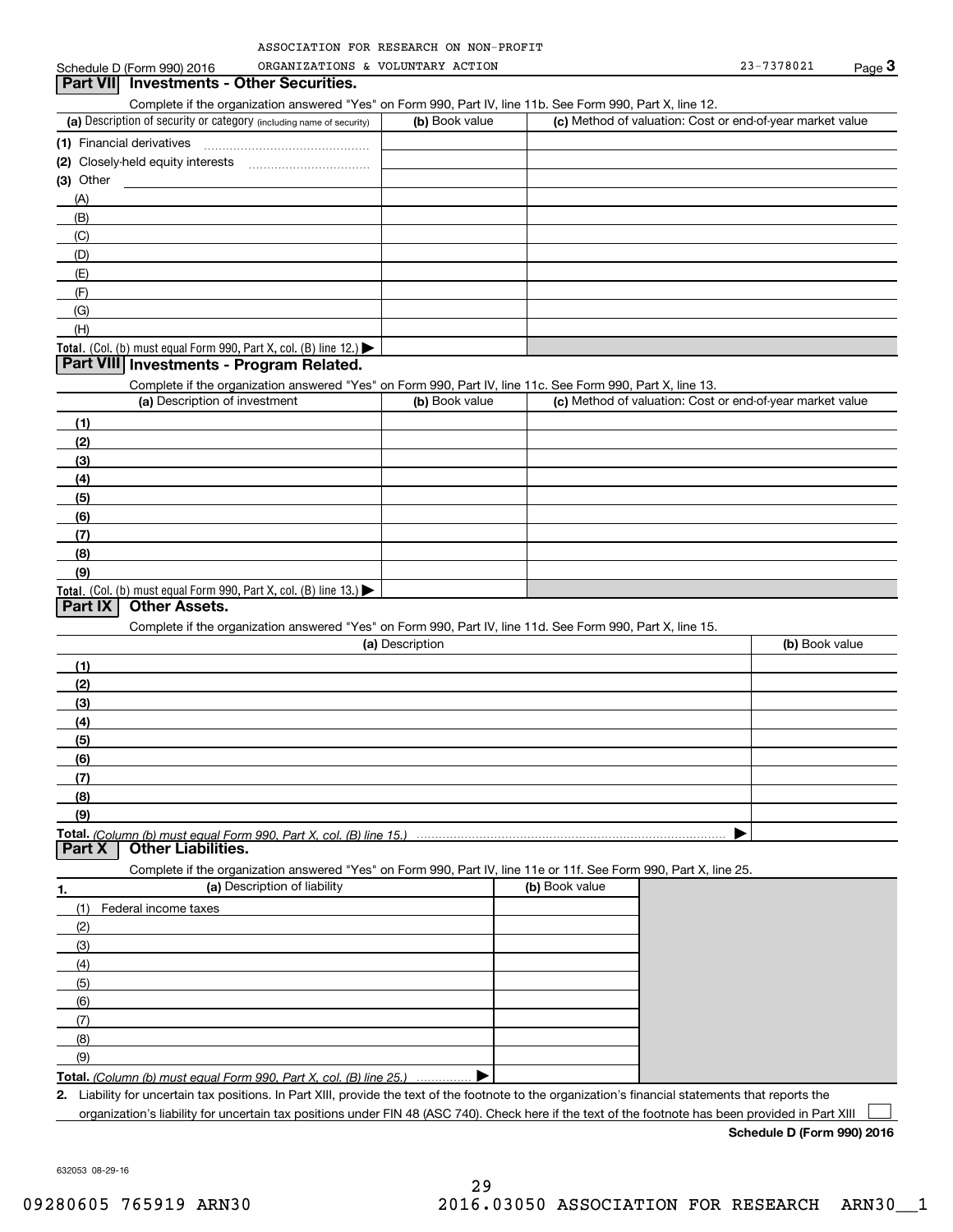|    | ASSOCIATION FOR RESEARCH ON NON-PROFIT                                                                                                                                                                                              |                |              |              |              |
|----|-------------------------------------------------------------------------------------------------------------------------------------------------------------------------------------------------------------------------------------|----------------|--------------|--------------|--------------|
|    | ORGANIZATIONS & VOLUNTARY ACTION<br>Schedule D (Form 990) 2016                                                                                                                                                                      |                |              | 23-7378021   | Page 4       |
|    | Reconciliation of Revenue per Audited Financial Statements With Revenue per Return.<br>Part XI                                                                                                                                      |                |              |              |              |
|    | Complete if the organization answered "Yes" on Form 990, Part IV, line 12a.                                                                                                                                                         |                |              |              |              |
| 1  | Total revenue, gains, and other support per audited financial statements                                                                                                                                                            |                |              | $\mathbf{1}$ | 1,420,522.   |
| 2  | Amounts included on line 1 but not on Form 990, Part VIII, line 12:                                                                                                                                                                 |                |              |              |              |
| a  | Net unrealized gains (losses) on investments [11] matter contracts and the unrealized gains (losses) on investments                                                                                                                 | 2a             | 15, 155.     |              |              |
| b  |                                                                                                                                                                                                                                     | 2 <sub>b</sub> | 225,875.     |              |              |
| c  |                                                                                                                                                                                                                                     | 2c             |              |              |              |
| d  | Other (Describe in Part XIII.) <b>Construction Contract Construction</b> Chemistry Construction Chemistry Chemistry Chemistry Chemistry Chemistry Chemistry Chemistry Chemistry Chemistry Chemistry Chemistry Chemistry Chemistry C | 2d             |              |              |              |
| е  | Add lines 2a through 2d                                                                                                                                                                                                             |                |              | 2e           | 241,030.     |
| 3  |                                                                                                                                                                                                                                     |                |              | 3            | 1,179,492.   |
| 4  | Amounts included on Form 990, Part VIII, line 12, but not on line 1:                                                                                                                                                                |                |              |              |              |
| a  | Investment expenses not included on Form 990, Part VIII, line 7b                                                                                                                                                                    | 4a             |              |              |              |
| b  | Other (Describe in Part XIII.) <b>Construction Contract Construction</b> Construction Construction Construction Const                                                                                                               | 4b             |              |              |              |
|    | c Add lines 4a and 4b                                                                                                                                                                                                               |                |              | 4c           | 0.           |
| 5  |                                                                                                                                                                                                                                     | 5              | 1, 179, 492. |              |              |
|    | Part XII   Reconciliation of Expenses per Audited Financial Statements With Expenses per Return.                                                                                                                                    |                |              |              |              |
|    | Complete if the organization answered "Yes" on Form 990, Part IV, line 12a.                                                                                                                                                         |                |              |              |              |
| 1  | Total expenses and losses per audited financial statements [11,11] material expenses and losses per audited financial statements [11,11] materials and the statements and the statements and the statements and the statements      |                |              | 1.           | 1, 315, 251. |
| 2  | Amounts included on line 1 but not on Form 990, Part IX, line 25:                                                                                                                                                                   |                |              |              |              |
| a  | Donated services and use of facilities <b>Example 20</b> Figures 1                                                                                                                                                                  | 2a             | 225,875.     |              |              |
| b  |                                                                                                                                                                                                                                     | 2 <sub>b</sub> |              |              |              |
| c  |                                                                                                                                                                                                                                     | 2c             |              |              |              |
| d  |                                                                                                                                                                                                                                     | 2d             |              |              |              |
| е  | Add lines 2a through 2d                                                                                                                                                                                                             |                |              | 2e           | 225,875.     |
| 3  |                                                                                                                                                                                                                                     |                |              | 3            | 1,089,376.   |
| 4  | Amounts included on Form 990, Part IX, line 25, but not on line 1:                                                                                                                                                                  |                |              |              |              |
| a  | Investment expenses not included on Form 990, Part VIII, line 7b                                                                                                                                                                    | 4a             |              |              |              |
| b  | Other (Describe in Part XIII.)                                                                                                                                                                                                      | 4b             |              |              |              |
| c  | Add lines 4a and 4b                                                                                                                                                                                                                 |                |              | 4c           | 0.           |
| 5. |                                                                                                                                                                                                                                     |                |              | 5            | 1,089,376.   |
|    | Part XIII Supplemental Information.                                                                                                                                                                                                 |                |              |              |              |
|    | Provide the descriptions required for Part II, lines 3, 5, and 9; Part III, lines 1a and 4; Part IV, lines 1b and 2b; Part V, line 4; Part X, line 2; Part XI,                                                                      |                |              |              |              |
|    | lines 2d and 4b; and Part XII, lines 2d and 4b. Also complete this part to provide any additional information.                                                                                                                      |                |              |              |              |
|    |                                                                                                                                                                                                                                     |                |              |              |              |
|    |                                                                                                                                                                                                                                     |                |              |              |              |

PART V, LINE 4:

ARNOVA'S ENDOWMENT CONSISTS SOLEY OF ONE DONOR RESTRICTED FUND THAT WAS

ESTABLISHED TO SUPPORT SCHOLARSHIPS. AS REQUIRED BY GENERALLY ACCEPTED

ACCOUNTING PRINCIPLES, NET ASSETS ASSOCIATED WITH THE ENDOWMENT FUND ARE

CLASSIFIED AND REPORTED BASED ON THE EXISTENCE OR ABSENCE OF DONOR-IMPOSED

RESTRICTIONS.

PART XI LINE 2B - DONATED SERVICES AND USE OF FACILITIES

PROFESSIONAL EDITORIAL SERVICES RELATED TO THE PUBLICATION OF THE NVSQ ARE

PROVIDED BY VOLUNTEERS WHO CONTRIBUTE THEIR TIME TO ARNOVA. THE

ORGANIZATION HAS VALUED AND RECORDED THESE SERVICES WHICH MEET THE

CRITERIA FOR RECOGNITION AND ARE NECESSARY FOR IT TO CARRY OUT ITS

632054 08-29-16

**Schedule D (Form 990) 2016**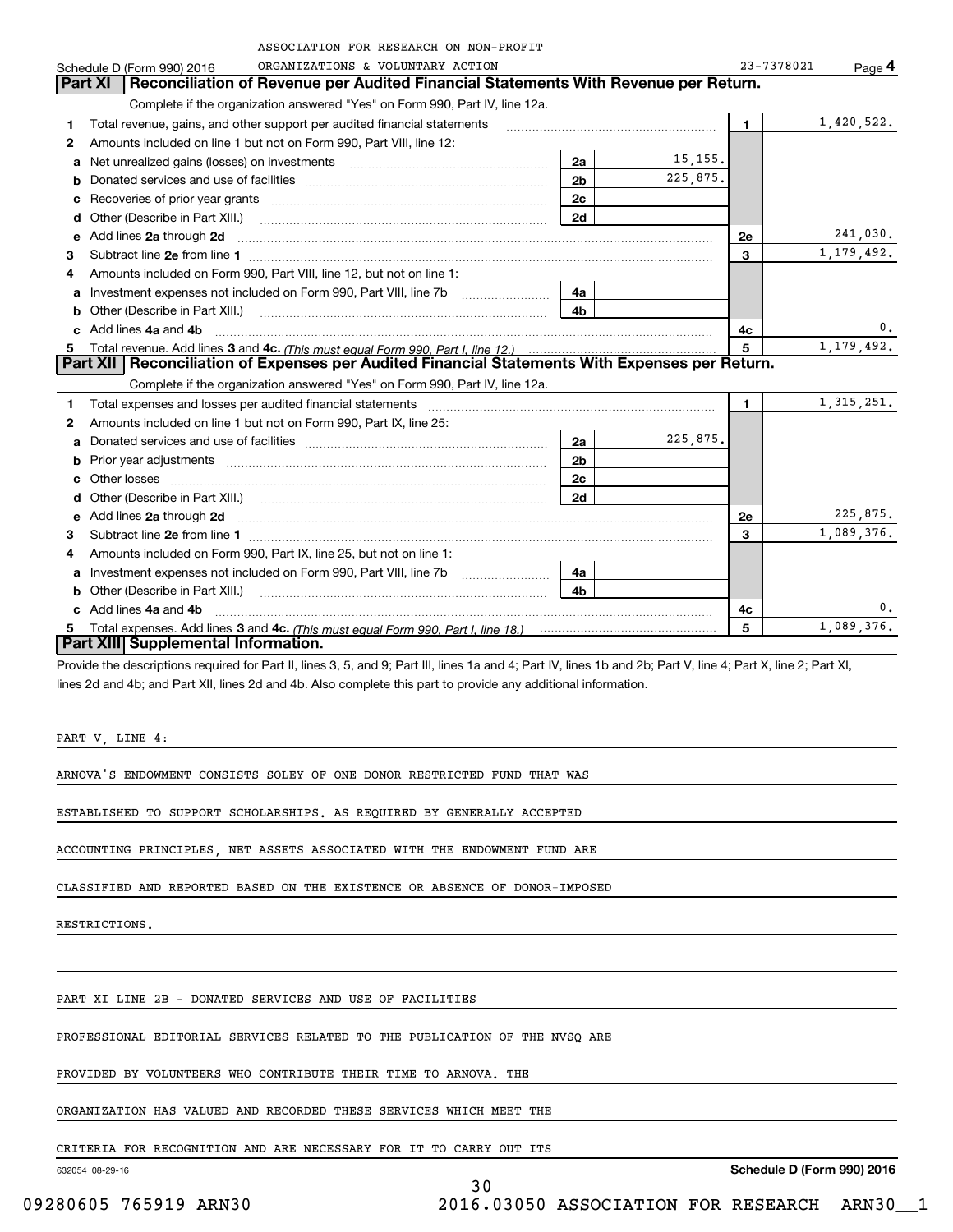| ASSOCIATION FOR RESEARCH ON NON-PROFIT<br>ORGANIZATIONS & VOLUNTARY ACTION                          | $23 - 7378021$             | Page 5 |
|-----------------------------------------------------------------------------------------------------|----------------------------|--------|
| Schedule D (Form 990) 2016 ORGANIZATIONS &<br><b>Part XIII Supplemental Information</b> (continued) |                            |        |
| PROGRAMS. DURING THE YEAR ENDING DECEMBER 31, 2016, THE VALUE OF                                    |                            |        |
| CONTRIBUTED SERVICES AMOUNT IS \$225,875, AND HAS APPROPRIATELY BEEN                                |                            |        |
| EXCLUDED FROM THE REVENUES AND EXPENSES REPORTED ON THE FORM 990.                                   |                            |        |
|                                                                                                     |                            |        |
|                                                                                                     |                            |        |
|                                                                                                     |                            |        |
|                                                                                                     |                            |        |
|                                                                                                     |                            |        |
|                                                                                                     |                            |        |
|                                                                                                     |                            |        |
|                                                                                                     |                            |        |
|                                                                                                     |                            |        |
|                                                                                                     |                            |        |
|                                                                                                     |                            |        |
|                                                                                                     |                            |        |
|                                                                                                     |                            |        |
|                                                                                                     |                            |        |
|                                                                                                     |                            |        |
|                                                                                                     |                            |        |
|                                                                                                     |                            |        |
|                                                                                                     |                            |        |
|                                                                                                     |                            |        |
|                                                                                                     |                            |        |
|                                                                                                     |                            |        |
|                                                                                                     |                            |        |
|                                                                                                     |                            |        |
|                                                                                                     |                            |        |
|                                                                                                     | Schedule D (Form 990) 2016 |        |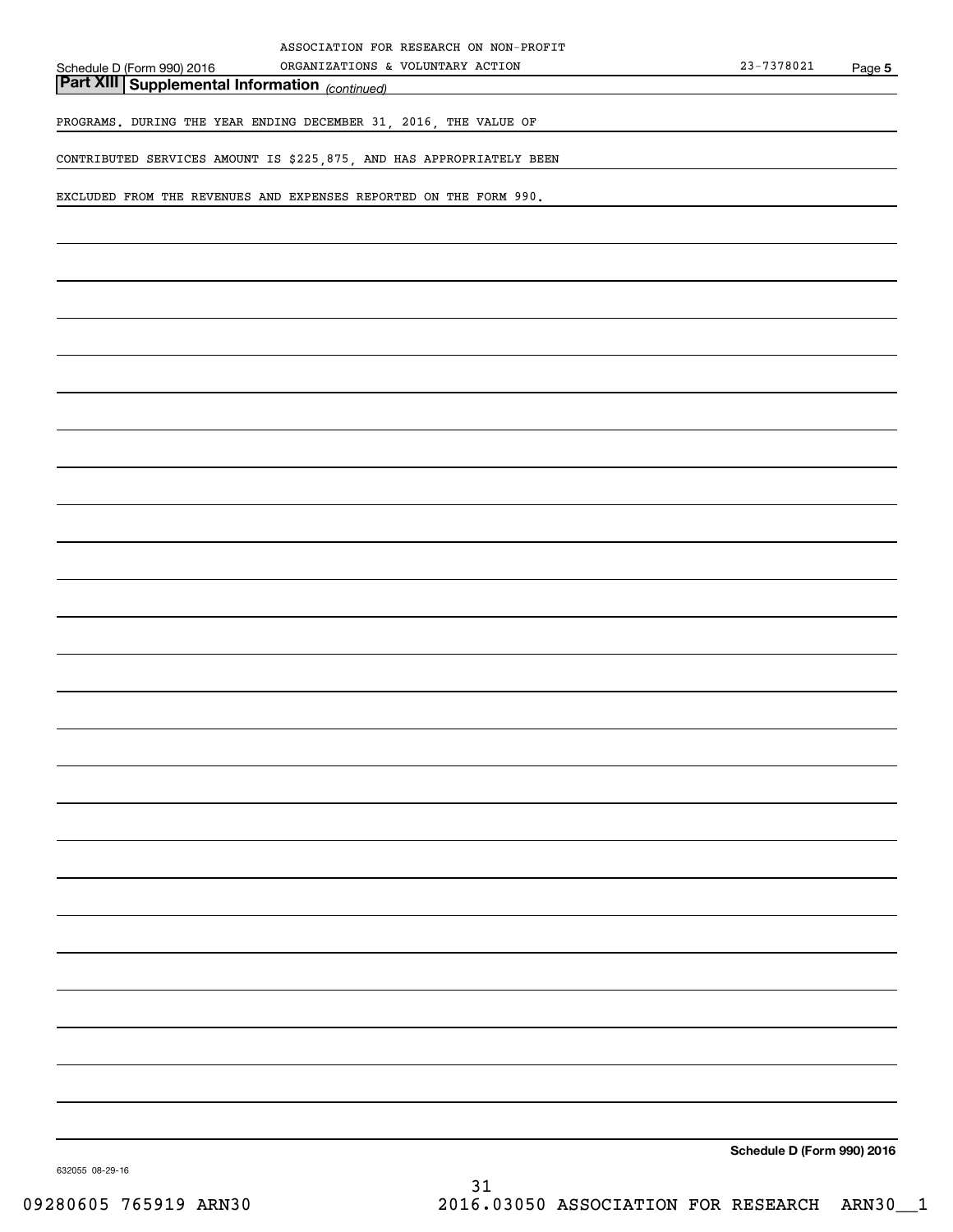|    | <b>SCHEDULE F</b>                                                                               |                                           |                                                                                           | <b>Statement of Activities Outside the United States</b>                                                                                                                                                                                             |                   |                                                                                                                 | OMB No. 1545-0047                                                    |
|----|-------------------------------------------------------------------------------------------------|-------------------------------------------|-------------------------------------------------------------------------------------------|------------------------------------------------------------------------------------------------------------------------------------------------------------------------------------------------------------------------------------------------------|-------------------|-----------------------------------------------------------------------------------------------------------------|----------------------------------------------------------------------|
|    | (Form 990)                                                                                      |                                           |                                                                                           | Complete if the organization answered "Yes" on Form 990, Part IV, line 14b, 15, or 16.                                                                                                                                                               |                   |                                                                                                                 |                                                                      |
|    | Department of the Treasury                                                                      |                                           |                                                                                           | Attach to Form 990.                                                                                                                                                                                                                                  |                   |                                                                                                                 | Open to Public                                                       |
|    | Internal Revenue Service                                                                        |                                           |                                                                                           | Information about Schedule F (Form 990) and its instructions is at www.irs.gov/form990.                                                                                                                                                              |                   |                                                                                                                 | <b>Inspection</b>                                                    |
|    | Name of the organization<br>ASSOCIATION FOR RESEARCH ON NON-PROFIT                              |                                           |                                                                                           |                                                                                                                                                                                                                                                      |                   |                                                                                                                 | <b>Employer identification number</b>                                |
|    | ORGANIZATIONS & VOLUNTARY ACTION                                                                |                                           |                                                                                           |                                                                                                                                                                                                                                                      |                   | 23-7378021                                                                                                      |                                                                      |
|    | Part I                                                                                          |                                           |                                                                                           | General Information on Activities Outside the United States. Complete if the organization answered "Yes" on                                                                                                                                          |                   |                                                                                                                 |                                                                      |
|    | Form 990, Part IV, line 14b.                                                                    |                                           |                                                                                           |                                                                                                                                                                                                                                                      |                   |                                                                                                                 |                                                                      |
| 1  |                                                                                                 |                                           |                                                                                           | For grantmakers. Does the organization maintain records to substantiate the amount of its grants and other assistance,<br>the grantees' eligibility for the grants or assistance, and the selection criteria used to award the grants or assistance? |                   |                                                                                                                 | Yes<br><b>No</b>                                                     |
| 2  | United States.                                                                                  |                                           |                                                                                           | For grantmakers. Describe in Part V the organization's procedures for monitoring the use of its grants and other assistance outside the                                                                                                              |                   |                                                                                                                 |                                                                      |
| 3. |                                                                                                 |                                           |                                                                                           | Activities per Region. (The following Part I, line 3 table can be duplicated if additional space is needed.)                                                                                                                                         |                   |                                                                                                                 |                                                                      |
|    | (a) Region                                                                                      | (b) Number of<br>offices<br>in the region | (c) Number of<br>employees,<br>agents, and<br>independent<br>contractors<br>in the region | (d) Activities conducted in the region<br>(by type) (such as, fundraising, pro-<br>gram services, investments, grants to<br>recipients located in the region)                                                                                        |                   | (e) If activity listed in (d)<br>is a program service,<br>describe specific type<br>of service(s) in the region | (f) Total<br>expenditures<br>for and<br>investments<br>in the region |
|    |                                                                                                 |                                           |                                                                                           |                                                                                                                                                                                                                                                      |                   |                                                                                                                 |                                                                      |
|    |                                                                                                 |                                           |                                                                                           | NONPROFIT AND PHILANTHROPY                                                                                                                                                                                                                           | EDUCATIONAL AND   |                                                                                                                 |                                                                      |
|    | NIGERIA                                                                                         | 0                                         | 0                                                                                         | CONFERENCE                                                                                                                                                                                                                                           | KNOWLEDGE SHARING |                                                                                                                 | 149,376.                                                             |
|    |                                                                                                 |                                           |                                                                                           |                                                                                                                                                                                                                                                      |                   |                                                                                                                 |                                                                      |
|    | 3 a Sub-total<br><b>b</b> Total from continuation<br>sheets to Part I<br>c Totals (add lines 3a | $\mathbf 0$<br>0                          | 0<br>0                                                                                    |                                                                                                                                                                                                                                                      |                   |                                                                                                                 | 149,376.<br>0.                                                       |
|    | and 3b)                                                                                         | 0                                         | 0                                                                                         |                                                                                                                                                                                                                                                      |                   |                                                                                                                 | 149,376.                                                             |

**For Paperwork Reduction Act Notice, see the Instructions for Form 990. Schedule F (Form 990) 2016** LHA

632071 09-21-16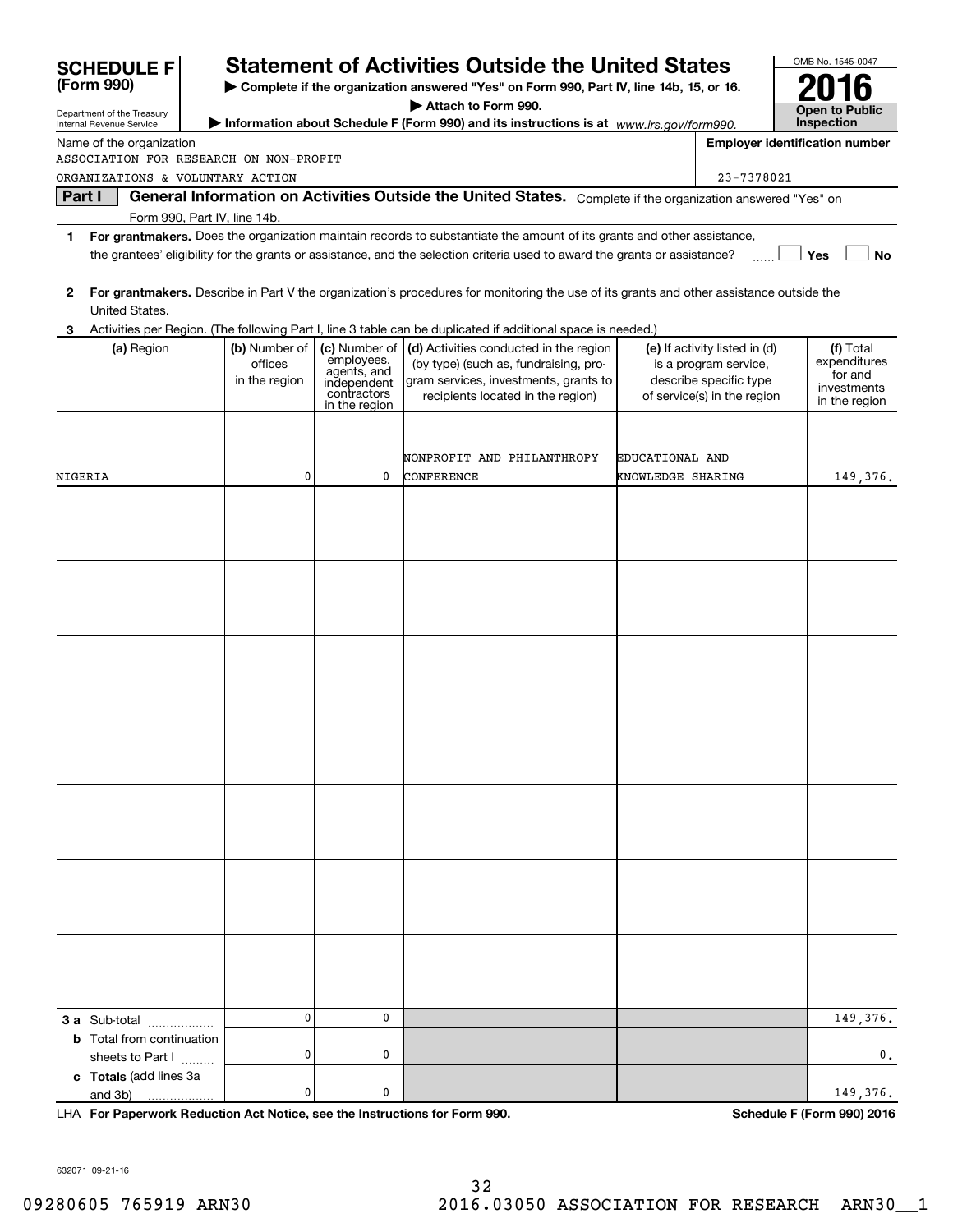|  | ASSOCIATION FOR RESEARCH ON NON-PROFIT |  |  |  |  |
|--|----------------------------------------|--|--|--|--|
|--|----------------------------------------|--|--|--|--|

Schedule F (Form 990) 2016 Page ORGANIZATIONS & VOLUNTARY ACTION 23-7378021

Part II | Grants and Other Assistance to Organizations or Entities Outside the United States. Complete if the organization answered "Yes" on Form 990, Part IV, line 15, for any recipient who received more than \$5,000. Part II can be duplicated if additional space is needed.

| 1<br>(a) Name of organization | (b) IRS code section<br>and EIN (if applicable)                                                                                                           | (c) Region | (d) Purpose of<br>grant                                                                                                                         | (e) Amount | (f) Manner of<br>of cash grant cash disbursement | (g) Amount of<br>noncash<br>assistance | (h) Description<br>of noncash<br>assistance | (i) Method of<br>valuation (book, FMV,<br>appraisal, other) |  |  |
|-------------------------------|-----------------------------------------------------------------------------------------------------------------------------------------------------------|------------|-------------------------------------------------------------------------------------------------------------------------------------------------|------------|--------------------------------------------------|----------------------------------------|---------------------------------------------|-------------------------------------------------------------|--|--|
|                               |                                                                                                                                                           |            |                                                                                                                                                 |            |                                                  |                                        |                                             |                                                             |  |  |
|                               |                                                                                                                                                           |            |                                                                                                                                                 |            |                                                  |                                        |                                             |                                                             |  |  |
|                               |                                                                                                                                                           |            |                                                                                                                                                 |            |                                                  |                                        |                                             |                                                             |  |  |
|                               |                                                                                                                                                           |            |                                                                                                                                                 |            |                                                  |                                        |                                             |                                                             |  |  |
|                               |                                                                                                                                                           |            |                                                                                                                                                 |            |                                                  |                                        |                                             |                                                             |  |  |
|                               |                                                                                                                                                           |            |                                                                                                                                                 |            |                                                  |                                        |                                             |                                                             |  |  |
|                               |                                                                                                                                                           |            |                                                                                                                                                 |            |                                                  |                                        |                                             |                                                             |  |  |
|                               |                                                                                                                                                           |            |                                                                                                                                                 |            |                                                  |                                        |                                             |                                                             |  |  |
|                               |                                                                                                                                                           |            |                                                                                                                                                 |            |                                                  |                                        |                                             |                                                             |  |  |
|                               |                                                                                                                                                           |            |                                                                                                                                                 |            |                                                  |                                        |                                             |                                                             |  |  |
|                               |                                                                                                                                                           |            |                                                                                                                                                 |            |                                                  |                                        |                                             |                                                             |  |  |
|                               |                                                                                                                                                           |            |                                                                                                                                                 |            |                                                  |                                        |                                             |                                                             |  |  |
|                               |                                                                                                                                                           |            |                                                                                                                                                 |            |                                                  |                                        |                                             |                                                             |  |  |
|                               |                                                                                                                                                           |            |                                                                                                                                                 |            |                                                  |                                        |                                             |                                                             |  |  |
|                               |                                                                                                                                                           |            |                                                                                                                                                 |            |                                                  |                                        |                                             |                                                             |  |  |
|                               |                                                                                                                                                           |            |                                                                                                                                                 |            |                                                  |                                        |                                             |                                                             |  |  |
| 2                             |                                                                                                                                                           |            | Enter total number of recipient organizations listed above that are recognized as charities by the foreign country, recognized as tax-exempt by |            |                                                  |                                        |                                             |                                                             |  |  |
| 3                             | the IRS, or for which the grantee or counsel has provided a section 501(c)(3) equivalency letter<br>Enter total number of other organizations or entities |            |                                                                                                                                                 |            |                                                  |                                        |                                             |                                                             |  |  |

**Schedule F (Form 990) 2016**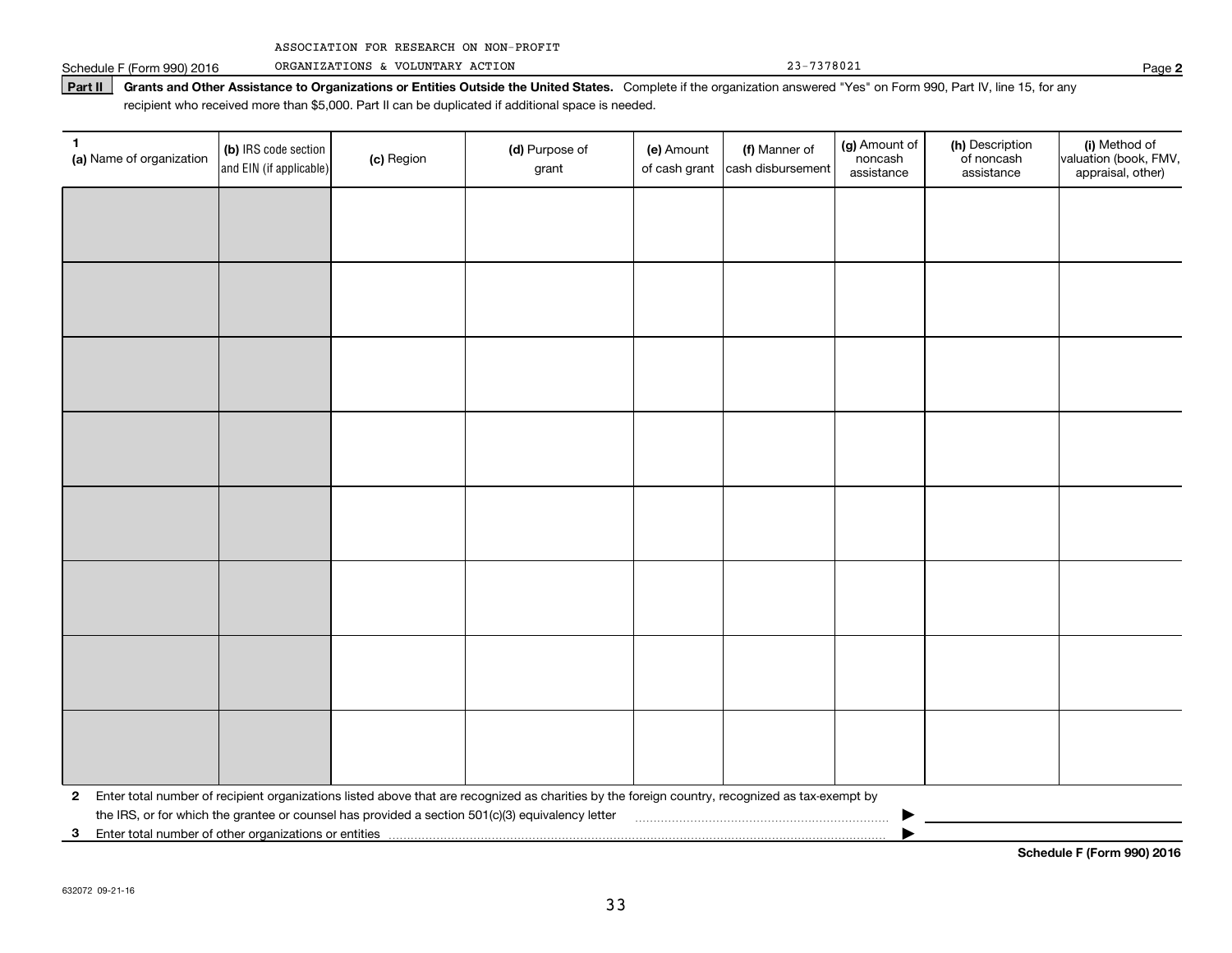| ASSOCIATION FOR RESEARCH ON NON-PROFIT |  |  |  |  |
|----------------------------------------|--|--|--|--|
|----------------------------------------|--|--|--|--|

Schedule F (Form 990) 2016 ORGANIZATIONS & VOLUNTARY ACTION 23-7378021 Page

| Part III can be duplicated if additional space is needed.<br>(c) Number of<br>(d) Amount of<br>(e) Manner of<br>cash disbursement<br>(g) Description of<br>noncash assistance<br>(f) Amount of<br>(a) Type of grant or assistance<br>(b) Region |  |            |            |  |                       |  |                                                                |  |  |
|-------------------------------------------------------------------------------------------------------------------------------------------------------------------------------------------------------------------------------------------------|--|------------|------------|--|-----------------------|--|----------------------------------------------------------------|--|--|
|                                                                                                                                                                                                                                                 |  | recipients | cash grant |  | noncash<br>assistance |  | (h) Method of<br>valuation<br>(book, FMV,<br>appraisal, other) |  |  |
|                                                                                                                                                                                                                                                 |  |            |            |  |                       |  |                                                                |  |  |
|                                                                                                                                                                                                                                                 |  |            |            |  |                       |  |                                                                |  |  |
|                                                                                                                                                                                                                                                 |  |            |            |  |                       |  |                                                                |  |  |
|                                                                                                                                                                                                                                                 |  |            |            |  |                       |  |                                                                |  |  |
|                                                                                                                                                                                                                                                 |  |            |            |  |                       |  |                                                                |  |  |
|                                                                                                                                                                                                                                                 |  |            |            |  |                       |  |                                                                |  |  |
|                                                                                                                                                                                                                                                 |  |            |            |  |                       |  |                                                                |  |  |
|                                                                                                                                                                                                                                                 |  |            |            |  |                       |  |                                                                |  |  |
|                                                                                                                                                                                                                                                 |  |            |            |  |                       |  |                                                                |  |  |
|                                                                                                                                                                                                                                                 |  |            |            |  |                       |  |                                                                |  |  |
|                                                                                                                                                                                                                                                 |  |            |            |  |                       |  |                                                                |  |  |
|                                                                                                                                                                                                                                                 |  |            |            |  |                       |  |                                                                |  |  |
|                                                                                                                                                                                                                                                 |  |            |            |  |                       |  |                                                                |  |  |
|                                                                                                                                                                                                                                                 |  |            |            |  |                       |  |                                                                |  |  |
|                                                                                                                                                                                                                                                 |  |            |            |  |                       |  |                                                                |  |  |
|                                                                                                                                                                                                                                                 |  |            |            |  |                       |  |                                                                |  |  |
|                                                                                                                                                                                                                                                 |  |            |            |  |                       |  |                                                                |  |  |
|                                                                                                                                                                                                                                                 |  |            |            |  |                       |  |                                                                |  |  |
|                                                                                                                                                                                                                                                 |  |            |            |  |                       |  |                                                                |  |  |

**Schedule F (Form 990) 2016**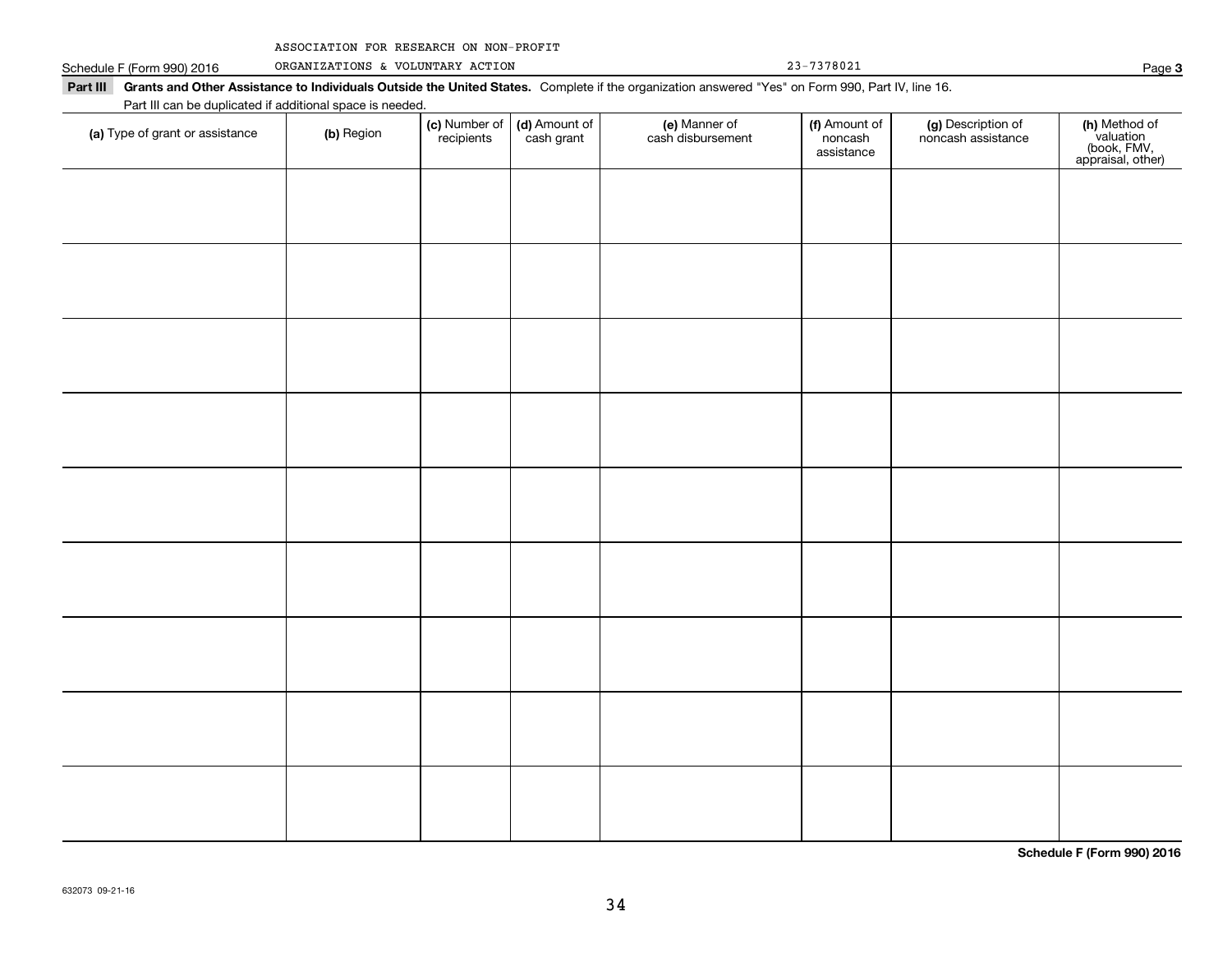|   | ASSOCIATION FOR RESEARCH ON NON-PROFIT                                                                         |            |                      |
|---|----------------------------------------------------------------------------------------------------------------|------------|----------------------|
|   | ORGANIZATIONS & VOLUNTARY ACTION<br>Schedule F (Form 990) 2016                                                 | 23-7378021 | Page 4               |
|   | Part IV<br><b>Foreign Forms</b>                                                                                |            |                      |
|   |                                                                                                                |            |                      |
| 1 | Was the organization a U.S. transferor of property to a foreign corporation during the tax year? If "Yes." the |            |                      |
|   | organization may be required to file Form 926, Return by a U.S. Transferor of Property to a Foreign            |            |                      |
|   |                                                                                                                | Yes        | x  <br><b>No</b>     |
| 2 | Did the organization have an interest in a foreign trust during the tax year? If "Yes." the organization       |            |                      |
|   | may be required to separately file Form 3520, Annual Return To Report Transactions With Foreign                |            |                      |
|   | Trusts and Receipt of Certain Foreign Gifts, and/or Form 3520-A, Annual Information Return of Foreign          |            |                      |
|   |                                                                                                                | Yes        | x  <br>No            |
| 3 | Did the organization have an ownership interest in a foreign corporation during the tax year? If "Yes."        |            |                      |
|   | the organization may be required to file Form 5471, Information Return of U.S. Persons With Respect To         |            |                      |
|   |                                                                                                                | Yes        | X  <br>No            |
| 4 | Was the organization a direct or indirect shareholder of a passive foreign investment company or a             |            |                      |
|   | qualified electing fund during the tax year? If "Yes," the organization may be required to file Form 8621,     |            |                      |
|   | Information Return by a Shareholder of a Passive Foreign Investment Company or Qualified Electing Fund         | Yes        | x  <br><b>No</b>     |
|   |                                                                                                                |            |                      |
| 5 | Did the organization have an ownership interest in a foreign partnership during the tax year? If "Yes."        |            |                      |
|   | the organization may be required to file Form 8865, Return of U.S. Persons With Respect to Certain             |            |                      |
|   |                                                                                                                | Yes        | $\lceil x \rceil$ No |
| 6 | Did the organization have any operations in or related to any boycotting countries during the tax year? If     |            |                      |
|   | "Yes," the organization may be required to separately file Form 5713, International Boycott Report (see        |            |                      |
|   | Instructions for Form 5713; do not file with Form 990) manufactured contain and contained a substitutions for  | Yes        | x<br>No              |

**Schedule F (Form 990) 2016**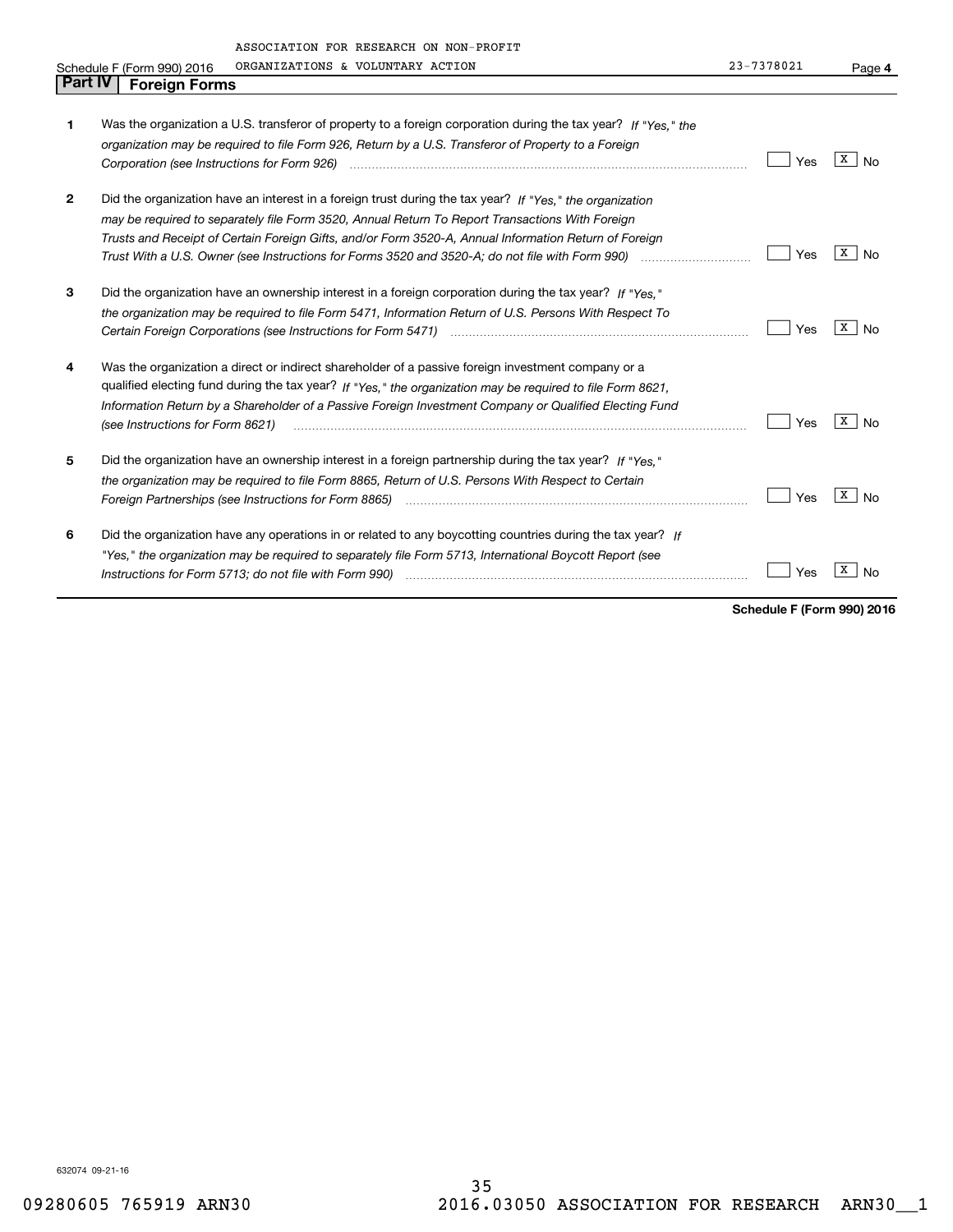| ASSOCIATION FOR RESEARCH ON NON-PROFIT |  |  |
|----------------------------------------|--|--|
|                                        |  |  |

|                 | Schedule F (Form 990) 2016<br>ORGANIZATIONS & VOLUNTARY ACTION                                                                        | 23-7378021                 | Page 5 |
|-----------------|---------------------------------------------------------------------------------------------------------------------------------------|----------------------------|--------|
| Part V          | <b>Supplemental Information</b>                                                                                                       |                            |        |
|                 | Provide the information required by Part I, line 2 (monitoring of funds); Part I, line 3, column (f) (accounting method; amounts of   |                            |        |
|                 | investments vs. expenditures per region); Part II, line 1 (accounting method); Part III (accounting method); and Part III, column (c) |                            |        |
|                 | (estimated number of recipients), as applicable. Also complete this part to provide any additional information. See instructions.     |                            |        |
|                 |                                                                                                                                       |                            |        |
|                 |                                                                                                                                       |                            |        |
|                 |                                                                                                                                       |                            |        |
|                 |                                                                                                                                       |                            |        |
|                 |                                                                                                                                       |                            |        |
|                 |                                                                                                                                       |                            |        |
|                 |                                                                                                                                       |                            |        |
|                 |                                                                                                                                       |                            |        |
|                 |                                                                                                                                       |                            |        |
|                 |                                                                                                                                       |                            |        |
|                 |                                                                                                                                       |                            |        |
|                 |                                                                                                                                       |                            |        |
|                 |                                                                                                                                       |                            |        |
|                 |                                                                                                                                       |                            |        |
|                 |                                                                                                                                       |                            |        |
|                 |                                                                                                                                       |                            |        |
|                 |                                                                                                                                       |                            |        |
|                 |                                                                                                                                       |                            |        |
|                 |                                                                                                                                       |                            |        |
|                 |                                                                                                                                       |                            |        |
|                 |                                                                                                                                       |                            |        |
|                 |                                                                                                                                       |                            |        |
|                 |                                                                                                                                       |                            |        |
|                 |                                                                                                                                       |                            |        |
|                 |                                                                                                                                       |                            |        |
|                 |                                                                                                                                       |                            |        |
|                 |                                                                                                                                       |                            |        |
|                 |                                                                                                                                       |                            |        |
|                 |                                                                                                                                       |                            |        |
|                 |                                                                                                                                       |                            |        |
|                 |                                                                                                                                       |                            |        |
|                 |                                                                                                                                       |                            |        |
|                 |                                                                                                                                       |                            |        |
|                 |                                                                                                                                       |                            |        |
|                 |                                                                                                                                       |                            |        |
|                 |                                                                                                                                       |                            |        |
|                 |                                                                                                                                       |                            |        |
|                 |                                                                                                                                       |                            |        |
|                 |                                                                                                                                       |                            |        |
|                 |                                                                                                                                       |                            |        |
|                 |                                                                                                                                       |                            |        |
|                 |                                                                                                                                       |                            |        |
|                 |                                                                                                                                       |                            |        |
|                 |                                                                                                                                       |                            |        |
|                 |                                                                                                                                       |                            |        |
|                 |                                                                                                                                       |                            |        |
|                 |                                                                                                                                       |                            |        |
|                 |                                                                                                                                       |                            |        |
|                 |                                                                                                                                       |                            |        |
|                 |                                                                                                                                       |                            |        |
|                 |                                                                                                                                       |                            |        |
|                 |                                                                                                                                       |                            |        |
|                 |                                                                                                                                       | Schedule F (Form 990) 2016 |        |
| 632075 09-21-16 | 36                                                                                                                                    |                            |        |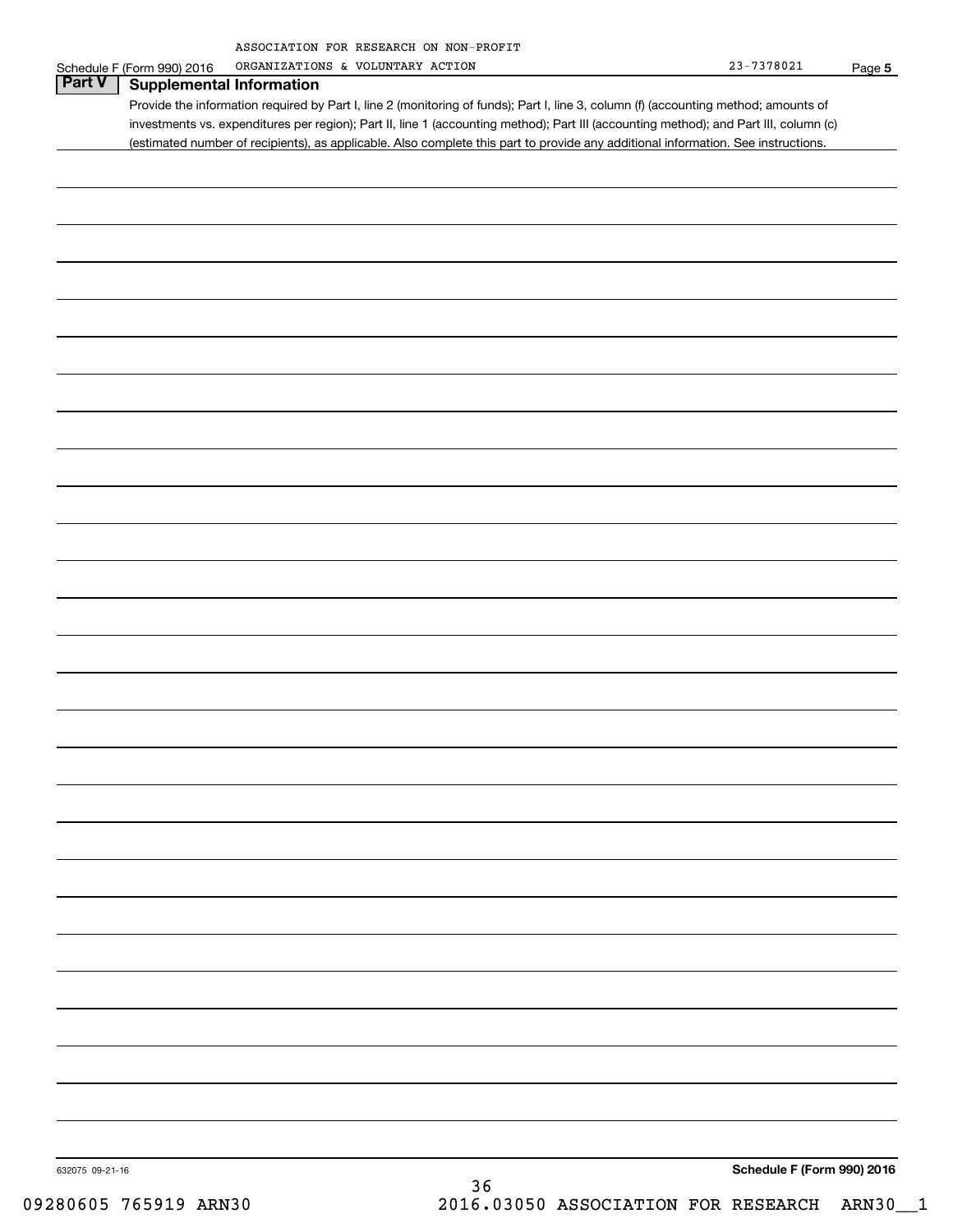| <b>SCHEDULE O</b><br>(Form 990 or 990-EZ)<br>Department of the Treasury | Supplemental Information to Form 990 or 990-EZ<br>Complete to provide information for responses to specific questions on<br>Form 990 or 990-EZ or to provide any additional information.<br>Attach to Form 990 or 990-EZ. | OMB No. 1545-0047<br><b>Open to Public</b>          |  |  |  |  |
|-------------------------------------------------------------------------|---------------------------------------------------------------------------------------------------------------------------------------------------------------------------------------------------------------------------|-----------------------------------------------------|--|--|--|--|
| Internal Revenue Service                                                | Information about Schedule O (Form 990 or 990-EZ) and its instructions is at www.irs.gov/form990.<br>ASSOCIATION FOR RESEARCH ON NON-PROFIT                                                                               | <b>Inspection</b>                                   |  |  |  |  |
| Name of the organization                                                | ORGANIZATIONS & VOLUNTARY ACTION                                                                                                                                                                                          | <b>Employer identification number</b><br>23-7378021 |  |  |  |  |
|                                                                         | FORM 990, PART I, LINE 1, DESCRIPTION OF ORGANIZATION MISSION:                                                                                                                                                            |                                                     |  |  |  |  |
|                                                                         | INTERDISCIPLINARY COMMUNITY OF PEOPLE DEDICATED TO FOSTERING THROUGH                                                                                                                                                      |                                                     |  |  |  |  |
|                                                                         | RESEARCH AND EDUCATION THE CREATION, APPLICATION, AND DISSEMINATION OF                                                                                                                                                    |                                                     |  |  |  |  |
|                                                                         | KNOWLEDGE ON NONPROFIT ORGANIZATIONS, PHILANTHROPY, CIVIL SOCIETY, AND                                                                                                                                                    |                                                     |  |  |  |  |
|                                                                         | VOLUNTARY ACTION. ARNOVA IS THE US - BASED, NATIONAL AND INTERNATIONAL                                                                                                                                                    |                                                     |  |  |  |  |
|                                                                         | ASSOCIATION THAT CONNECTS SCHOLARS, TEACHERS, AND PRACTICE LEADERS                                                                                                                                                        |                                                     |  |  |  |  |
|                                                                         | INTERESTED IN RESEARCH ON NONPROFIT ORGANIZATIONS, VOLUNTARY ACTION,                                                                                                                                                      |                                                     |  |  |  |  |
|                                                                         | PHILANTHROPY AND CIVIL SOCIETY. ARNOVA IS A NEUTRAL OPEN FORUM                                                                                                                                                            |                                                     |  |  |  |  |
|                                                                         | COMMITTED TO STRENGTHENING THE RESEARCH ABOUT AND HELPING BETTER                                                                                                                                                          |                                                     |  |  |  |  |
| PRACTICE IN THESE REALMS.                                               |                                                                                                                                                                                                                           |                                                     |  |  |  |  |
|                                                                         |                                                                                                                                                                                                                           |                                                     |  |  |  |  |
|                                                                         | FORM 990, PART III, LINE 1, DESCRIPTION OF ORGANIZATION MISSION:                                                                                                                                                          |                                                     |  |  |  |  |
|                                                                         | BASED, NATIONAL AND INTERNATIONAL ASSOCIATION THAT CONNECTS SCHOLARS,                                                                                                                                                     |                                                     |  |  |  |  |
|                                                                         | TEACHERS, AND PRACTICE LEADERS INTERESTED IN RESEARCH ON NONPROFIT                                                                                                                                                        |                                                     |  |  |  |  |
|                                                                         | ORGANIZATIONS VOLUNTARY ACTION PHILANTHROPY AND CIVIL SOCIETY.                                                                                                                                                            |                                                     |  |  |  |  |
|                                                                         | ARNOVA IS A NEUTRAL, OPEN FORUM COMMITTED TO STRENGTHENING THE RESEARCH                                                                                                                                                   |                                                     |  |  |  |  |
| ABOUT AND HELPING BETTER PRACTICE IN THESE REALMS.                      |                                                                                                                                                                                                                           |                                                     |  |  |  |  |
|                                                                         |                                                                                                                                                                                                                           |                                                     |  |  |  |  |
|                                                                         | FORM 990, PART VI, SECTION A, LINE 3:                                                                                                                                                                                     |                                                     |  |  |  |  |
|                                                                         | ARNOVA HAS ENTERED INTO AN AGREEMENT WITH INDIANA UNIVERSITY WHERE THE                                                                                                                                                    |                                                     |  |  |  |  |
| EMPLOYEES OF THE ORGANIZATION ARE PROVIDED BY THE UNIVERSITY. ARNOVA    |                                                                                                                                                                                                                           |                                                     |  |  |  |  |
|                                                                         | RETAINS THE RIGHT TO ALL HIRING AND FIRING DECISIONS. THE UNIVERSITY IS THE                                                                                                                                               |                                                     |  |  |  |  |
|                                                                         | EMPLOYER OF RECORD. ARNOVA REIMBURSES THE UNIVERSITY FOR COMPENSATION                                                                                                                                                     |                                                     |  |  |  |  |
|                                                                         | BENEFITS AND TAXES. IN ADDITION, ARNOVA PAYS THE UNIVERSITY A SMALL                                                                                                                                                       |                                                     |  |  |  |  |
|                                                                         | PERCENTAGE OF EXPENDITURES AS AN ADMINISTRATIVE FEE. DURING THE CURRENT                                                                                                                                                   |                                                     |  |  |  |  |
|                                                                         | YEAR THERE WERE 3 EMPLOYEES. THEIR COMPENSATION HAS BEEN REPORTED ON THE                                                                                                                                                  |                                                     |  |  |  |  |
| 632211 08-25-16                                                         | LHA For Paperwork Reduction Act Notice, see the Instructions for Form 990 or 990-EZ.<br>ח ר                                                                                                                               | Schedule O (Form 990 or 990-EZ) (2016)              |  |  |  |  |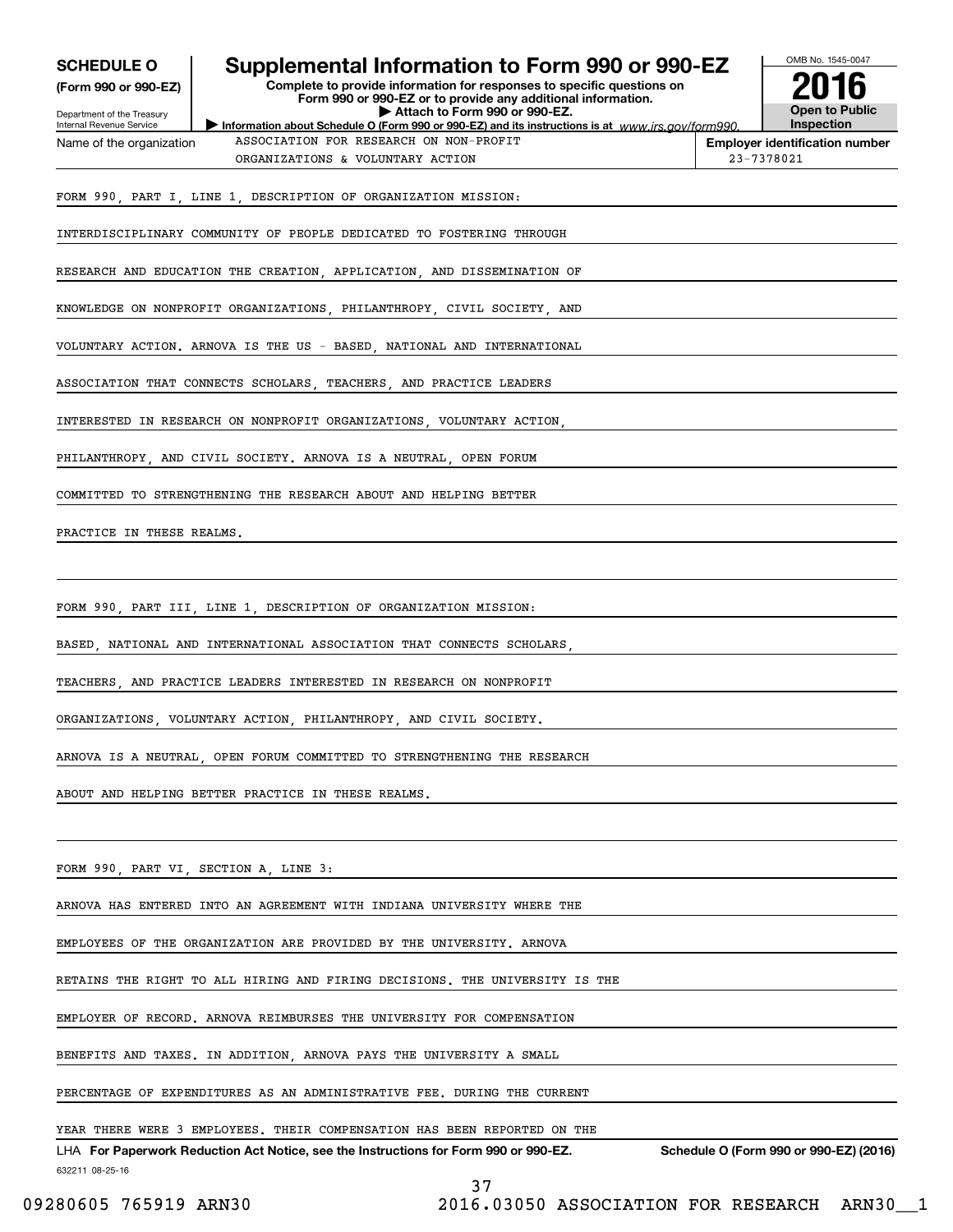| Schedule O (Form 990 or 990-EZ) (2016)<br>Page 2 |                                        |                                       |  |  |
|--------------------------------------------------|----------------------------------------|---------------------------------------|--|--|
| Name of the organization                         | ASSOCIATION FOR RESEARCH ON NON-PROFIT | <b>Employer identification number</b> |  |  |
|                                                  | ORGANIZATIONS & VOLUNTARY ACTION       | 23-7378021                            |  |  |
|                                                  |                                        |                                       |  |  |

STATEMENT OF FUNCTIONAL EXPENSE AS SALARY, BENEFITS, RETIREMENT, AND

PAYROLL EXPENSE.

FORM 990, PART VI, SECTION A, LINE 6:

THE ORGANIZATION IS A NON-FOR-PROFIT CORPORATION WITH MEMBERS WHO, IN

ACCORDANCE WITH THE BY-LAWS, ELECT THE GOVERNING BOARD.

FORM 990, PART VI, SECTION A, LINE 7A:

THE ORGANIZATION IS A NOT-FOR-PROFIT CORPORATION WITH MEMBERS WHO, IN

ACCORDANCE WITH THE BY-LAWS, ELECT THE GOVERNING BOARD. MEMBERS' VOTING

RIGHTS MAY NOT BE ABRIDGED WITHOUT APPROVAL BY A VOTE OF THE AFFECTED

MEMBERS AND EACH AMENDMENT OF THE BYLAWS REQUIRES APPROVAL OF A TWO-THIRDS

MAJORITY OF MEMBERSHIP.

FORM 990, PART VI, SECTION A, LINE 7B:

THE ORGANIZATION IS A NOT-FOR-PROFIT CORPORATION WITH MEMBERS WHO, IN

ACCORDANCE WITH THE BY-LAWS, ELECT THE GOVERNING BOARD.

FORM 990, PART VI, SECTION B, LINE 11B:

THE FORM 990 IS REVIEWED BY THE TREASURER AND THE AUDIT AND FINANCE

COMMITTEE MEMBERS ONCE THIS REVIEW IS COMPLETE AND THE FORMAT IS APPROVED,

THE EXECUTIVE DIRECTOR SIGNS THE RETURN AND PROCEEDS WITH SUBMISSION TO THE

IRS.

FORM 990, PART VI, SECTION B, LINE 12C:

AT THE ANNUAL BOARD RETREAT MEMBERS PROVIDE A CONFLICT OF INTEREST FORM.

THE PRESIDENT REVIEWS AND THE FORMS ARE FILED. ANNUALLY AT THE NOVEMBER

MEETING, NEWLY ELECTED MEMBERS PROVIDE THEIR FORMS. DURING MEETINGS, IF A

632212 08-25-16

**Schedule O (Form 990 or 990-EZ) (2016)**